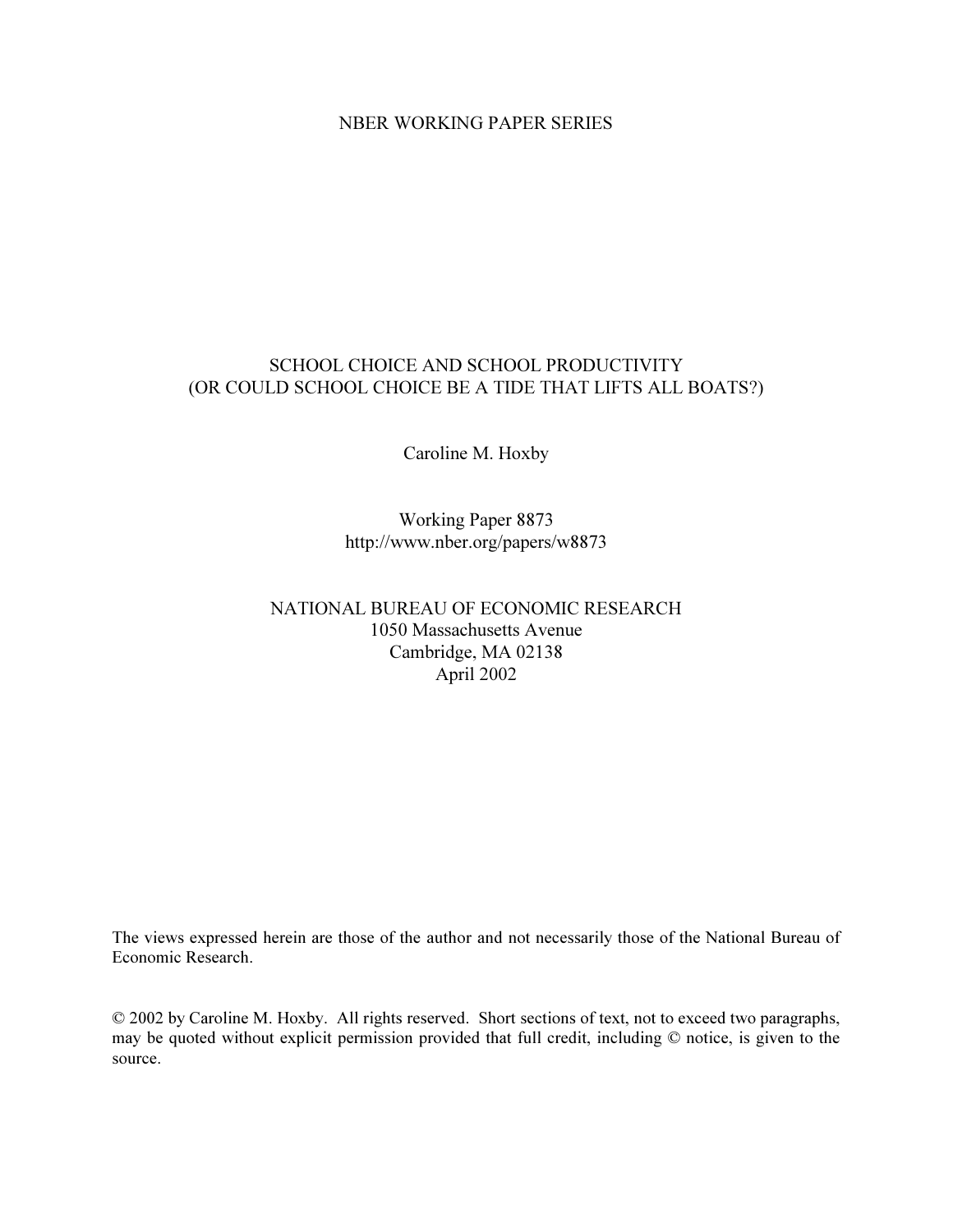School Choice and School Productivity (or Could School Choice be a Tide that Lifts All Boats?) Caroline M. Hoxby NBER Working Paper No. 8873 April 2002 JEL No. I2, H0, J0

# **ABSTRACT**

A school that is more productive is one that produces higher achievement in its pupils for each dollar it spends. In this paper, I comprehensively review how school choice might affect productivity. I begin by describing the importance of school productivity, then explain the economic logic that suggests that choice will affect productivity, and finish by presenting much of the available evidence on school choice and school productivity. The most intriguing evidence comes from three important, recent choice reforms: vouchers in Milwaukee, charter schools in Michigan, and charter schools in Arizona. I show that public school students' achievement rose significantly and rapidly in response to competition, under each of the three reforms. Public school spending was unaffected, so the productivity of public schools rose, dramatically in the case in Milwaukee.

Caroline M. Hoxby Department of Economics Harvard University Cambridge, MA 02138 and NBER choxby@harvard.edu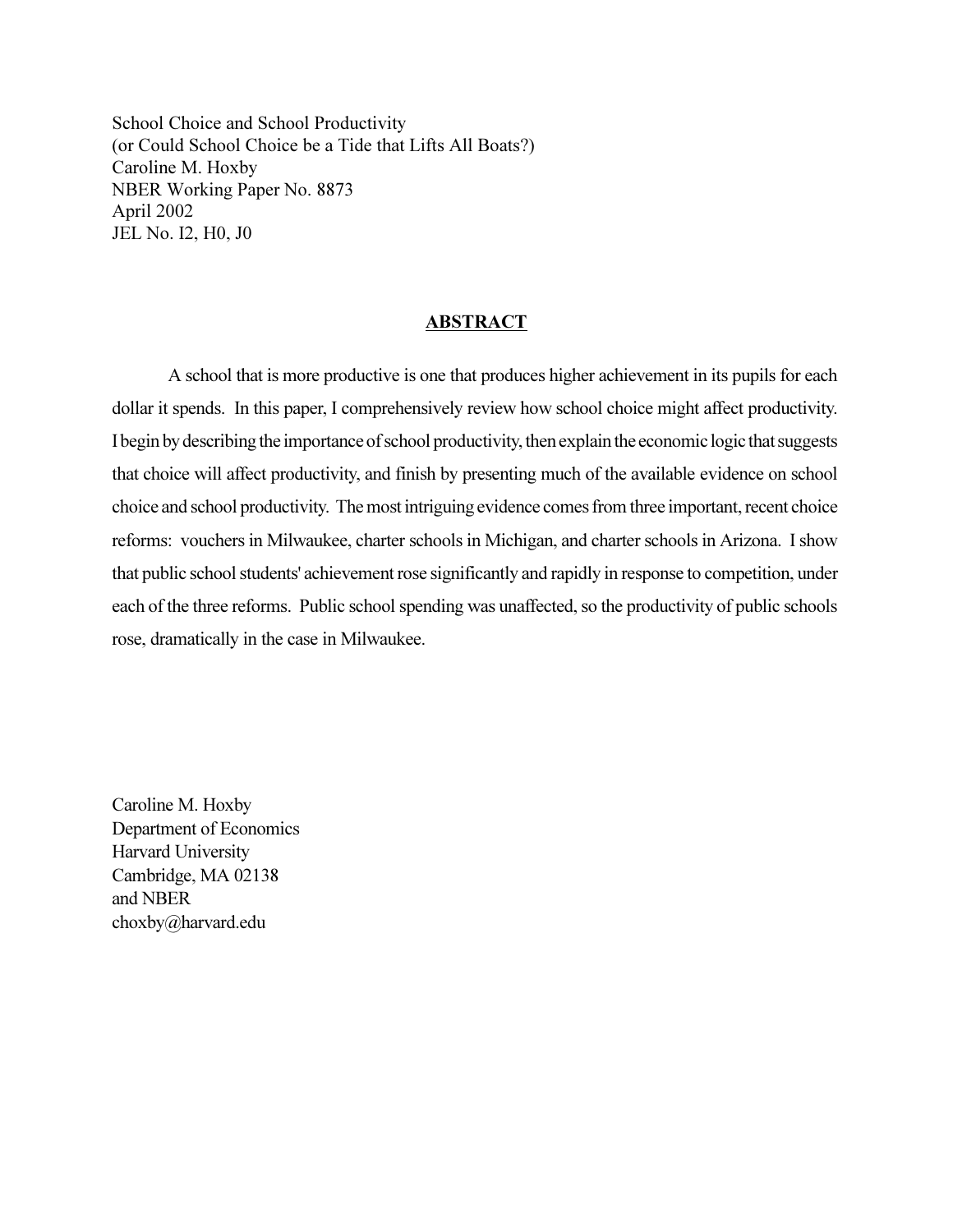A school that is more productive is one that produces higher achievement in its pupils for each dollar it spends. Formally, a school's productivity is defined as achievement per dollar spent, controlling for incoming achievement differences of its students. In this chapter, I comprehensively review how school choice might affect productivity. I begin by describing the importance of school productivity, then explain the economic logic that suggests that choice will affect productivity, and finish by presenting much of the available evidence on school choice and school productivity. Readers are likely to be most intrigued by the final section of the paper, in which I examine the achievement and productivity effects of three important, recent choice reforms: vouchers in Milwaukee, charter schools in Michigan, and charter schools in Arizona. However, readers are much less likely to find the evidence to be a "black box" if they read the earlier sections of the paper, which set up the relationship between choice, school conduct, student achievement, and productivity. I encourage impatient readers who jump to the final section to return to the earlier sections for answers to the questions that will naturally arise once they have seen the evidence.

## **I. Why the Productivity Consequences of School Choice Matter A Lot**

Although a great deal of research has dealt indirectly with school productivity (most famously, the "Does Money Matter?" debate), productivity has been neglected by research on school choice. School choice research has concentrated on *allocation* questions, which include: who exercises school choice? who chooses which school? how does choice change the allocation of resources? how does reallocation of students change peer effects? The allocation questions are largely questions of redistribution. While it is theoretically possible that school choice could improve achievement for *all* students through reallocation, such an outcome would require that, for *every* student, the benefits of going to a school that was a better match exceeded the costs imposed upon him by school choice. The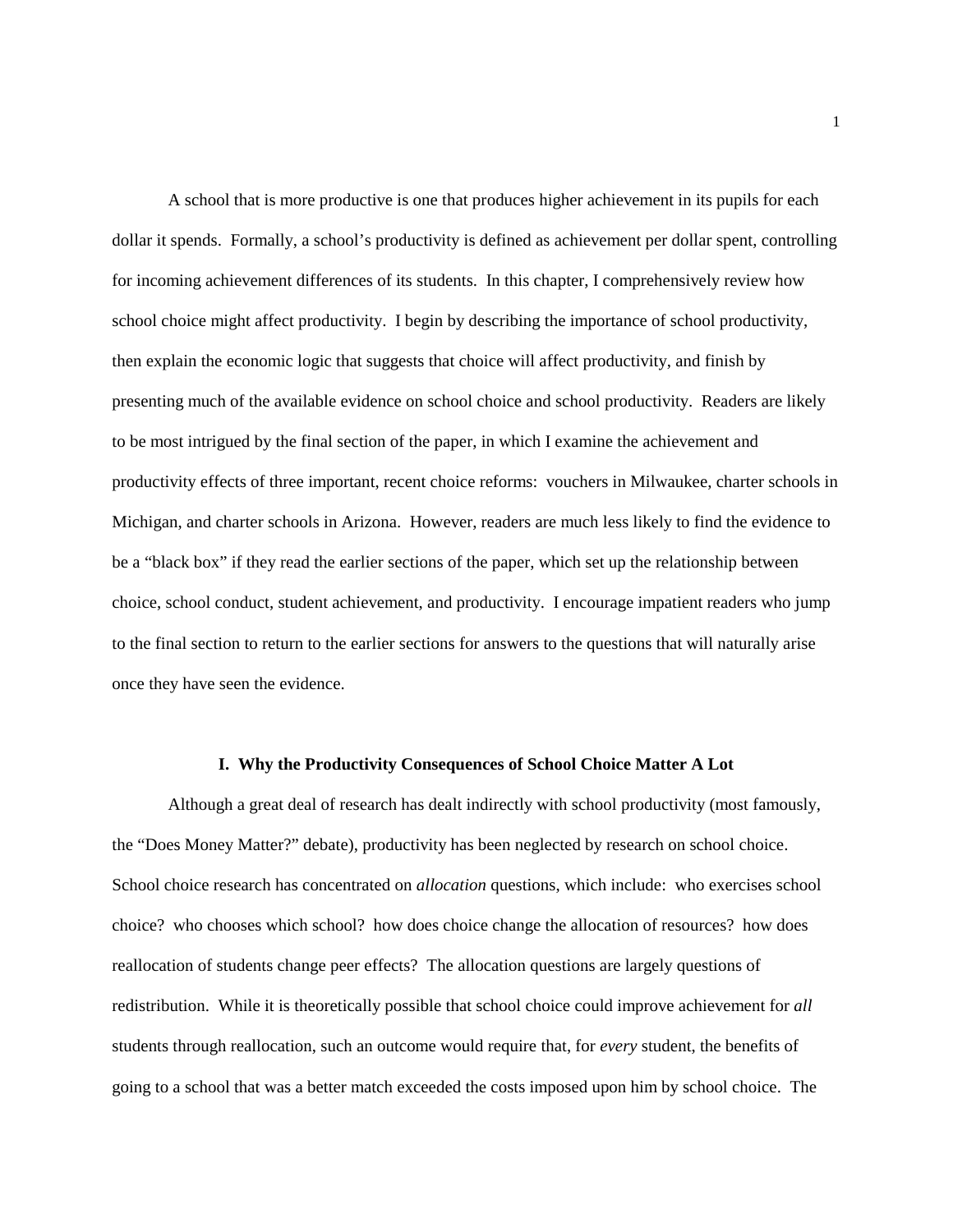costs might include a worsening peer group or declining resources.<sup>1</sup>

In general, then, allocation-oriented research presents a view of school choice that is rife with tensions about redistribution (which students gain, which students lose?). One way to relieve these tensions is to devise allocation-related remedies, such as controls on how resources and peers shift when choice is introduced.<sup>2</sup> However, when advocates of school choice argue that every child would benefit from school choice, they are usually relying on the idea that school *productivity* would increase sufficiently to swamp any negative allocation effects that some students might experience. The basic logic is that choice would give schools greater incentives to be productive because less productive schools would lose students to more productive schools. That is, if school that could raise a student's achievement while spending the same amount that current school, it would be expected to draw him away from his current school. This process would shrink the less productive and expand the more productive school, until one of two things happened: the more productive replaced the less productive school or the less productive school raised its productivity and was thereby able to maintain its population students. (This is the broad idea; I discuss specific mechanisms through which choice might raise productivity later.) In other words, a general increase in school productivity could be a rising tide that lifted all boats, and the gains and losses from reallocation might be nothing more than crests and valleys on the surface of the much higher water level.

Thus, the first reason that the productivity consequences of school choice *matter* is that they potentially determine whether choice will benefit all children. For the rising tide scenario to be a realistic probability and not just a possibility, however, one must ask what productivity schools could reasonably be expected to achieve. That is, what is the range of productivity over which choice *could* cause productivity to vary? Recent history suggests that school productivity could be much higher than it is now–60 to 70 percent higher. Consider the simplest productivity calculation, achievement per dollar. Such a calculation (which I describe in detail below) suggests that average public school productivity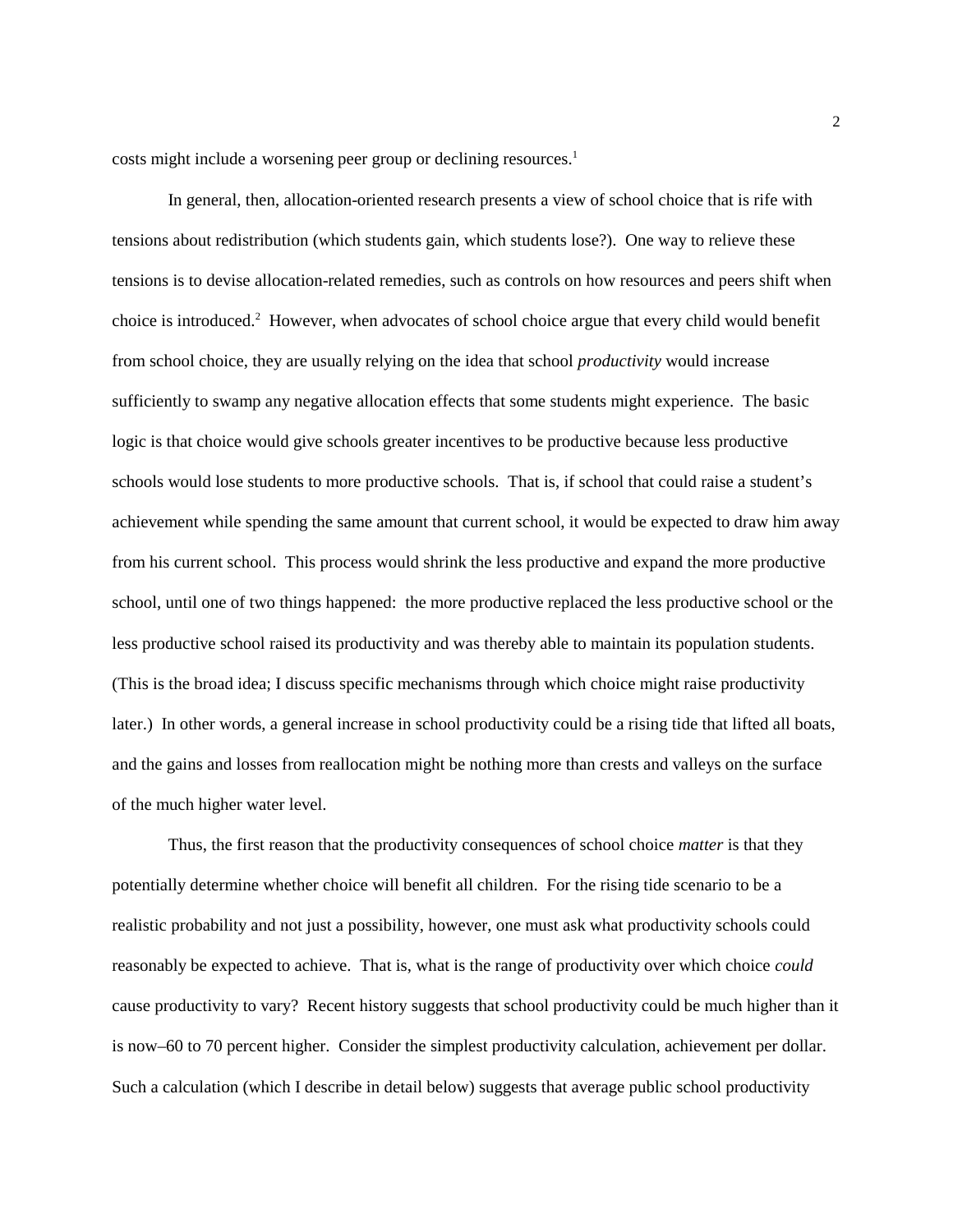was about 65 percent higher in 1970-71 than in 1998-99. This means that, if choice were simply to restore school productivity to its 1970-71 level, then the *average* student in the United States would be scoring at an advanced level where fewer than ten percent of students now score. This improvement in achievement would be so large that it would overwhelm any worst case scenario suggested by allocation research on school choice.

#### How Much Higher School Productivity Plausibly Be?

How does one make such a calculation? We have one measure of student achievement in the United States that reflects the achievement of the entire population of students, is nationally representative, and is designed for comparison over a long period of time and across schools: the National Assessment of Educational Progress (NAEP). Other measures of achievement tend to fail at least one, usually a few, of these requirements.<sup>3</sup> If one simply calculates NAEP points per thousand real dollars spent per pupil, one generates the results shown in Table I.<sup>4</sup> (All money amounts in this chapter are adjusted into 1999 dollars using the Consumer Price Index, unless otherwise indicated.) They show that, between the 1970-71 and 1998-99 school years, productivity fell by between 54.9 percent (based on math tests for 9 year olds) and 73.4 percent (based on reading tests for 17 year olds). The bottom panel of Table I shows actual NAEP scores in its upper row and, in its lower row, what NAEP scores would be if schools returned to 1970-71 productivity (1972-73 productivity, in the case of math). For all of the tests, the *average* American student would have a score that fewer than 10 percent of American students currently attain. In fact, the *average* 17 year old would have a score that fewer than 5 percent of American 17 year olds currently attain. The mean American student would be classified by the NAEP as an "advanced" student.

One might wonder whether demographic changes in the United States account for the fall in school productivity, as measured by the simple calculation described above. Perhaps schools were not losing productivity; perhaps they were simply working with students from worse family backgrounds.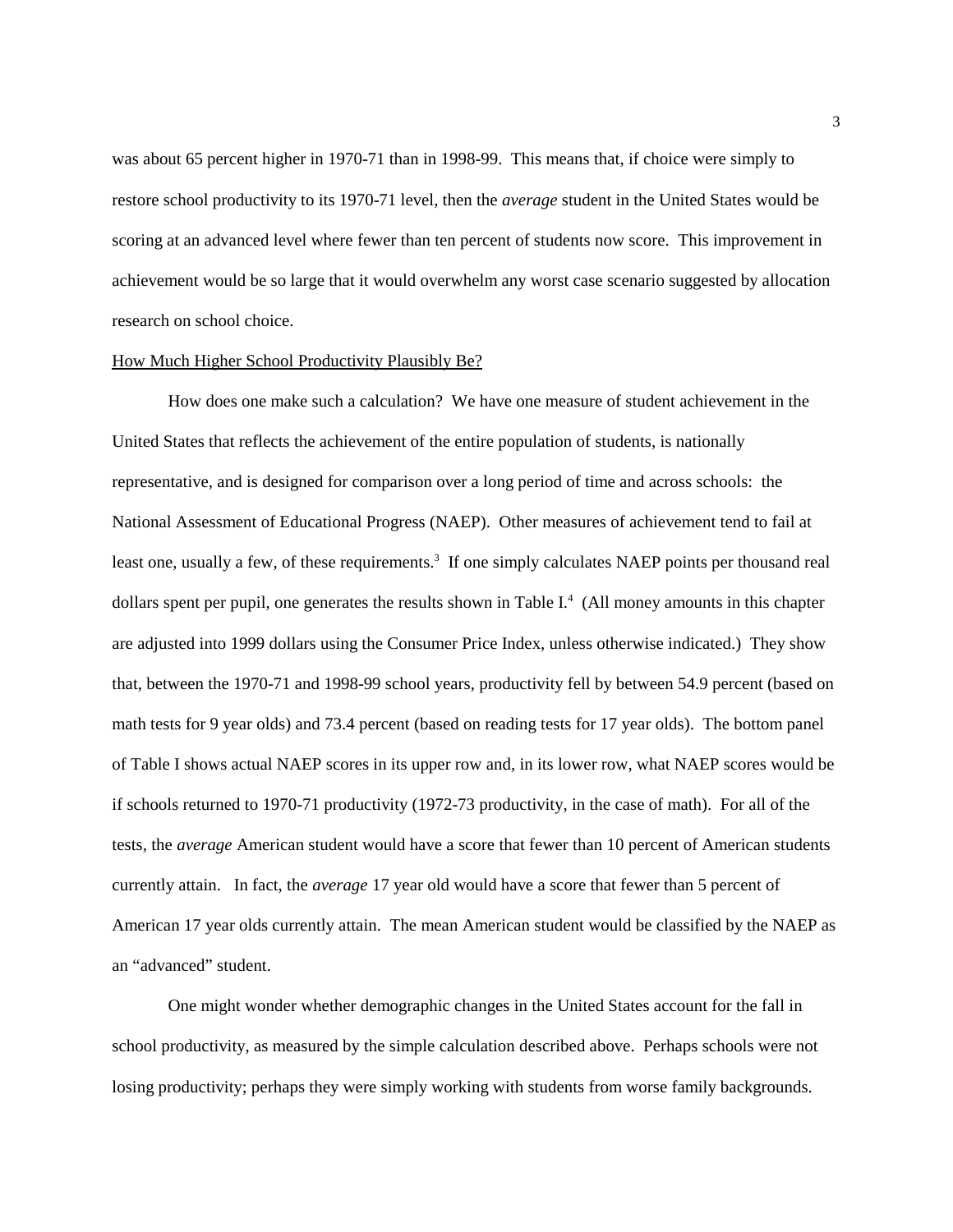There is no definitive way to address this issue, but a standard approach is to:

(1) regress 1998-99 achievement on the characteristics of students who took the test in that year and thereby determine the effect of each characteristic (African-American, Hispanic, single-parent family, family income, and so on);

(2) predict what achievement would have been in 1998-99 if the student population were the same as the 1970-71 student population–that is, substitute 1970-71 characteristics into the prediction equation with 1998-99 coefficients;

(3) use predicted achievement to determine what 1998-99 productivity would have been if the student population had remained what it was in 1970-71.5

If one uses this method to hold student characteristics constant, then one finds that the decline in productivity from 1970 to 1999 is very slightly *larger* than the unadjusted estimates would suggest. See the lightly shaded row of Table I. For instance, consider the measured decrease in productivity based on the mathematics scores of 17 year olds. It is a 62.0 percent decrease if student characteristics are not held constant, but it is a 65.1 percent decrease if student characteristics are held constant.<sup>6</sup> The decline in productivity is greater when one holds student characteristics constant mainly because a smaller share of students had parents who had high school graduate or college graduate parents in 1971-72 than in 1998- 99. Such students tend to score better on the NAEP exam than students whose parents are high school drop outs. In addition, there were smaller shares of students in 1971-72 whose families had the incomes typical of families today. The shares of students who are African-American and Hispanic have risen since 1971-72 and these students do tend to score worse on NAEP exam than non-Hispanic white students. However, the effect of changing racial composition is overwhelmed by the effect of changes in parents' education and income. Other changes in the composition of the student population, such as area of the country, have little effect on the adjustment.

If demographic changes do not account for the fall in school productivity, perhaps changes in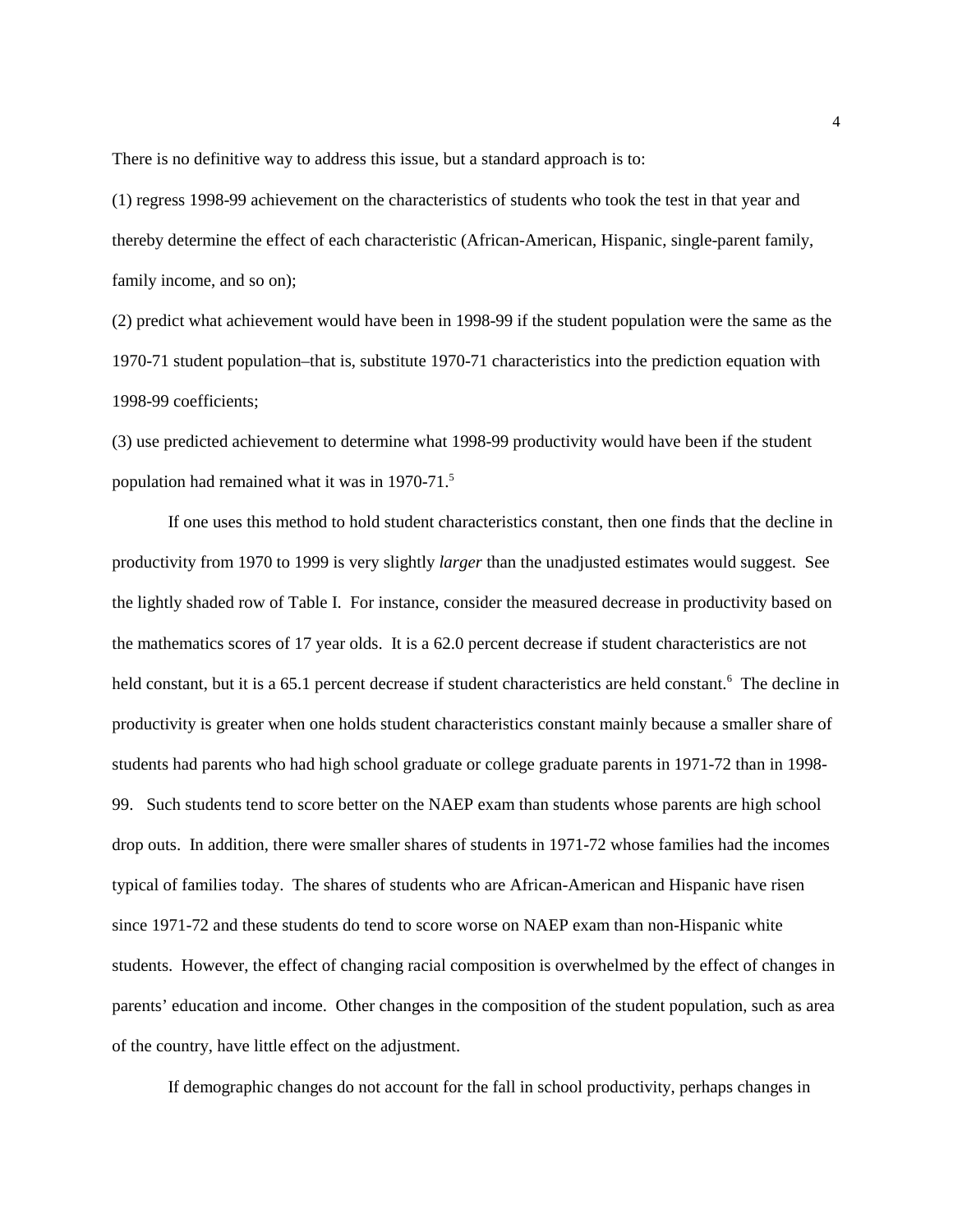career opportunities for women do. That is, over the 1970 to 1999 period, it may have cost schools an increasing amount to hire a female with a given level of skills because non-teaching opportunities for women were opening up. One can examine this hypothesis by inflating nominal spending using a wage index for females rather the CPI. In order to give this hypothesis as much explanatory power as possible, I used the wage index for females in the college-educated occupation that experienced the most wage growth: professional specialty occupations (lawyers, physicians, etc.).<sup>7</sup> Use of this index exaggerates the degree to which females' wages account for the measured decline in productivity for two reasons. First, women in professional specialty occupations have always had higher quality educations and higher ability than the average American school teacher, and highly skilled and able workers have experienced rapid earnings growth relative to all other workers (including less skilled college graduates) since 1970. Second, teachers are not the only input that schools require. They also need office equipment, buildings, less skilled service workers (custodians, bus drivers, food preparers), and other inputs; the prices of such inputs have not risen nearly as fast as the wages of female professional specialty workers. So long as we recognize that inflating by female professional specialty workers' wages is likely to give us a smaller decrease in productivity than has really occurred, the calculation is informative. The darkly shaded row in Table I shows that the wage-adjusted decrease in productivity ranges from 39.1 to 57.6 percent, while the CPI-based decrease in productivity ranges from 54.9 to 73.4 percent. In other words, while the wageadjusted productivity losses *are* smaller, they are still very substantial.

The facts suggest that school conduct, and not changing student characteristics or female career opportunities, is the main source of the decline in productivity. Consequently, policies that improve school conduct could potentially generate very large increases in productivity.<sup>8</sup> Of course, it is not enough to point out that school productivity could plausibly be much higher than it is. One must investigate whether choice actually induces schools to raise productivity. Such investigations–both how one conducts them and what they show–are the main content of this paper. Before taking up such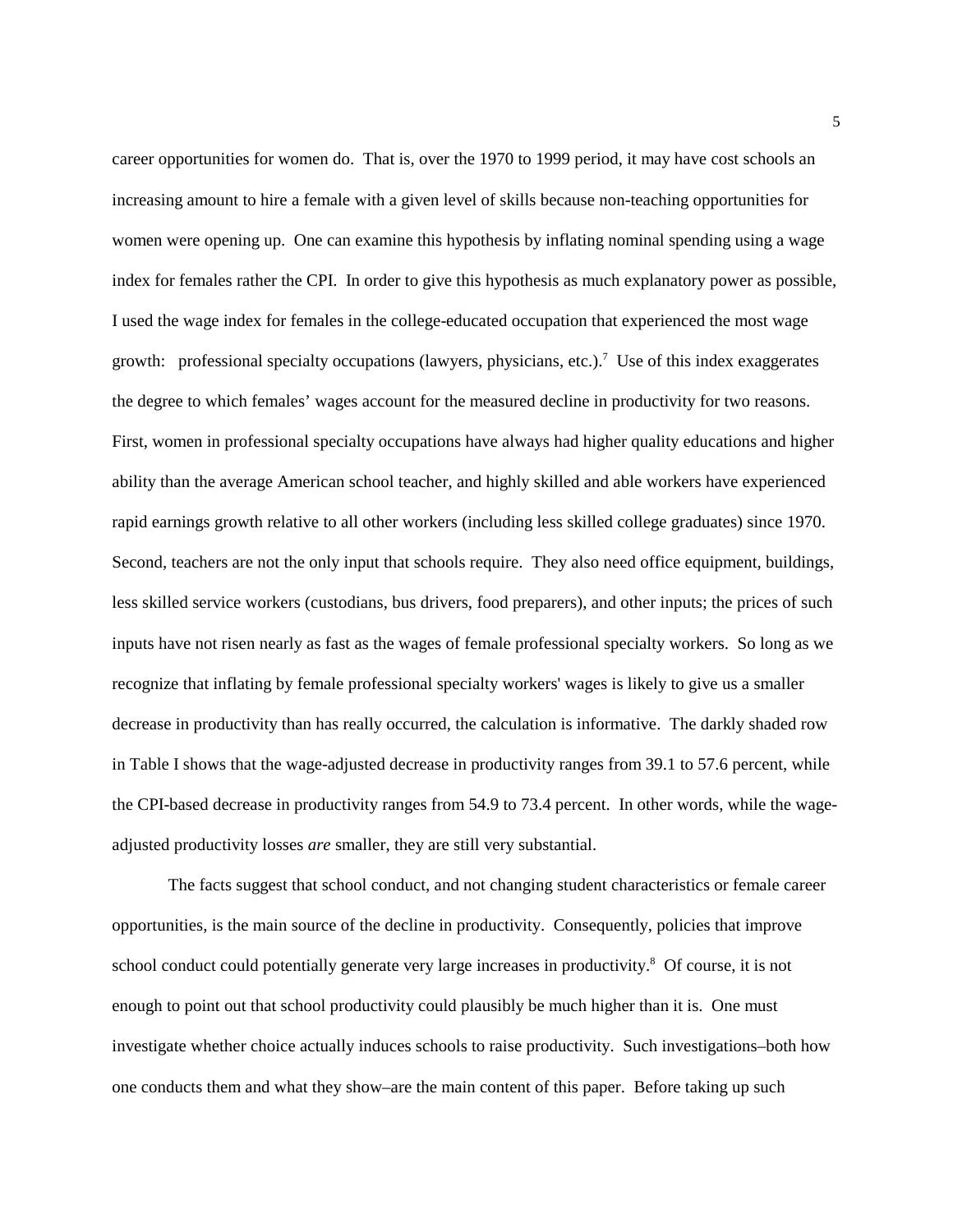matters, however, one more vital point about school productivity must be made.

#### How School Productivity Affects American Industry and Growth

For as long as we have been able measure the factor content of American net exports and the sources of American economic growth, they have been intensive in human capital. This was observed early on by Leontief [1956] and confirmed by a series of other researchers [Keesing, 1966; Krueger, 1968; Jorgenson, 1984; and Jorgenson *et al*, 1989, 1992]. In other words, the United States has a comparable advantage in producing goods and services that make intensive use of educated labor. This comparative advantage has existed because America has always had a relative abundance of educated labor. That is, the United States has always been able to produce education in its population relatively cheaply. America's "new economy" products (microprocessors, software, knowledge services) are some of the most human capital intensive products in the world. Yet, we know from basic trade theory that the human capital intensive economy is built on a foundation of American ability to produce education in its population relatively cheaply. While it true that American can import some human capital (for instance, software engineers), imported human capital *cannot* be a source of comparative advantage in the mid- to long-run.<sup>9</sup> Thus, if Americans wish to continue enjoying a growing economy that is centered around human capital intensive products, they cannot be indifferent about rapidly falling productivity in their schools. A school sector with falling productivity translates into America's having relatively costly human capital, which translates into a loss of comparative advantage in human capital intensive goods.

In short, the effect of choice on school productivity is not interesting simply because it could overwhelm the allocation effects of choice on achievement, it is interesting because it also has broad implications for the macroeconomy, for trade, and for Americans' jobs.

# **II. How Productivity Fits into the School Choice Literature**

The productivity implications of choice have been sadly neglected by the literature on school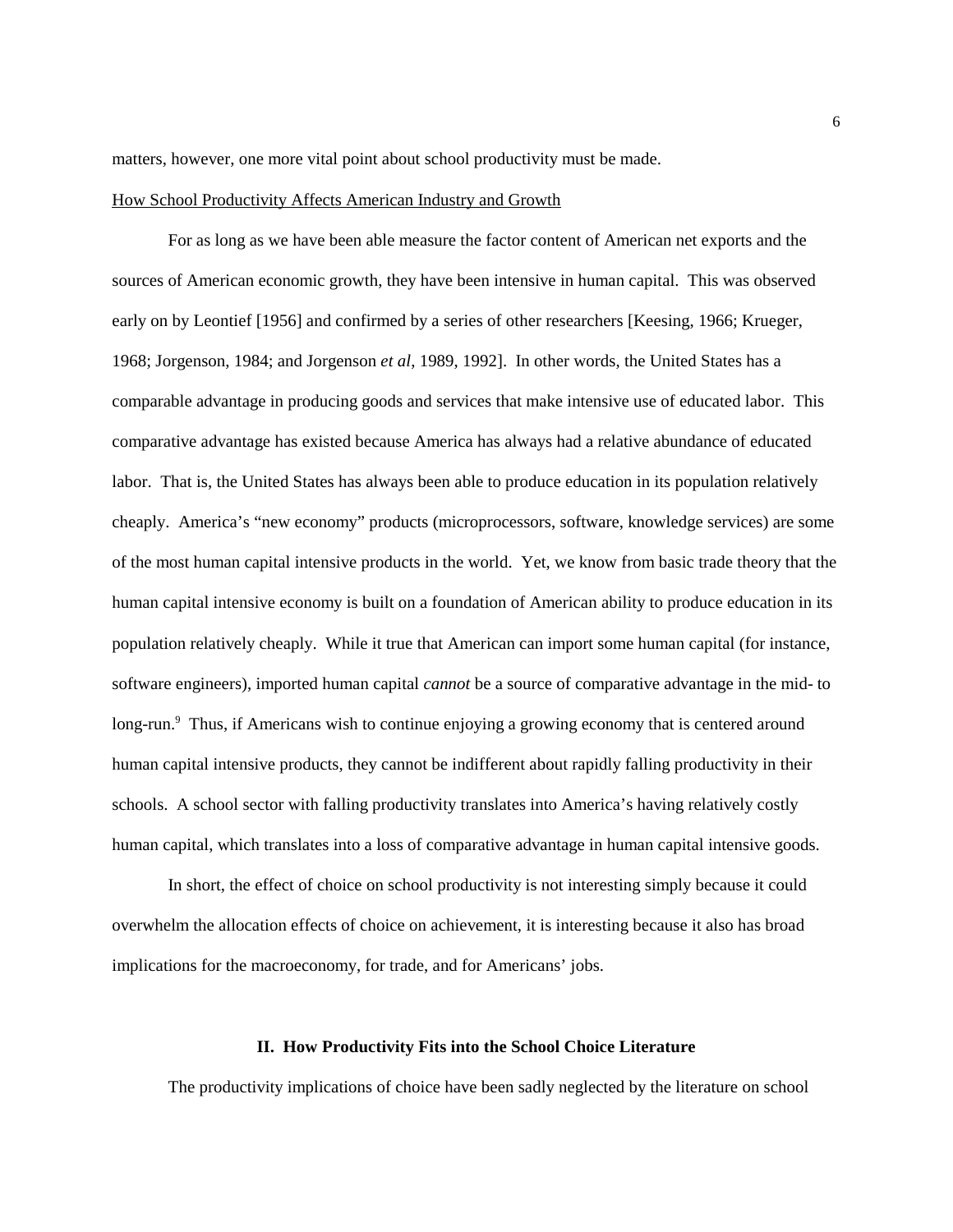choice. This neglect has nothing to do with the importance of productivity (which is great, as has been discussed) and has everything to do with the roots of the theoretical literature. Models of school choice have grown out of models of local public goods provision, which have traditionally focused exclusively on allocation problems, such as who gets what local public good and how one person's local public good choice affects other people. This focus has been inherited by the school choice literature, and–while allocation-focused models of choice are instructive–the intellectual history of the literature should not dictate neglect of productivity. Indeed, it is worthwhile taking a step back to look at some related research that demonstrates how important productivity effects can be when competition is introduced into a market.

Health care is an obvious and recent example. Legislation passed in the late 1980s and early 1990s allowed managed care organizations to compete.10 The competition has affected the allocation of health care, but a wealth of research also documents the dramatic effects of competition on productivity, which far exceeded what supporters of managed care had hoped. From 1990 to 2000, health care costs grew just one-half as quickly as in the previous decade, but key health indicators (such as lifespan) grew just as rapidly in the 1990s as in the 1980s. These facts suggest that productivity surged in the more competitive environment, $11$  in part because competition induced providers to adopt efficiency enhancing technology (such as computers that reduce paperwork) and to discourage conduct that created rents (such as doctors referring patients to their friends without regard to cost).

Trucking and parcel services are other examples. Many researchers have documented how, following deregulation in the 1970s, competition in trucking grew dramatically. The result was a sharp increase in productivity, as documented by Rose [1987], Michel and Shaked [1987], Traynor and McCarthy [1991], and others. For the same money, a trucking customer could get obtain faster, more specialized service after competition than before. In parcel services, the introduction of competition improved productivity not only because the private firms (United Parcel Services, Federal Express, DHL,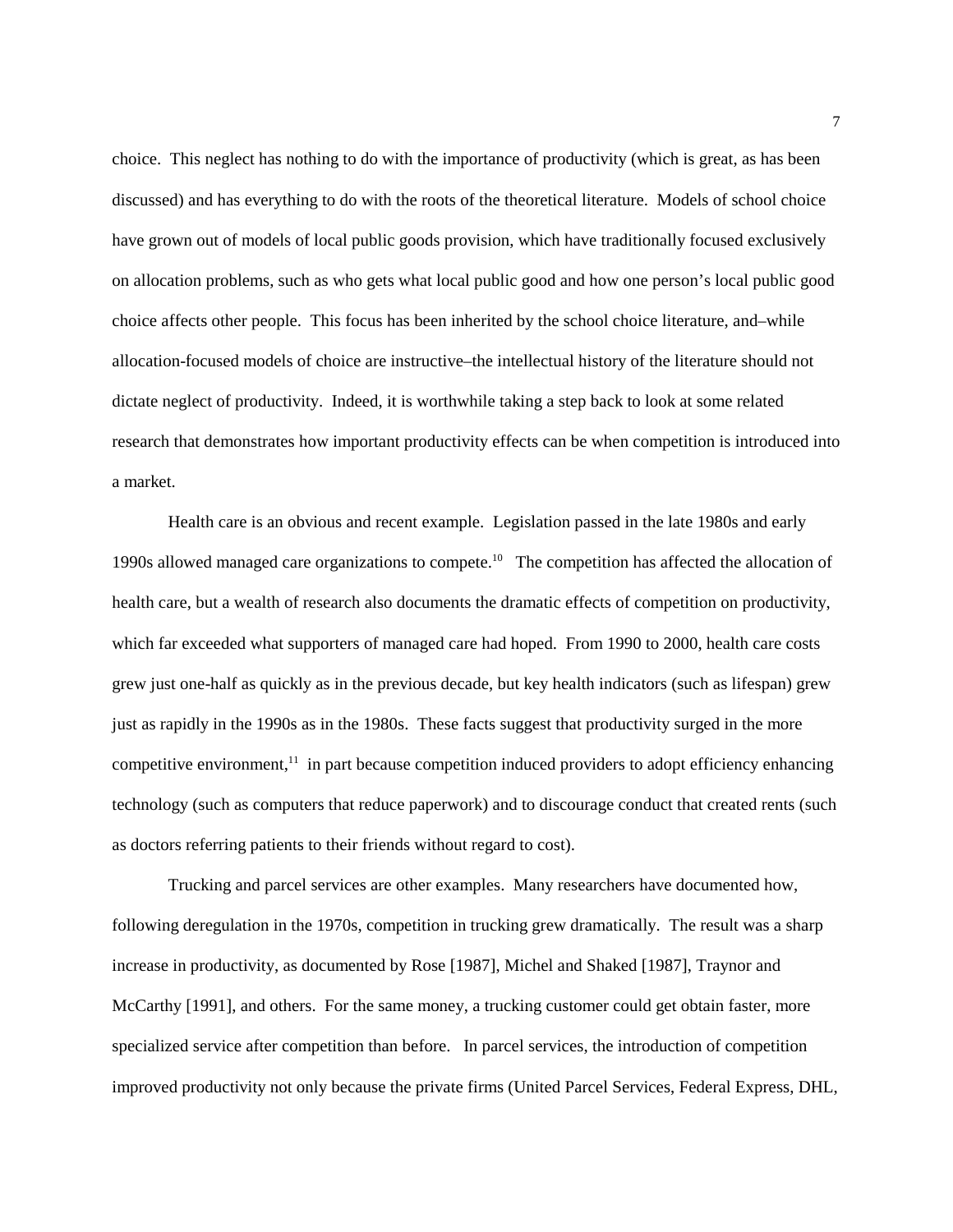et cetera) had higher productivity and productivity growth than the United States Postal Service did. The competition also induced the United States Postal Service to substantially its own productivity. Many commentators had doubted whether the United States Postal Service could rise to the occasion and compete, but it has maintained a large market share in parcel delivery–largely through introducing services (like Express Mail and priority parcel post) that are competitive on price and quality with services offered by the private firms.

In fact, it is somewhat odd that school productivity should be so neglected in the school choice literature because–although productivity was also neglected in the local public goods literature–there is increasing interest among economists in the productivity of not-for-profit, semi-public, and regulated enterprises. Economists are increasingly interested in giving market-like incentives to such enterprises in order to keep workers from rent-seeking despite the fact that they lack conventional profit-maximizing incentives. For instance, yardstick competition among not-for-profit providers of social services (awarding contracts to training programs on the basis of their performance relative to other sites) is increasingly used as a method of inducing productivity gains.

Finally, it is worth noting that one type of school-related research does implicitly contain substantial evidence on productivity, though productivity is rarely mentioned and productivity calculations are never made. I refer to research that compares students' outcomes in public and private schools and that attempts to eliminate selection bias. (Selection bias is the potential bias caused by the fact that students who self-select into private schools might be unobservably different from students who remain in public schools.) The body of research on this topic is well-established and even includes some recent research comparing students who are assigned *by lottery* to a private school voucher or no voucher (so that they remain in the public schools). Peterson's chapter in this volume illustrates the best strain of such research. The consensus in public-private achievement research appears to be that private schools produce statistically significantly better achievement, at least among minority children and children from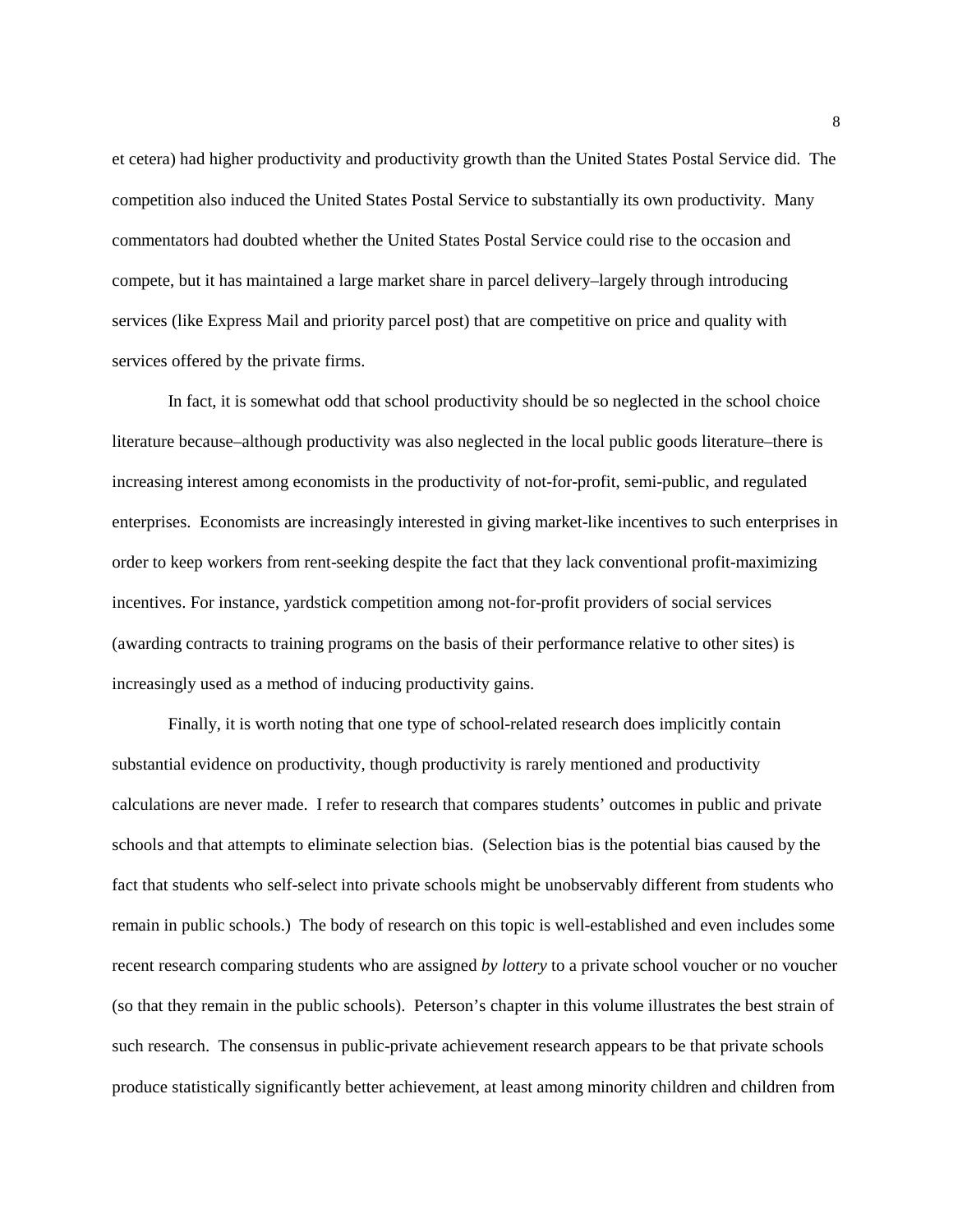lower to lower-middle income households.

This body of research could be reformulated as a comparison of public and private school productivity, because there is always an attempt to compare achievement and hold constant the quality of student inputs. Unfortunately, other inputs–especially spending–are *not* constant between private and public schools, and this body of research is often silent about this fact (and almost never controls for it). In particular, the typical private school in the United States spends only about 60 percent as much per pupil as the typical public school, but private school spending is also much more variable than is public school spending so that minimum private school spending is lower than minimum public school spending and maximum private school spending is higher than maximum public school spending. Thus, even if researchers were to find that public and private schools produced identical achievement, it would probably be true that private schools were considerably more productive (because they spend less on average). However, if one is to get an accurate comparison of public and private school productivity, one really ought to make a productivity calculation for each school (thereby taking account of differences in the distribution of spending) and compare these calculations for students with the same backgrounds.

#### **III. Why Should Choice Affect School Productivity?**

Why, logically, should choice be expected to affect productivity? That is, what mechanism guarantees that low-productivity producers will be driven out by high-productivity producers? Ultimately, this is a question about (1) what schooling producers maximize and (2) what the production function for schooling is like. In fact, there are several answers to this question, and the answer is different for different types of schooling producers: for-profit firms (like Edison Schools), not-for-profit private schools, charter schools, and regular public schools. In this section, I describe the mechanism by which choice might affect productivity for each of these types of schools. Across all the cases, I do maintain one assumption: It is that, for any given cost to them, parents will choose the school that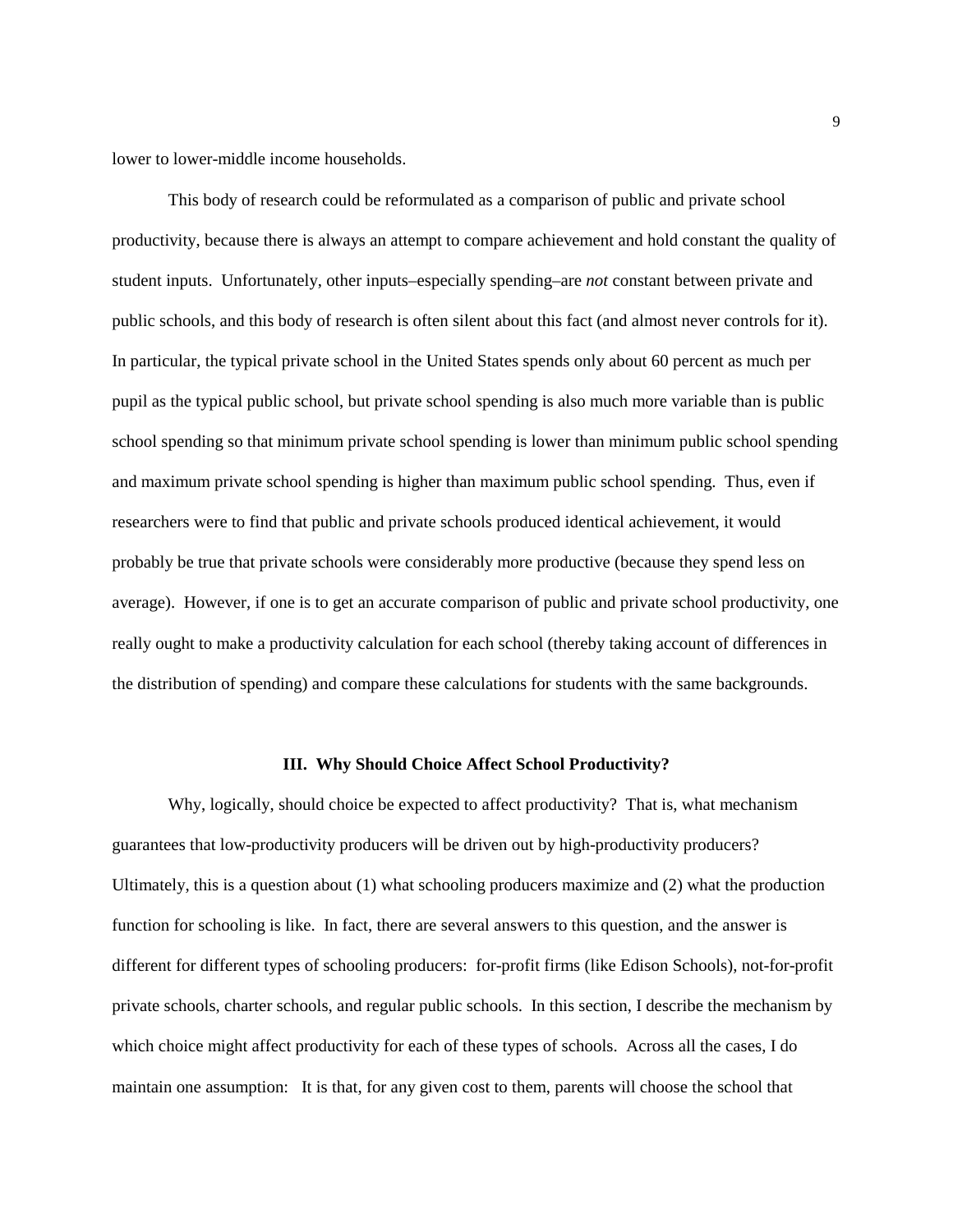produces the schooling that they value most. For convenience, I will hereafter call what parents value in schools "school quality," but I do not assert that parents' notion of school quality necessarily matches that of the reader. In other work [Hoxby, 1999a], I have presented empirical evidence that suggests that parents tend to prefer schools that have better academic achievement, emphasize academic standards, and promote a relatively structured (disciplined) school atmosphere.

#### A. A For-Profit School Producer that Takes Up Charter School Contracts

Let us start with a very straightforward case: a for-profit firm that opens a charter school. Such a case is fairly typical of Edison Schools and might become a common model if charter school programs were more widely enacted. The fee that the school could charge would be set by law and parents would not be able to "top up" the fee. Also assume that the school must accept charter school applicants at random (a typical charter school restriction) and is risk-neutral. In other words, a plan to include or exclude students cannot be part of the school's profit maximization strategy.

Then, the school would solve a problem such as:

(1) 
$$
\max_{q,l,k} \pi = px(q) - c(q,l,w,k,r)x(q).
$$

This problem simply says that the school maximizes the difference between revenues (the fixed fee *p* times the number of students who enroll *x*) and costs (per-pupil costs *c* times the number of students who enroll *x*). The school chooses the quality *q* that it offers, the staff or labor *l* that it hires, and the other inputs *k* that it employs (textbooks, equipment, and so on). The school accepts the going wage rate for staff *w* and the going price for other school inputs *r*. Per-pupil costs *c* are assumed to be increasing in quality, staff hired, and other inputs purchased. I have assumed that per-pupil costs are the same regardless of the school's scale. This is a good starting assumption, but is probably not true. I relax it below.

Given that we have said that parents choose the school that offers the highest quality for a given price, it is clear that enrollment *x* is increasing in quality *q*. Specifically, the school enrolls all of the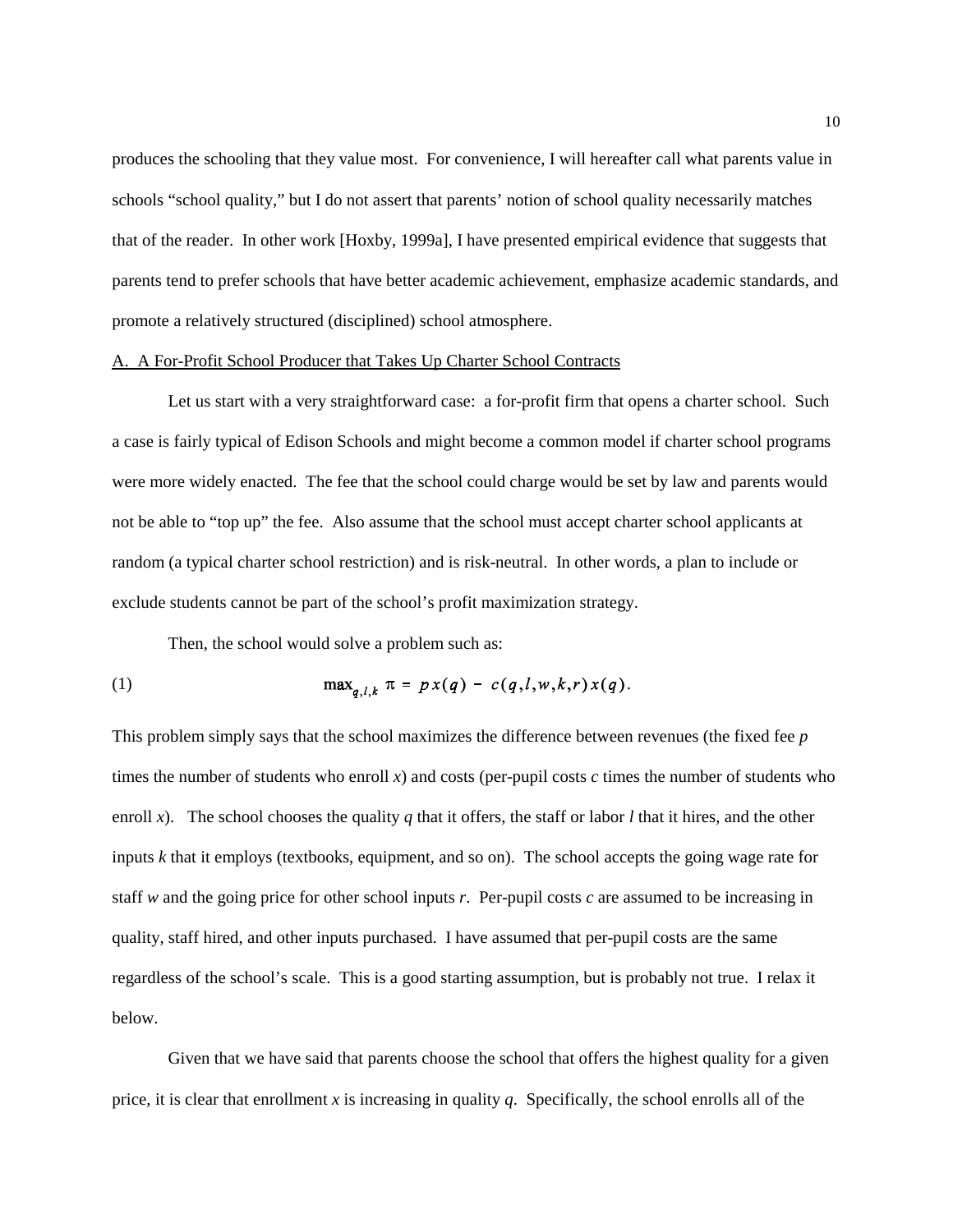public school students in an area if it offers quality that is higher than that of any other area charter school or regular public school (which would be equally free to parents). That is,

(2) 
$$
x(q_{j^*}) = \sum_{i=1}^{N} 1 \text{ if } q_{j^*} > q_{j^*j^*} \text{ for all } j,
$$

$$
x(q_{j^*}) = 0 \quad \text{ if } q_{j^*} < q_{j^*j^*} \text{ for any } j.
$$

Assume that the school shares equally in enrollment if it offers exactly the same quality as another school.

In these circumstances, the best that the school can do is maximize quality subject to the constraint that its per-pupil cost must not exceed the charter school fee. Put another way, the school *must* maximize its productivity for a given cost or another school will enroll all of the students in the area. Unproductive schools will be driven from the market. Note that the firm earns just enough profit on each student to repay its shareholders a market rate of return for the use of their capital, so the best it can do is maximize the number of students on whom it earns this slim profit. It does this by offering the highest possible quality that the charter school fee can sustain.

Managers of for-profit schooling firms believe that there are economies of scale in schooling because a firm can pay lower prices for its inputs if it pools purchasing, curricular research and development, and information processing across multiple schools.<sup>12</sup> If there are economies of scale, then large firms may be able to earn economic profits (profits that exceed the profits necessary to pay the cost of capital) in local markets where they compete with other schools that, for one reason or another, remain too small to take advantage of economies of scale.

# B. A For-Profit School that Takes Up Vouchers

The case of a for-profit school producer that takes voucher students is quite similar to the case just examined, except that parents are assumed to be allowed to "top up" a voucher with extra tuition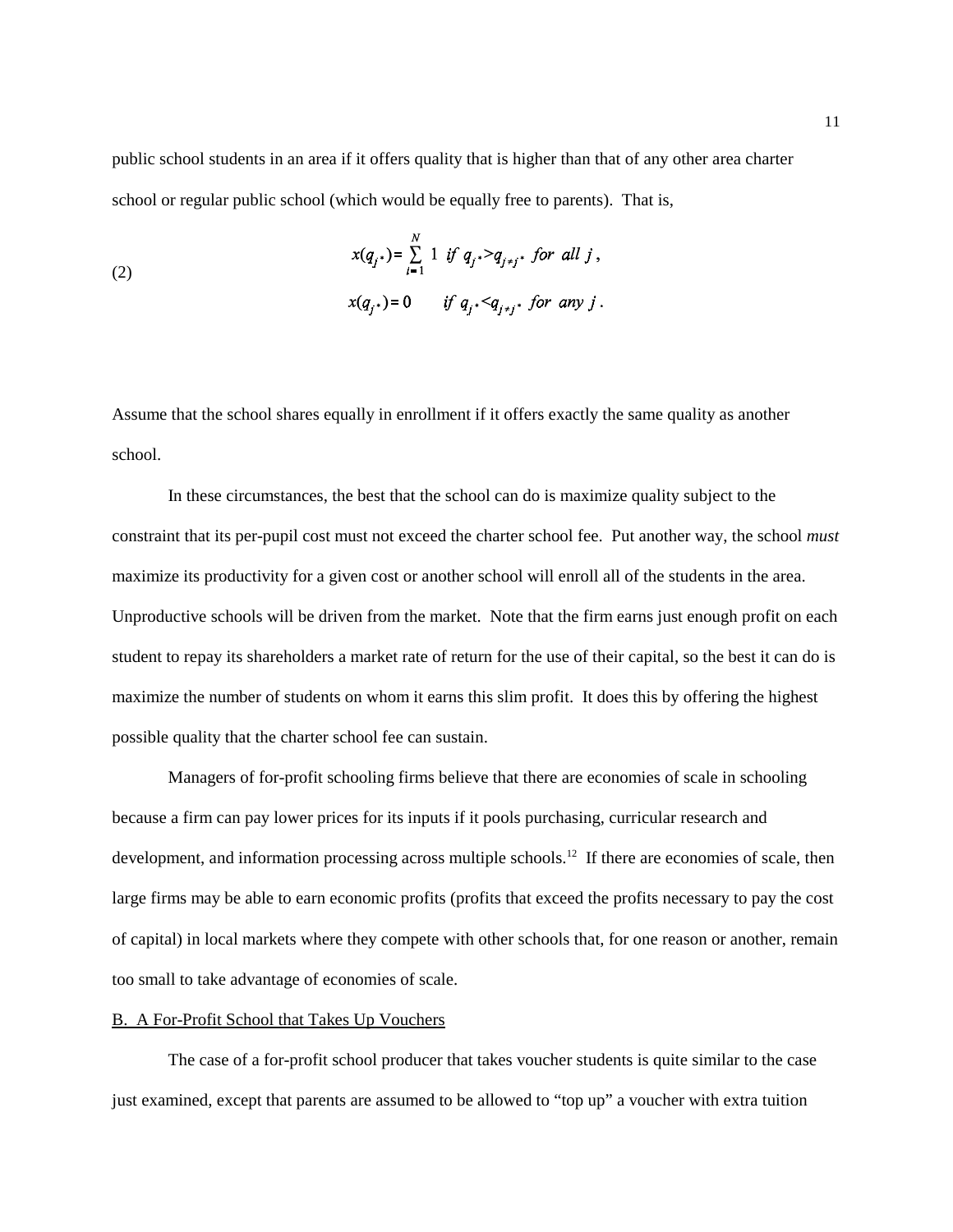payments from their own funds. Otherwise, assume that the case is the same: the school must accept voucher applicants on a random bias conditional upon their being willing to pay the school's fees with a combination of the voucher and extra tuition payments. Because the school can now set its fees, its problem is slightly more complicated:

(3) 
$$
\max_{p,q,l,k} \pi = px(p,q) - c(x,q,l,w,k,r)x(p,q).
$$

That is, when a school sets its fees, it takes into account that a higher fee means–on the one hand–greater revenue per student who enrolls but–on the other hand–lower enrollment (because a higher fee discourages enrollment for any given level of quality offered by the school. It can easily be seen that, for any given fee p, the school must maximize the quality it produces subject to the constraint that costs are less than or equal to *p*. In other words, the school must still maximize productivity if it is not to lose all its enrollment to another school that offers higher quality for the same price.

Note that, in the equation above, I have allowed for economies of scale. Thus, when a school considers aiming for a "better" but smaller niche of parents, who are willing to be charged higher fees for better quality, it must take into account the loss of economies of scale (and the consequent increase in its costs).

#### C. A Non-Profit School that Takes Up Charter School Contracts

The for-profit case is a nice place to begin because the firm's incentives to maximize productivity are obvious. The vast majority of school producers that take up charter school contracts or voucher students are, however, not-for-profits. At first glance, it might seem difficult to say what notfor-profits maximize, but–in fact–relatively simple modifications of the for-profit case capture not-forprofit behavior. The key difference between a non-profit and a for-profit organization is the distribution of surplus.13 A for-profit school distributes profits to its owners (private owners or shareholders). Thus, in the problem above, it was reasonable to assume straightforward profit maximization because owners benefit directly from profits. If a not-for-profit school has surplus (a difference between revenues and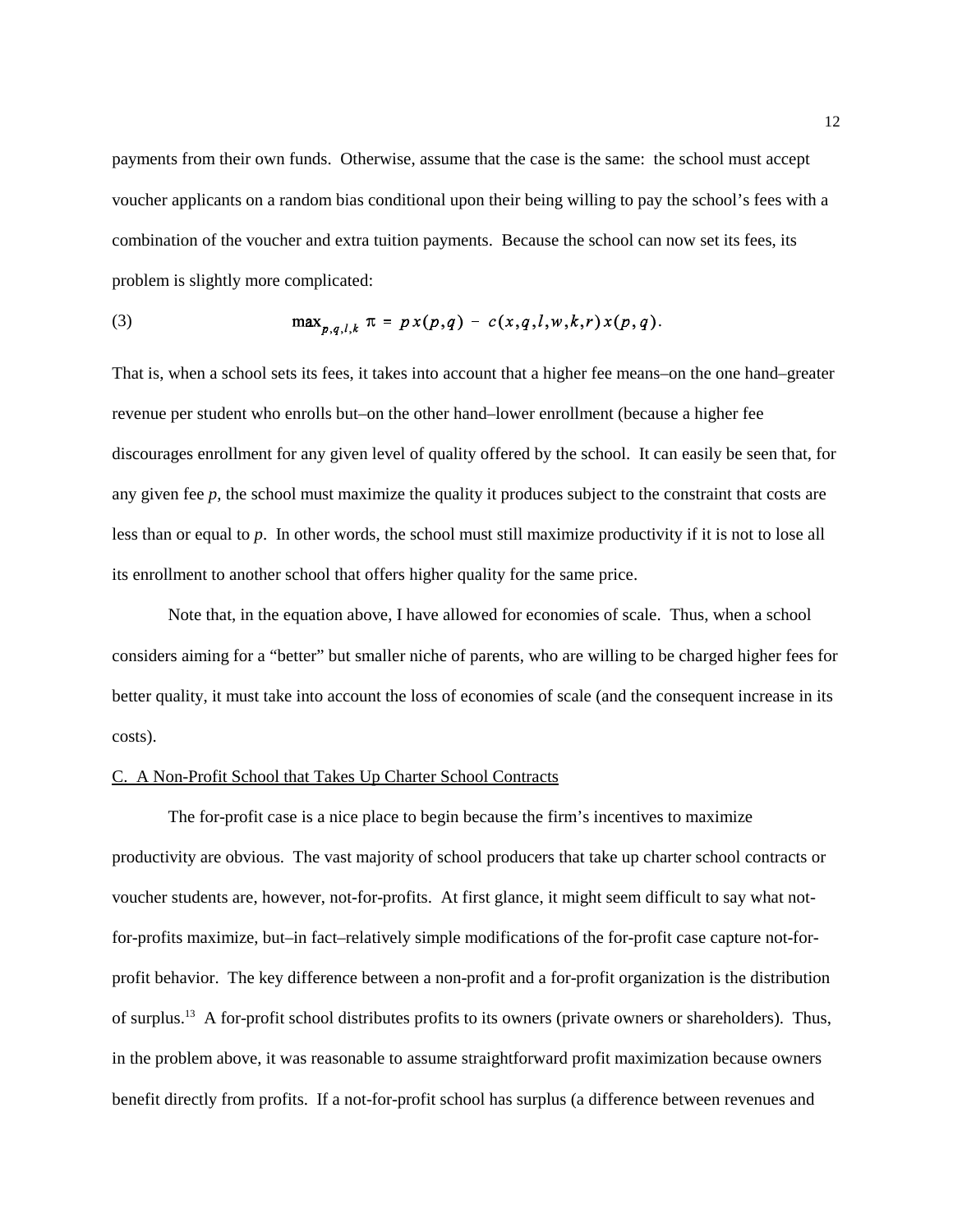costs), it cannot pay them in a straightforward way to anyone. It can, however, use surplus in a variety of ways that make surplus a valuable thing to have. Surplus can be used to make working conditions pleasant for the school's staff (staff lunches, smaller classes, more classroom supplies, and so on) even if these conditions do not contribute to productivity. Surplus also allows a school to pursue social goals that its staff value: experiments with teaching methods, development of new curricula, a diverse student body, exposing students to nature. There are a few things to note about such distributions of surplus. First, they are nearly always inefficient compared to distribution of cash (which is fungible). That is, some of the surplus is lost in the process of being transformed in goods or services that the staff values. As a result, the school staff faces weaker incentives than they would face if they could be given cash incentives. Second, while it is relatively simple to distribute a non-profit school's surplus to its staff in the forms mentioned, it is difficult to distribute it (legally) to a single owner or even a concentrated subset of the staff. Thus, a school has less incentive to expand simply to increase the absolute size of the surplus: the surplus will increase as it expands, but so will the number of staff over whom the surplus must be divided. This is unlike the for-profit situation where owners have an incentive to expand their schooling production so long as they can earn some positive surplus on each additional enrollee.

One can incorporate these features of the distribution of surplus into a non-profit charter school's maximization problem:

(4) 
$$
\max_{q,l,k} \frac{(\alpha \cdot \pi)}{l} = \frac{\alpha \cdot [p \cdot x(q) - c(q,l,w,k,r) \cdot x(q)]}{l},
$$

where enrollment is given by:

(5)  

$$
x(q_{j^*}) = \sum_{i=1}^{N} 1 \text{ if } q_{j^*} > q_{j \neq j^*} \text{ for all } j,
$$

$$
x(q_{j^*}) = 0 \text{ if } q_{j^*} < q_{j \neq j^*} \text{ for any } j,
$$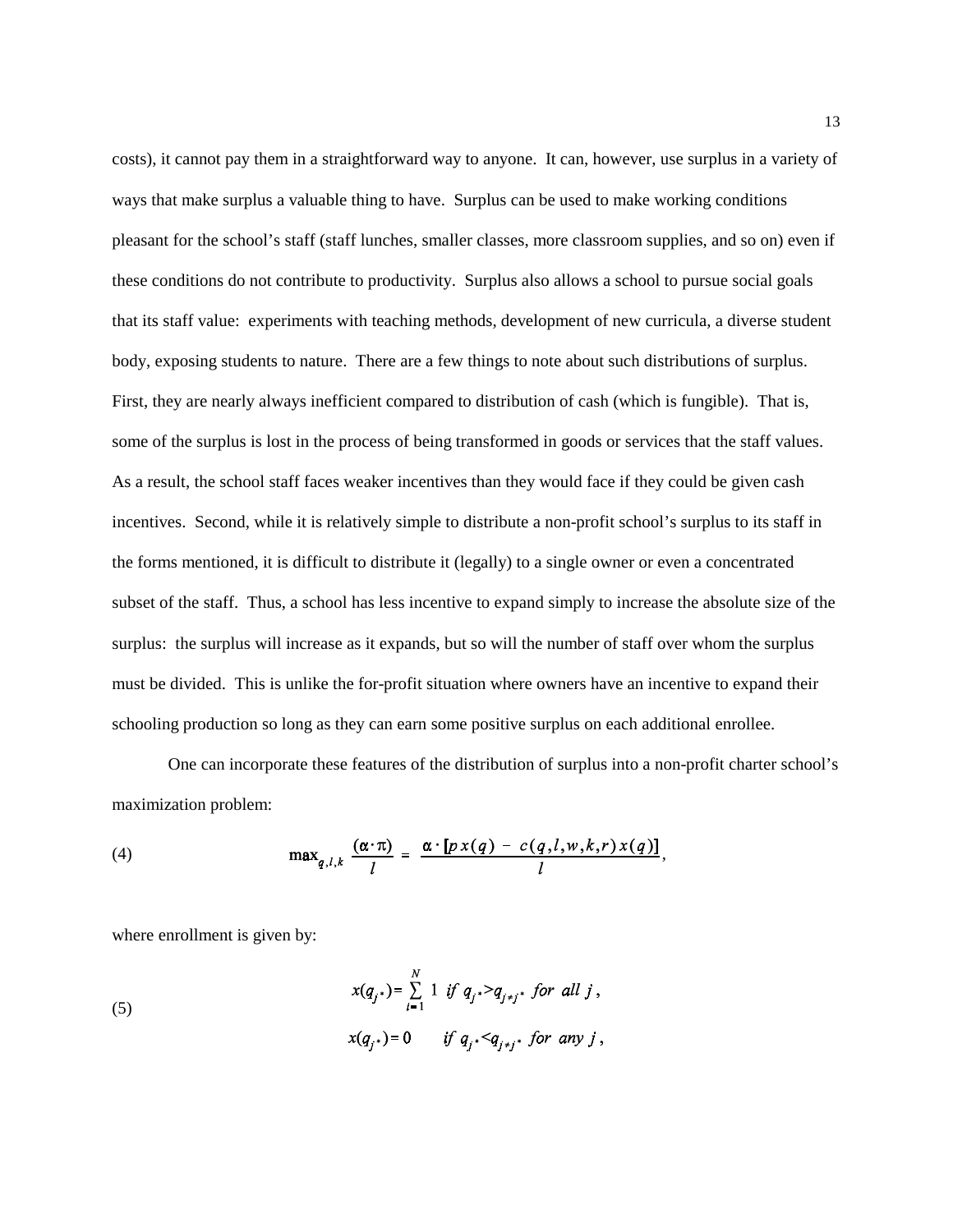just as before.

This problem simply says that a staff member at a non-profit charter school wants the school to maximize  $(\alpha \pi)$ /l, where  $\pi$  is total surplus (what the for-profit school would call profit),  $\alpha$  is a factor that is less than 1 (the share of surplus that remains after it has been transformed into goods for the staff), and *l* is the number of staff. Under this maximization problem, the school's incentives to expand enrollment are weaker (than those of a for-profit school), but its incentives to maximize productivity are strong. The school will still be driven out by competitors if it does not produce the maximum quality *q* attainable given the constraint that its costs must not exceed the fixed charter school fee.

Two comments about the non-profit school's maximization problem are in order. First, if there are economies of scale, the school will have stronger incentives to expand enrollment than suggested just above. Second, one's measure of the productivity of a non-profit school may slightly understate its true productivity if the school earns surplus and buys staff rewards with it that appear to be inputs (although they really make no contribution to outcomes that parents value). The understatement will be slight because competition among non-profit schools will drive the surplus towards zero (even as each seeks to maximize its surplus).

#### D. A Non-Profit School that Takes Up Vouchers

The case of a non-profit school that takes voucher students is just like the case of a for-profit school that takes voucher students *except* that its surplus can be distributed only in the indirect way described above. That is, the voucher school's maximization problem is:

(6) 
$$
\max_{p,q,l,k} \frac{\alpha \cdot \pi}{l} = \frac{\alpha \cdot [p \cdot x(p,q) - c(x,q,l,w,k,r) \cdot x(p,q)]}{l}.
$$

The non-profit voucher school must maximize productivity if it is not to lose its enrollment to a similar school that offers higher quality for the same fee *p*. The only complication is that the school needs to choose its fee and quality simultaneously, and the only caveat is that the school has weaker incentives to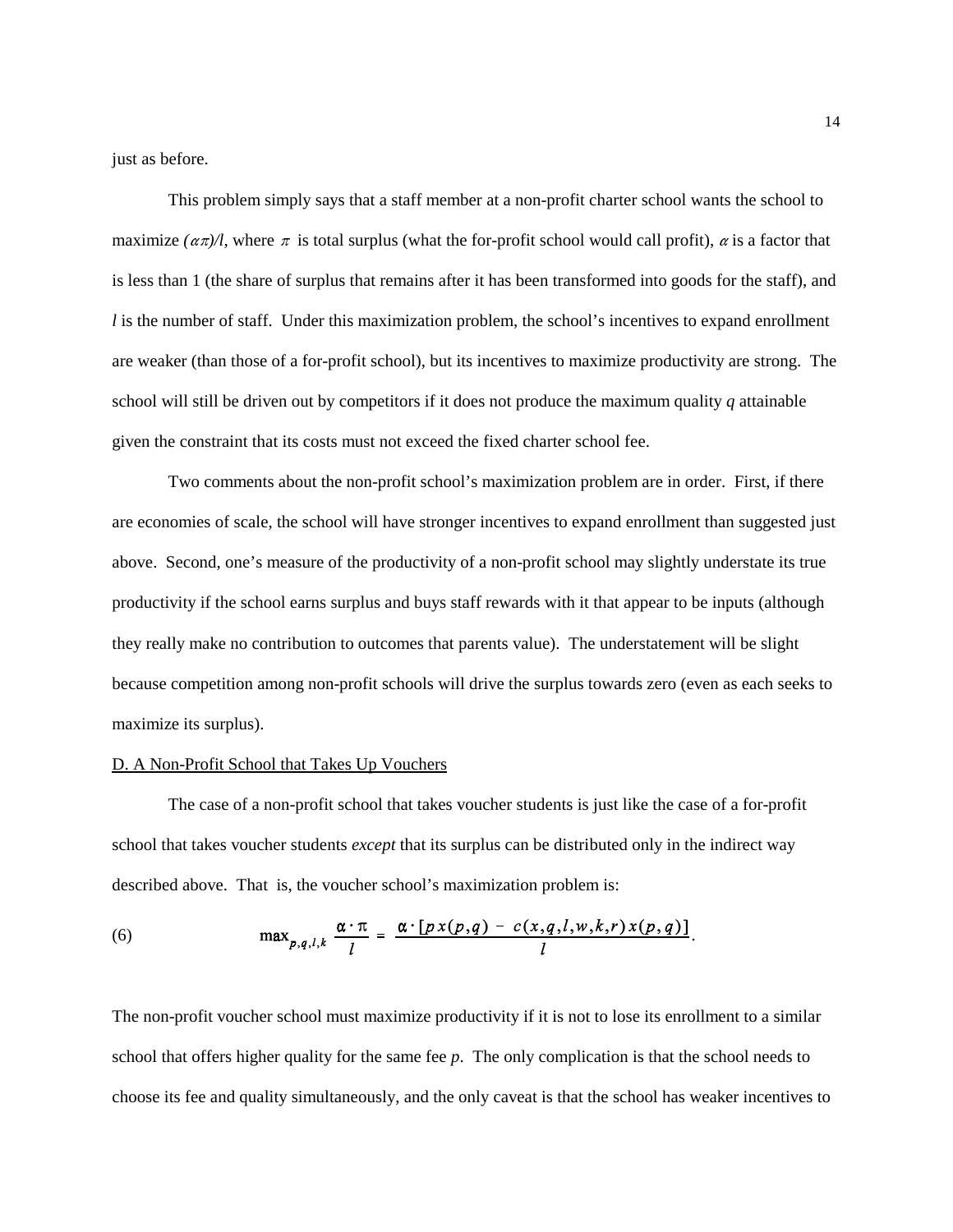expand enrollment than a for-profit voucher school.

#### E. A Summary for Fee-Based Schools (For-Profit and Non-Profit)

In all of the cases above, the school's revenues are derived from student fees. It is this *fee basis* that is crucial because it means that parents' choices determine whether a school is viable or not. If a school's students are attracted away by a competing school that charges the same fees, the school naturally has to increase its productivity (either by raising its quality for the given fee or lowering the fee it charges for its quality). As shown, the for-profit or non-profit basis of the school is somewhat less crucial. A for-profit schooling firm will have stronger incentives to enter new markets and gain new enrollment, but both non-profits and for-profits have incentives to maximize productivity.

People often wonder whether there will be an elastic supply of charter or voucher schools. This is an important question, especially for non-profits, which do not have clear incentives to expand when they hope to earn only a slim surplus on additional students. If there are economies of scale, then the charter school fee or voucher that makes a school viable with a small number of students should guarantee that it is more than viable with higher enrollment. Thus, economies of scale suggest that both for-profits or non-profits should have elastic supply once they are in business. On the other hand, there are some factors that might function like *diseconomies* of scale. For instance, an charismatic principal might become uninspiring if she managed a large school and therefore had little direct contact with students.

Buildings are often discussed as a possible factor that would limit the elasticity of supply of charter or voucher schools. This, however, would seem to be a short-run phenomenon that mainly plagues the start-up of new charter or voucher programs. The total number of students to be taught does not increase simply because a new school has entered, so the introduction of charter or voucher school competition does not require much of a net increase in school building. As enrollment shifts from less productive to more productive schools, buildings should be sold by the shrinking or exiting schools and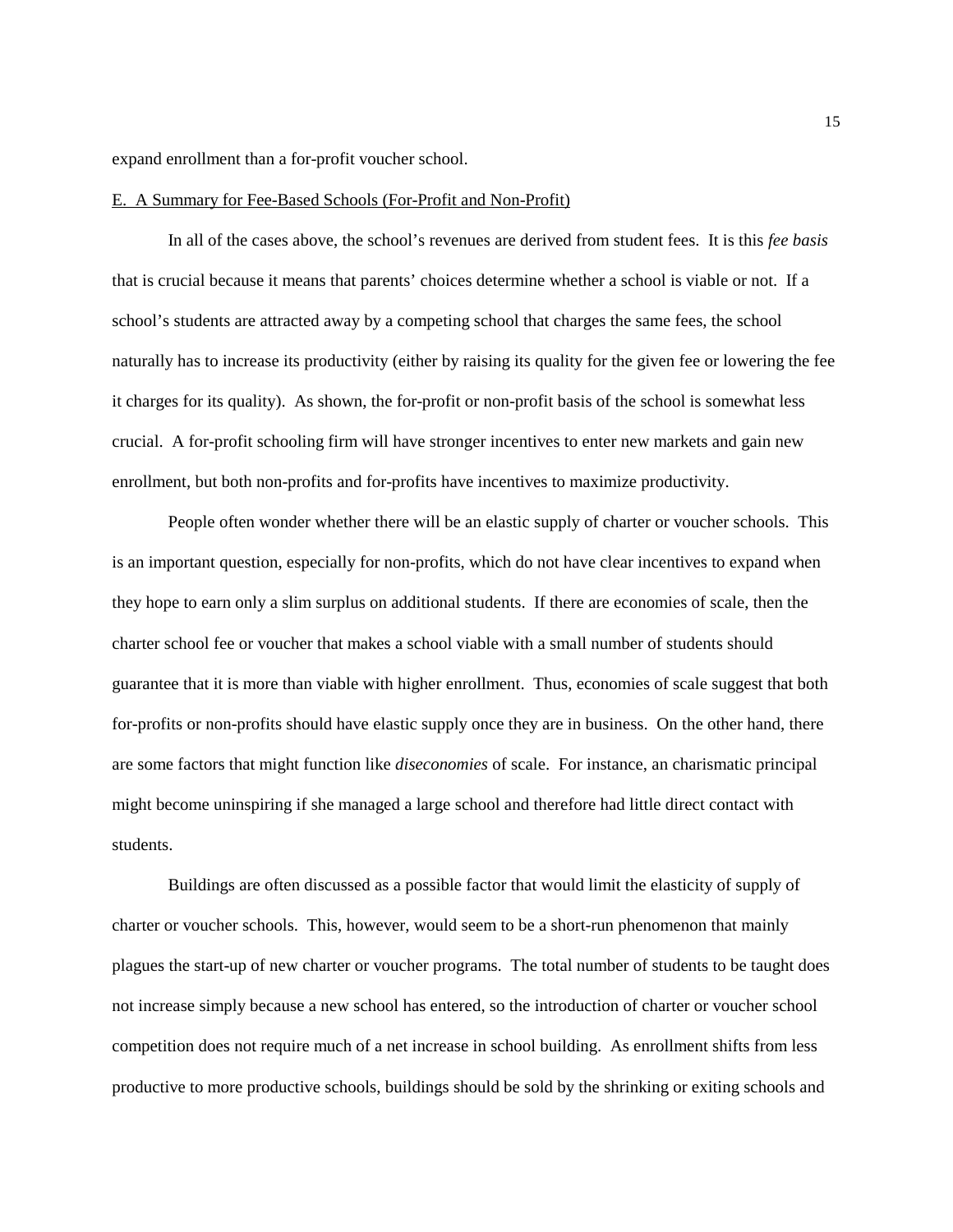purchased by the expanding or entering schools. In fact, there *is* an active market for school buildings and similar institutional buildings. If small fractions of school buildings could be sold easily, competition would require *no* net increase in school buildings. Schools are, however, somewhat indivisible–while parts of school buildings are often sold or leased to separate schools, only certain fractions of a building will generally make a viable school. (For instance, most schools require an entrance area, a set of bathrooms, and so on.) Realistically, then, competition requires a small increase in the total stock of school buildings, simply to allow more flexibility as parents' ability to choose makes enrollment more variable.

In any case, it is clear that some factors (economies of scale) suggest that school supply will be very elastic, while other factors (that function like diseconomies of scale) suggest that school supply will be less elastic. The elastic response of charter and voucher schools is, thus, an empirical question and will depend on features of the reform, such as funds for the refurbishment of buildings.

# F. Competition and the Productivity of Regular Public Schools

Does competition give *regular* public schools incentives to be productive? We have seen that fee-based schools face straightforward incentives, but what about regular public schools that are funded mainly by taxes?

If a regular public school faces competition from a charter or voucher school, and the charter school fee or voucher comes directly from its budget, then the regular public school *is* fee-based at the margin and will have marginal incentives to be productive. Whether these marginal incentives work well or not depends on the size of the fee or voucher. Some vouchers or fees are so small relative to regular per-pupil spending that they give public school perverse incentives to drive students away. That is, a voucher or charter school fee that is small relative to per pupil spending (or that is not financed from the public school's revenues) *raises* per pupil spending non-negligibly for each student who is driven away from the public schools. Public school staff may be able to enjoy greater surplus if they drive students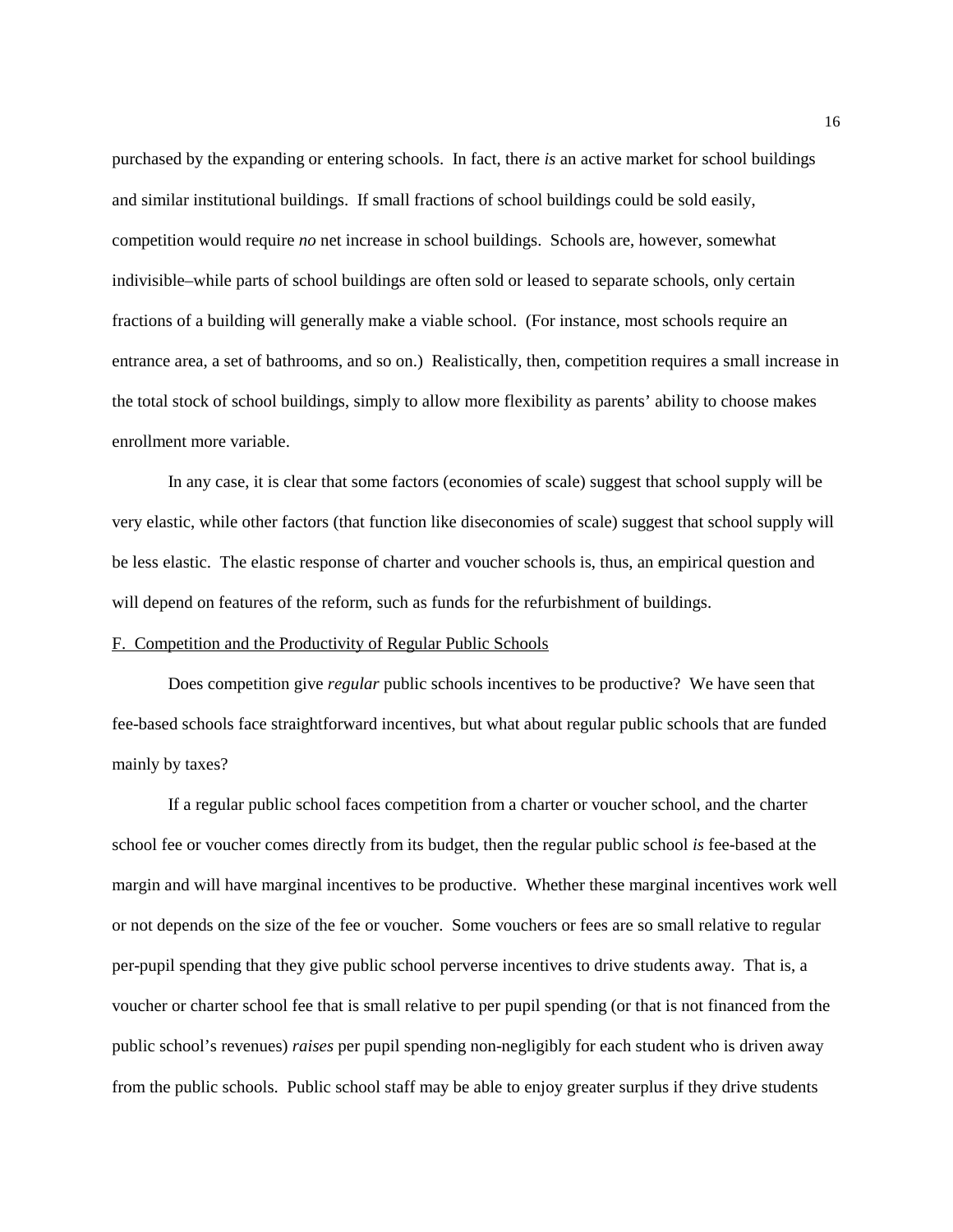away than if they try to attract them. Such perverse scenarios can be easily avoided by setting a sufficiently high voucher or charter school fee.

What if, however, a regular public school does not face competition from a charter or voucher school? If it is not fee-based at the margin, does it have any incentives to be productive? The answer is yes if the public school is financed by local property taxes and faces a high degree of traditional choice among public school districts.

Traditional choice among public school districts is what occurs when parents choose a school district by choosing a residence. This traditional form of choice is by far the most pervasive and important form of choice in American elementary and secondary schooling today. In order that this form of choice give schools incentives to be productive, it is essential that parents choose among *districts* that are fiscally independent. The mechanism that I am about to describe does not work with *intra*-district choice.

Conventionally, public school districts in the United States have revenues that depend largely on local property taxes. If parents in a metropolitan area can choose among a large number of districts, they will tend to favor districts that produce higher achievement for a given local property tax liability or, equivalently, have lower local tax liability for a given level of achievement. That is, parents will tend to favor districts with high productivity. If a school district's productivity falls, it will be avoided by parents who happen to be moving. The resulting decrease in the demand for its houses will drive down the district's property prices. The falling property tax base will, in turn, drive down the school's budget, which depends on property tax revenues. The administrator will be encouraged to raise productivity, either through maintaining achievement in the face of a falling budget or through raising achievement sufficiently to make the district attractive to homebuyers again.

Notice that, although only a fraction of households are moving at any given time, their observations of achievement and tax liabilities are "universalized" through the housing market so that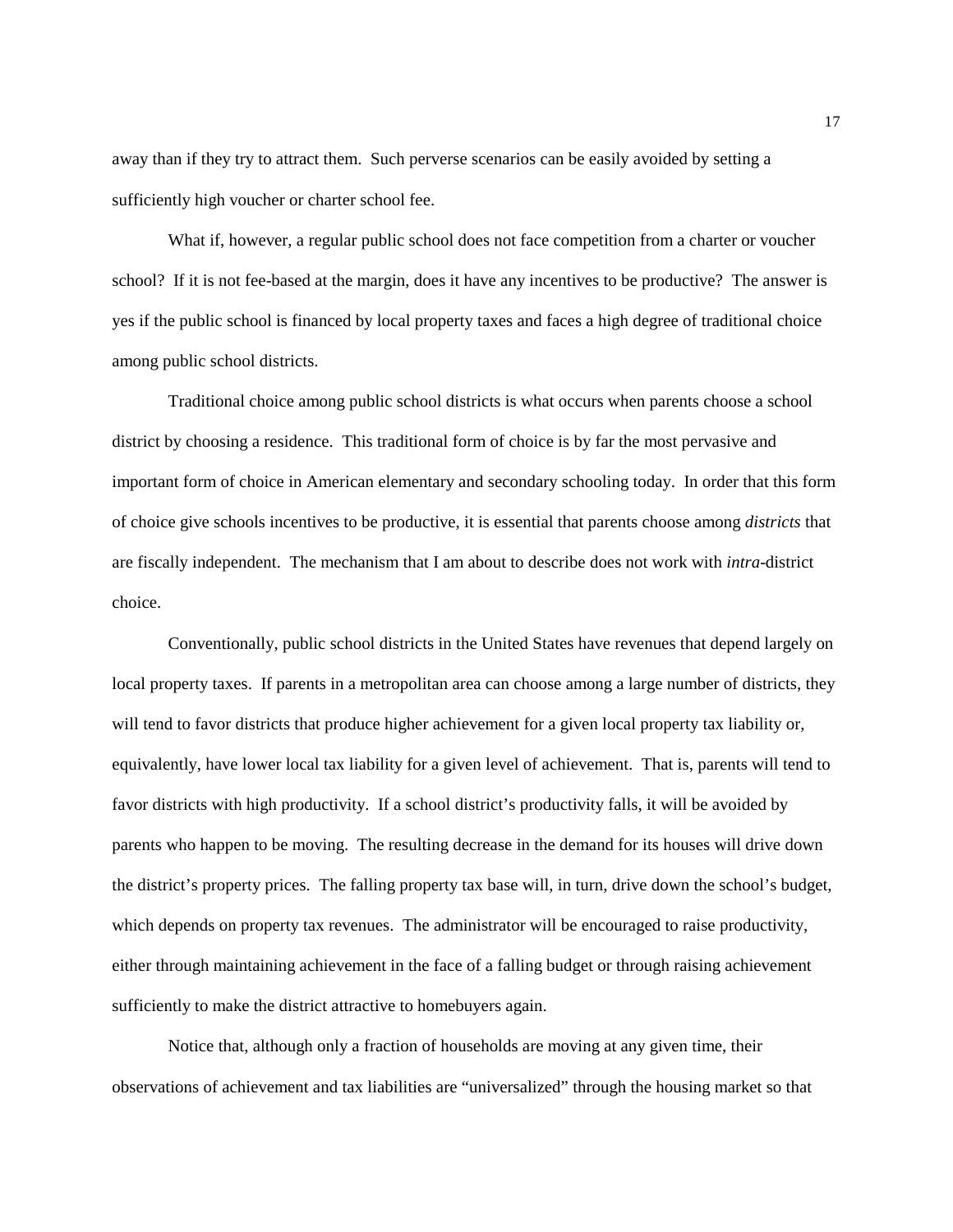*every* family's house price changes in such a way as to give schools incentives to be productive. Notice also that this productivity-inducing mechanism is sustainable over the long-term because it depends on decentralized choices.14 This is in contrast to centralized reward systems--for example, financial or other "merit" awards for successful school districts that are distributed by the state. Centralized rewards tend to be unsustainable because state governments cannot, *ex post*, credibly adhere to systems that reduce the amount of money going to failing school districts.

#### **IV. Finding Evidence on How Choice Affects School Productivity**

In the next two sections of this paper, I show evidence on how choice affects school productivity. The next section focuses on traditional forms of choice (parents choosing among independent school districts and parents choosing private schools). Section VI focuses on recent choice reforms: vouchers and charter schools. There are, however, some problems that arise in any analysis of how choice affects productivity, and the purpose of *this* section is to explain them.

# The Endogenous Availability of Choice Options

One problem that plagues analysis is the fact that choice options do not arise randomly, but are frequently a response to school conduct. In particular, when people are dissatisfied with a particular school's conduct, they try to create alternative schools for themselves or maintain their access to existing alternative schools.

It is easy to see this phenomena with respect to the creation (or maintenance) of private schools, charter schools, and voucher programs. In an area where the public schools are bad, parents are frustrated and are willing to make some effort or devote some money to obtaining alternative schooling. A collapse in the quality of local public schools (as sometimes occurs when an administrator leaves or school finance laws change) tends to send families scurrying toward local private schools. The result is an area in which private schooling is common *because* the public schools are bad. A recent illustration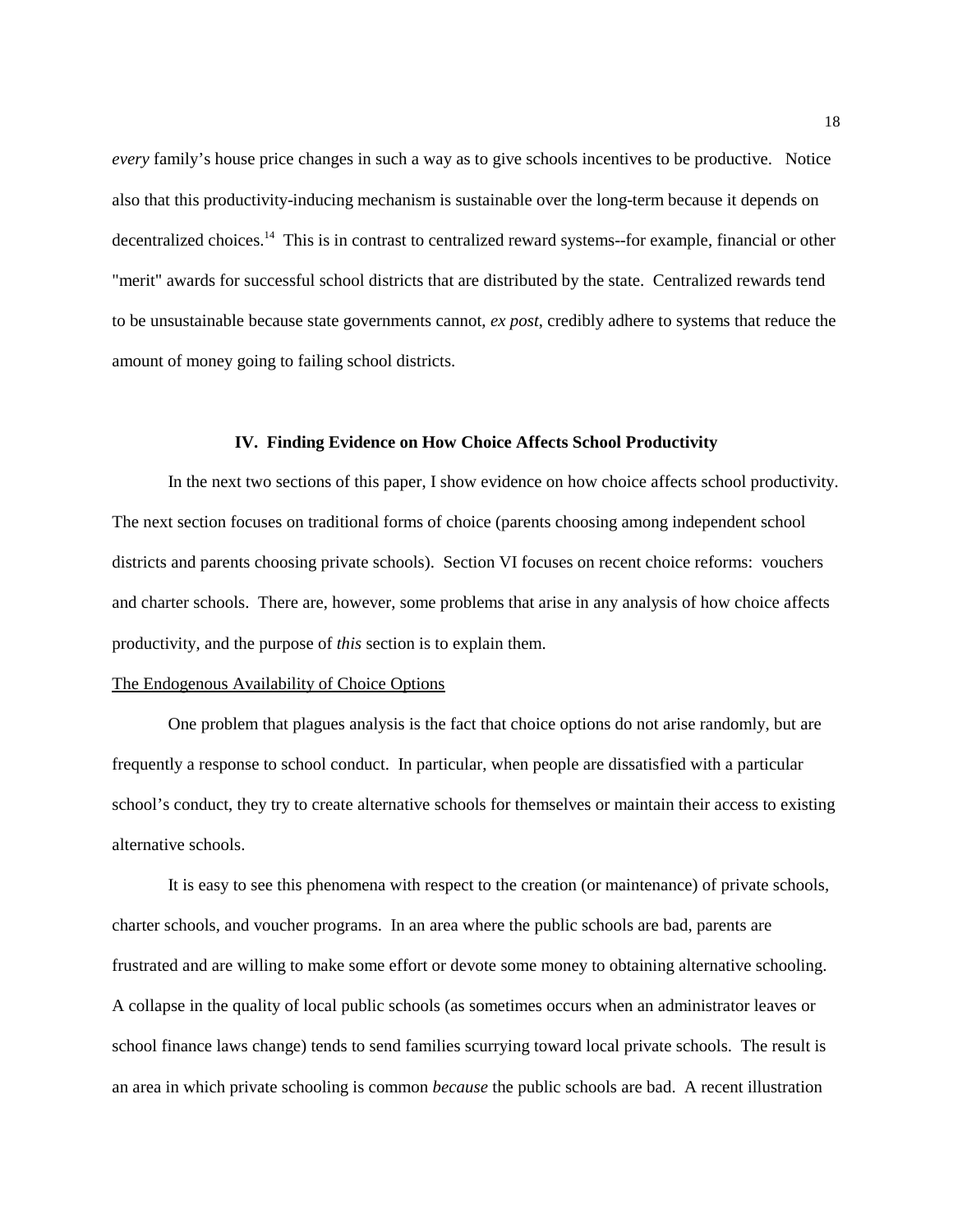of this phenomena is the substantial increase in private schooling that followed California's school finance equalization [Downes and Schoeman, 1998].

Recent voucher and charter initiatives also illustrate this phenomenon. It is no accident that Washington D.C. has both a voucher program and a rapidly growing population of charter schools. The Washington D.C. district has historically had low productivity: its per pupil spending is in the  $99<sup>th</sup>$ (highest) percentile for the United States, yet its average student scores between the  $10<sup>th</sup>$  and  $20<sup>th</sup>$ percentiles on the National Assessment of Educational Progress. Reports of malfeasance in the D.C. public schools, including the theft of school supplies and payrolls padded with non-workers, are common.15

Although the mechanism is less obvious, choice options existing *because* the public schools are bad is a problem that also plagues traditional choice among public school districts. It turns out that voters resist district consolidation in areas where one or more districts (usually the largest central city district) has bad productivity. In areas where all the districts have good productivity, voters elect to consolidate them in order to enjoy economies of scale. In districts with bad productivity, sub-areas are keen to secede and form another district; while, in districts with good productivity, no such secessions occur. The end result of such phenomena is that areas with many districts often contain one or more districts with bad productivity.

Endogenous school choice in areas with bad public schools generates bias if a researcher naively estimates the effect of choice on productivity. Because schools with poor productivity induce the creation of choice, it can appear as though choice causes low productivity (instead of the other way around). Researchers can avoid this bias only by (1) comparing the same school district before and after a choice reform if panel data are available or (2) finding a source of variation in the availability of choice that is *not* correlated with the underlying causes of bad school productivity. The first solution typically generates differences-in-differences strategies, in which schools that are "treated" with choice reforms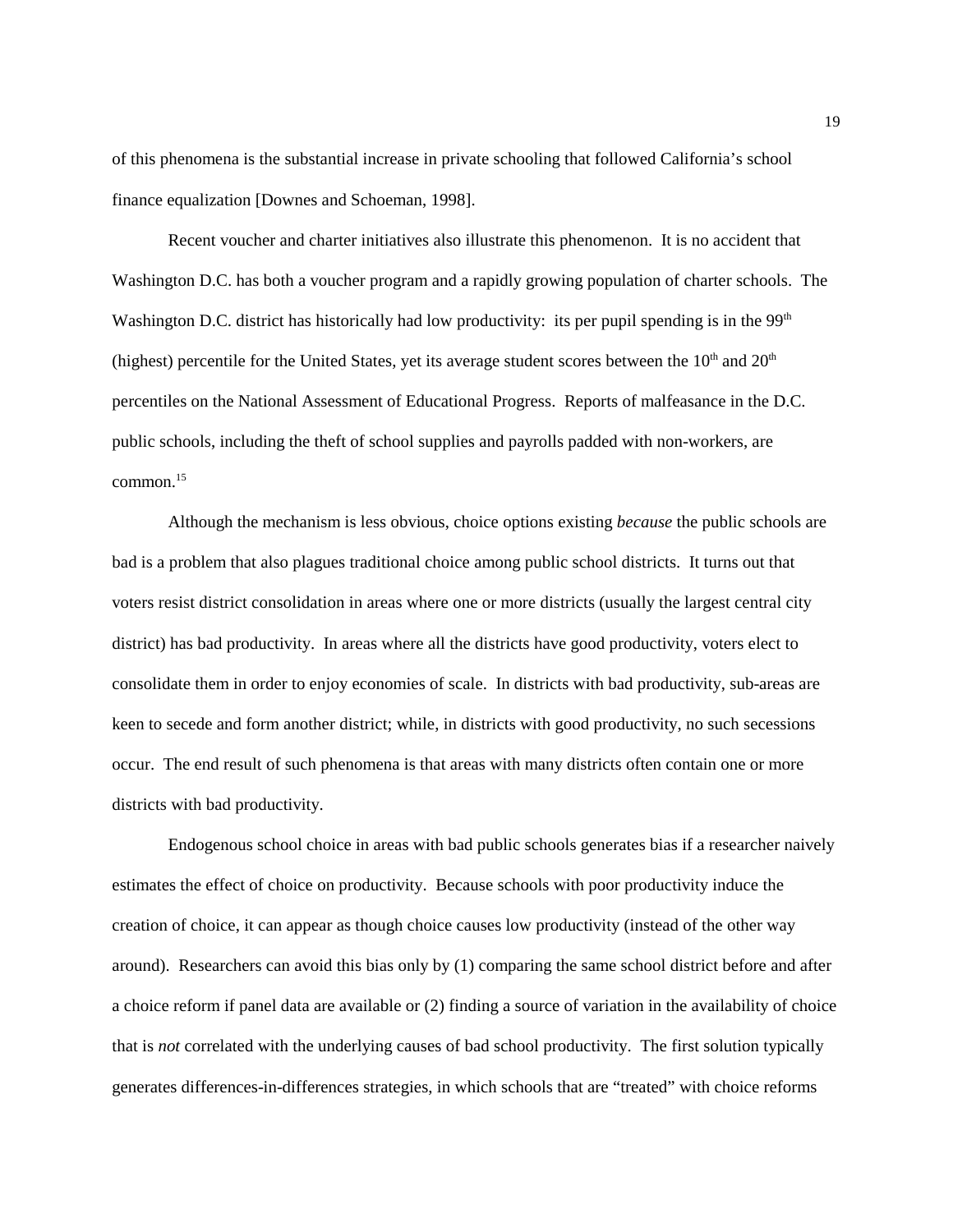are compared, before and after the reform, to similar control schools (that did not experience the reform). The second solution typically generates instrumental variables strategies, two of which are illustrated in Section V.

# Unobserved Differences in Student Inputs that Appear to be Differences in Productivity

Some families provide many learning opportunities and resources for their children at home; other families provide few. Children also differ in motivation and innate ability. When measuring a school's productivity, one should fully account for differences in student inputs so that one avoids describing a mediocre school as highly productive simply because it has such good student inputs that achievement is high even if it adds very little learning (beyond what its students learn at home and pick up for themselves). It is not possible, however, to measure all student inputs. In particular, motivation and innate ability are usually not observed and cannot be controlled for.

For finding the effect of choice on productivity, there are three ways that researchers can deal with this problem. Suppose a researcher wants to compare productivity across schools that face strong choice-based incentives (such as voucher or charter schools) and schools that face weak choice-based incentives (such as a large public school district that dominates a metropolitan area). Then, the researcher must ensure that a random mechanism (such as a lottery) that is *not* correlated with unobserved motivation/ability assigns students to schools. If such a mechanism is at work, schools will have an equal allocation of unobserved motivation/ability, and the difference in achievement per dollar spent will accurately reflect true differences in productivity. This approach is illustrated by Peterson's chapter in this volume.

Another alternative is for a researcher to compare the achievement of *all* students from an environment in which there is little or no choice to that of *all* students from an environment in which there is a lot of choice. So long as the students cannot choose the environment to which they belong, this method generates good estimates. One example is comparing all students in a metropolitan area with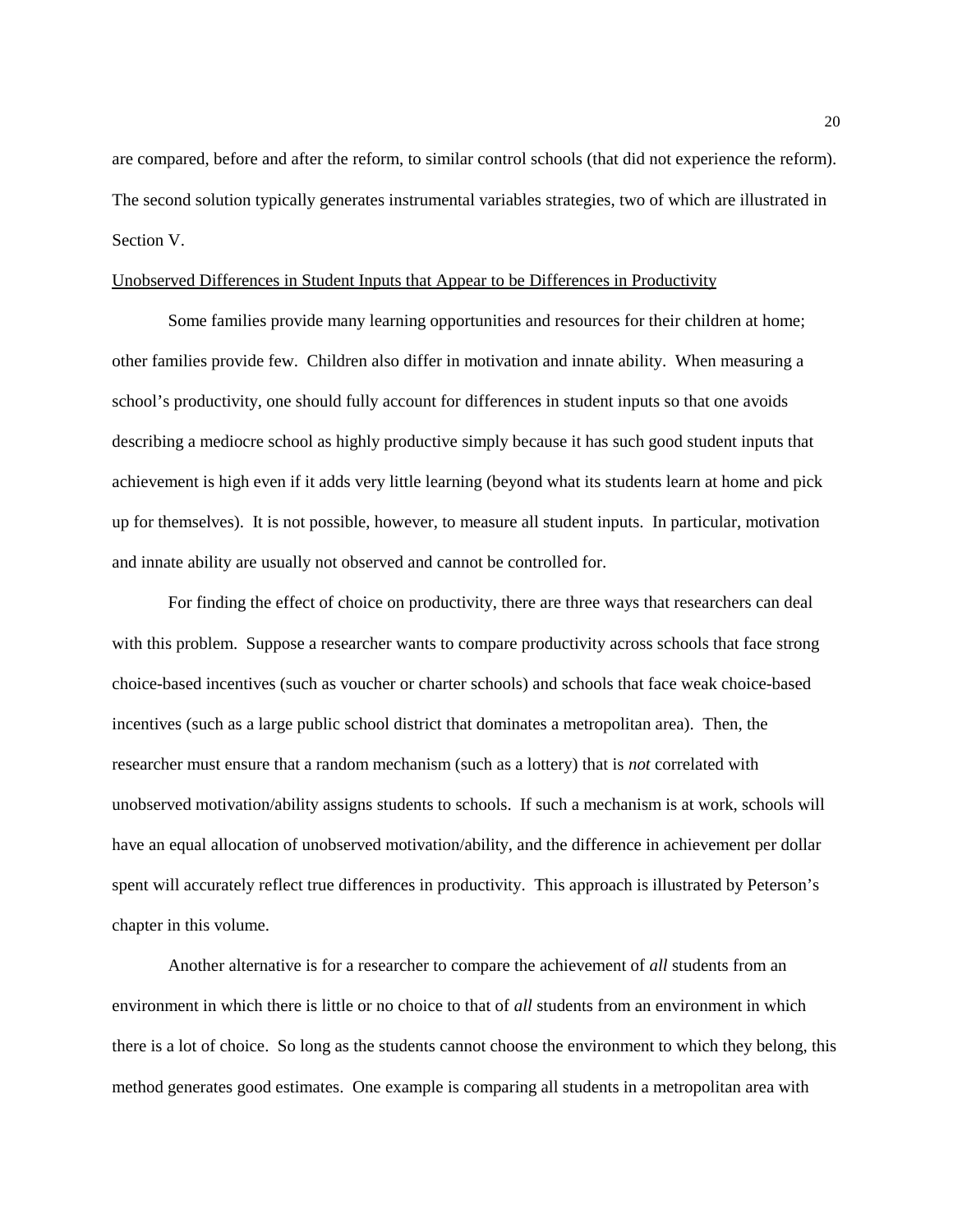little choice to all students in a metropolitan area with a great deal of choice. (Families are assumed to move among metropolitan areas for reasons *other* than the availability of choice.)

A final alternative is for a researcher to examine the achievement of students who are unlikely to benefit from choice unless it benefits *all* students. An example will illustrate this method. Suppose that a researcher wishes to compare school productivity before and after a private school becomes available, and the researcher sees that the private school draws students who were previously high achievers in the public schools. Then, the research can compare measured productivity at the public schools before and after the private school's introduction, knowing that public schools' measured productivity is likely to rise only if the availability of private school choice benefits *all* students. That is, if the researcher may be reasonably confident that a measured increase in public school productivity is not generated by unobserved motivation and ability rising at the public school.

## Measuring Productivity

Productivity is achievement per dollar spent in a school, and measuring productivity raises a few measurement issues, mostly related to measuring achievement. It goes almost without saying that one should avoid using measures of achievement, such as grades, that have different meanings in different schools and times. One should also avoid using scores on standardized tests that are taken by only a small, self-selected share of students, such as the Scholastic Aptitude Test (SAT1) or American College Test (ACT). Use of such tests generates self-selection bias that is impossible to solve without the use of other standardized tests that are given to the entire population of students. If one has such a populationwide standardized test, however, one should use it instead of the SAT1 or ACT.

Supposing that one has a standardized test administered to the entire population of students, there remains the question of whether to measure productivity with reading scores, math scores, science scores, elementary school scores, secondary scores, and so on. These are all valid measures of productivity, and the researcher is best off presenting several (especially math and reading). It perfectly normal to find that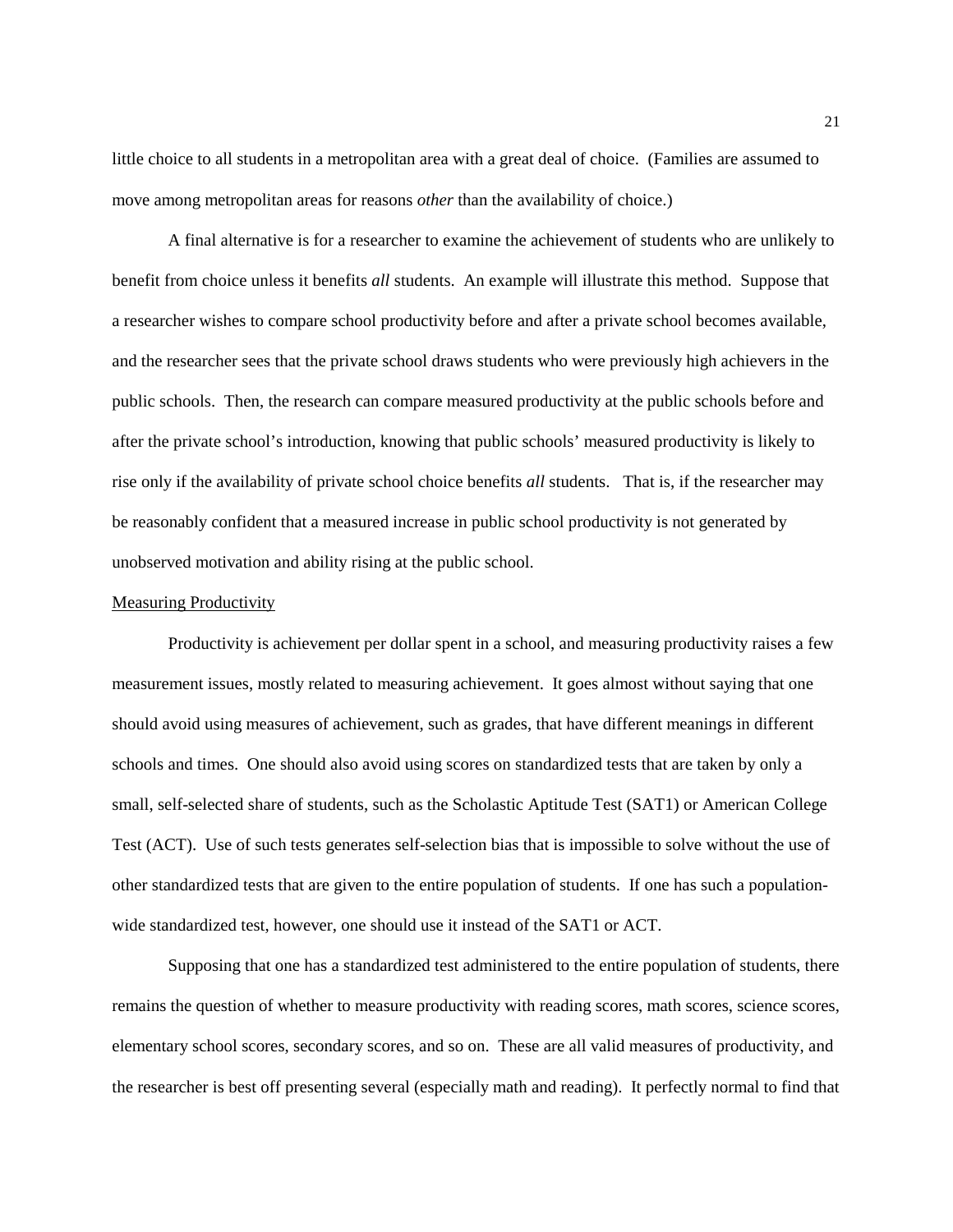a school has better productivity in some subjects or grades than in others. One may use scale scores, national percentile scores, or any other score designed by the test-maker to be comparable across schools and time.16

Measuring per pupil spending presents few problems so long as the same definition is used for all schools. One may use either current spending or (preferably) total spending with smoothed capital expenditures.

## **V. The Effect of Traditional Forms of School Choice on Productivity**

Parents' ability to choose among public school districts (through residential decisions) and to choose private schools are such established features of American education that they are taken for granted. Yet, through these mechanisms, American parents have traditionally exercised some choice over their children's schooling. These traditional forms of choice are useful for predicting the effects of choice on productivity, especially because the availability of traditional choice mechanisms varies greatly across metropolitan areas in the United States. Some metropolitan areas contain many independent school districts and a large number of affordable private schools. Other metropolitan areas are completely monopolized by one school district or have almost no private schooling.

In previous work, I have drawn upon traditional forms of choice to generate evidence about how choice affects productivity. I review this evidence here. In addition, I explain how traditional forms of choice generate important evidence on productivity that is otherwise unobtainable and illustrate empirical strategies for determining the effects of traditional forms of choice. For detail on the empirical work described here, see Hoxby [2000a] and Hoxby [2000b]. Rather than provide such detail here, I reserve space for evidence on the productivity effects of recent choice reforms (Section VI).

#### Traditional Inter-District Choice

The first traditional form of choice occurs when parents choose among independent public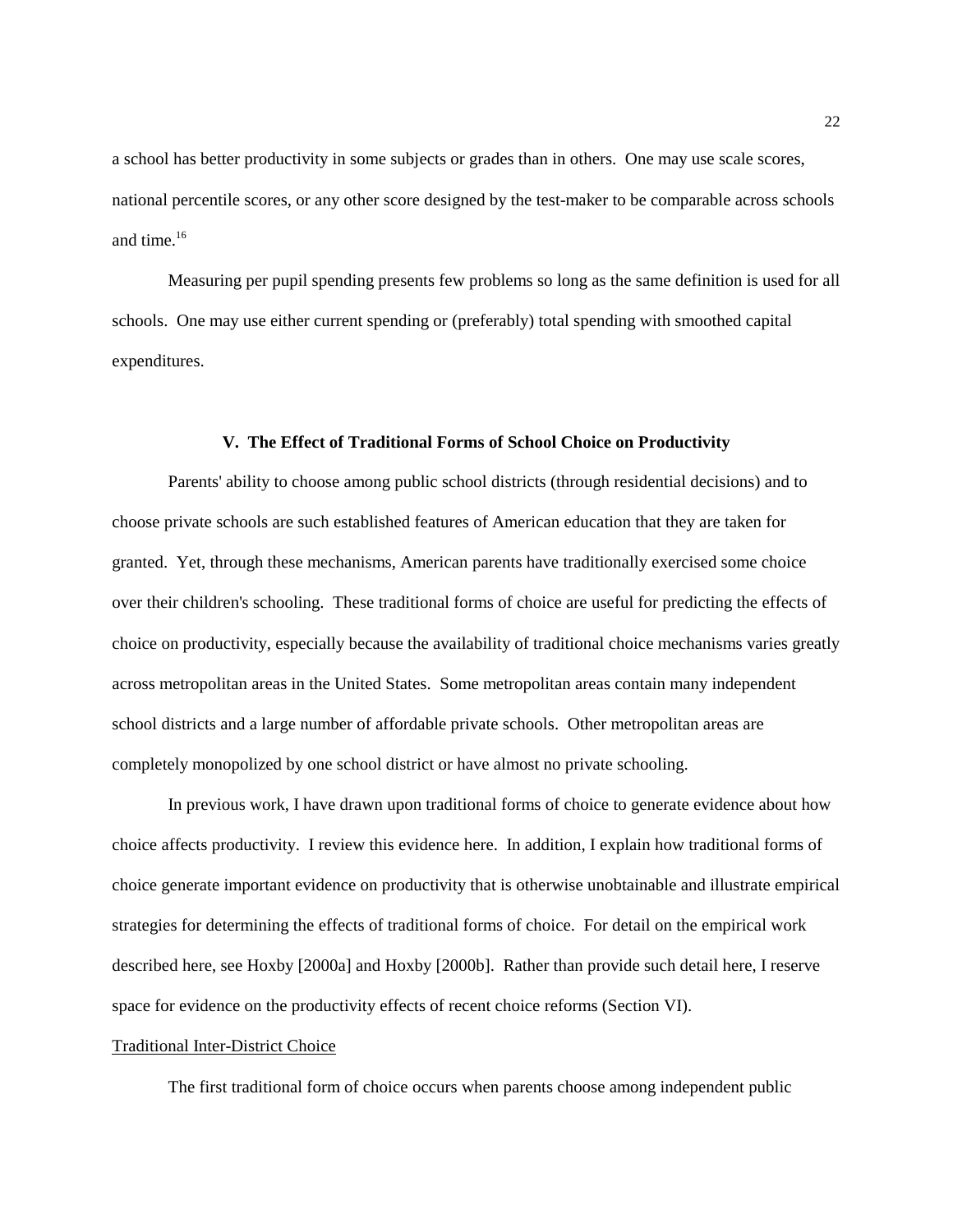school districts by choosing a residence. The degree to which parents can exercise this form of choice depends on the number, size, and housing patterns of districts in the area of the parents' jobs. There are some metropolitan areas in the United States that have many small school districts with reasonably comparable characteristics. Boston, for instance, has 70 school districts within a 30-minute commute of the downtown area and many more in the metropolitan area. Miami, on the other hand, has only one school district (Dade County) that covers the entire metropolitan area. Most metropolitan areas are, of course, somewhere between these two extremes. A typical metropolitan area has an amount of choice that corresponds to having four equal-sized school districts (or a greater number of less equally sized districts).

 People with jobs in rural areas typically have only one or two school districts among which to choose. To avoid a much-choice/little-choice comparison that mainly reflects urban/rural differences in school productivity, it useful to focus on metropolitan areas when analyzing traditional inter-district choice.

It is essential that parents choose among districts that are fiscally and legally independent if this traditional form of choice is to be useful guide to the productivity effects of choice. This is because the mechanism described above, by which parents' housing choices translate into incentives for a school to be productive, does not operate if, say, a district relies entirely on state revenue or is otherwise held harmless from repercussions associated with an inability to attract parents. *Intra*-district choice among schools does not provide useful evidence about productivity effects because the schools in a district are fiscally dependent on one another, by definition.

How does one measure the degree of traditional inter-district choice in a metropolitan area? A particularly good index of inter-district choice is the probability that, in a random encounter, two students in the metropolitan area would be enrolled in different school districts. If there were only one district, as in Miami, this probability would be equal to zero. If there were many districts, as in Boston, this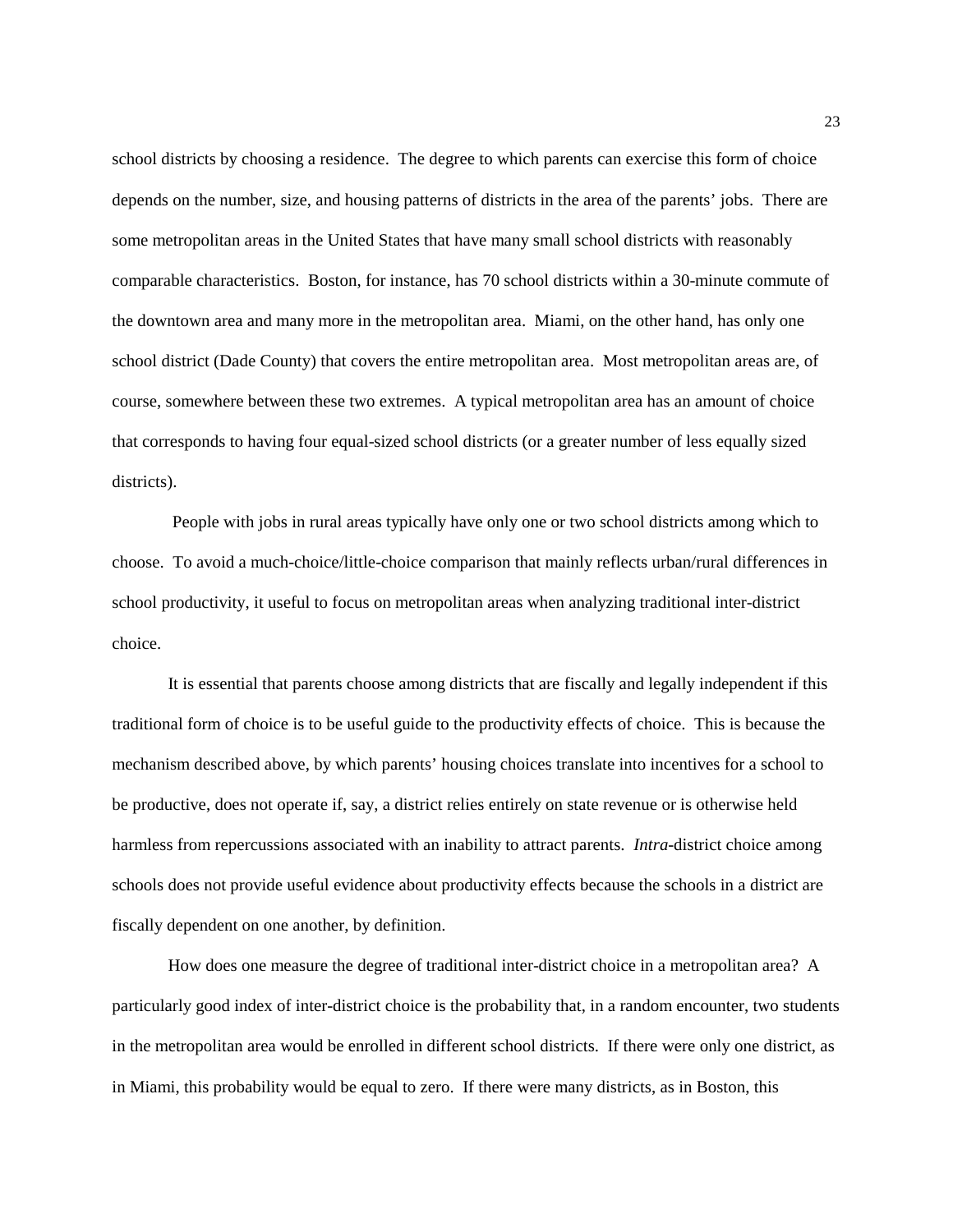probability would be very close to one (greater than 0.95). We can calculate this choice index,  $C_m$ , using the following equation:

(7) 
$$
C_m = 1 - \sum_{j=1}^{J} s_{jm}^2,
$$

where  $s_{jm}^2$  is the square of district *j*'s share of enrollment in metropolitan area *m*. Table II lists the names and choice indices of metropolitan areas in the United States that have very high or low degrees of interdistrict choice. It is interesting to note that metropolitan areas as disparate as Saint Louis and Seattle have comparably high degrees of inter-district choice. Metropolitan areas as disparate as Las Vegas and Wilmington equal have zero inter-district choice.

# Traditional Choice of Private Schools

The second way in which parents have traditionally been able to exercise choice in the United States is by enrolling their children in private schools. Traditionally, private school tuition in America is not subsidized by public funds (as it is in Canada and many European countries), so parents can only afford private school if they can pay tuition and also pay taxes to support local public schools. Partly as a result, private schools enroll only 12 percent of American students.

In the United States, 85 percent of private school students attend a school with religious affiliation, but such schools include a variety of Christian and non-Christian schools and have tuition that ranges from a token amount to over 10,000 dollars. The remaining 15 percent of private school students attend schools with no religious affiliation; these include most of the independent, college-preparatory schools that charge tuition of 5,000 dollars or more. The modal private school student in the United States attends a Catholic school that charges between 1,200 and 2,700 dollars.

A key feature of American private schools is that they typically subsidize tuition with revenues from donations or an endowment (or implicit revenues from an in-kind endowment such as buildings and land). The share of schooling cost that is covered by subsidies is larger in schools that serve low-income students, but even relatively expensive private schools charge subsidized tuition. For instance, Catholic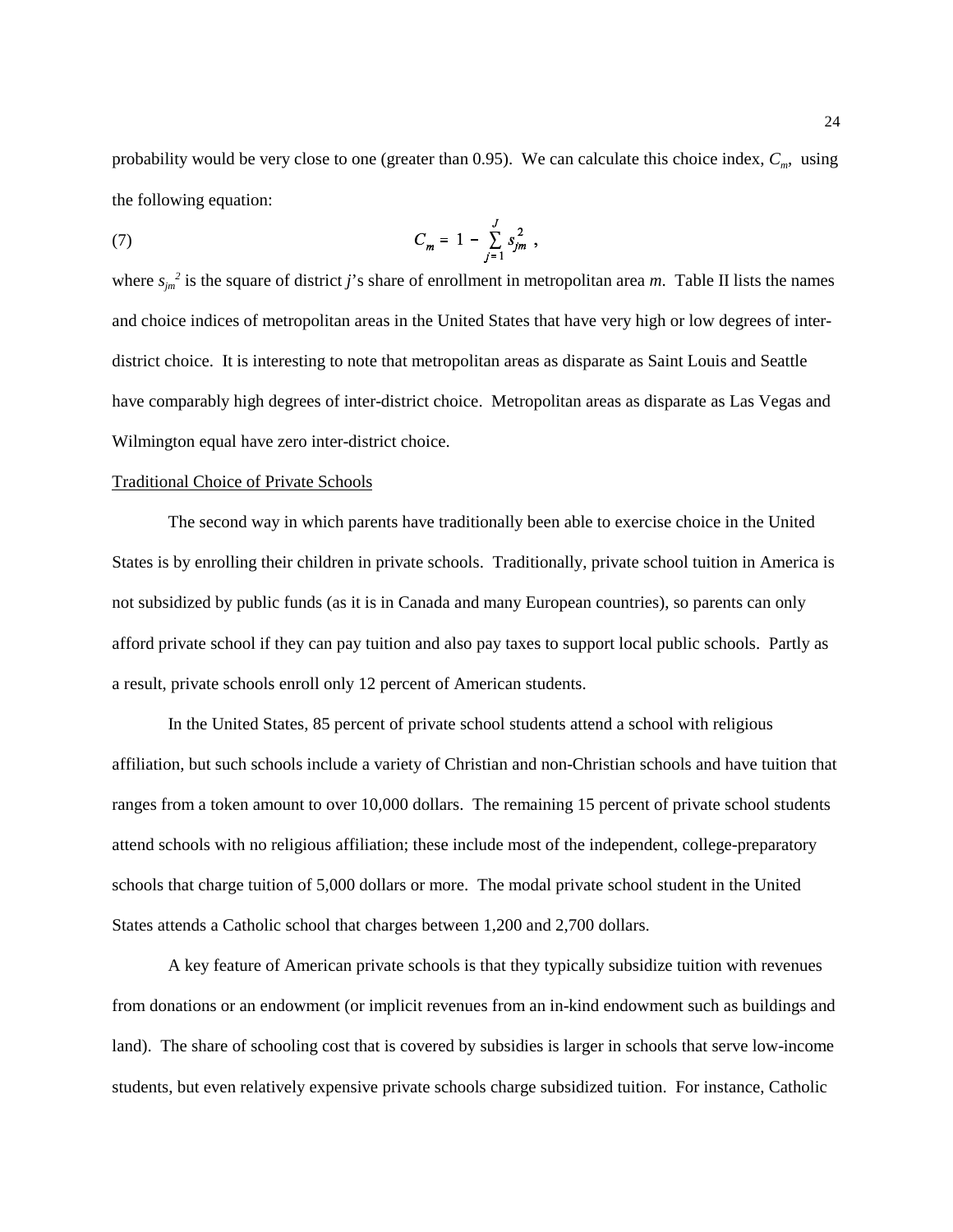elementary schools, on average, cover 50 percent of their costs with non-tuition revenues.

The number of private school places (of a given quality) that are available at a given tuition varies greatly among metropolitan area in the United States.<sup>17</sup> For instance, in some metropolitan areas, 15 percent of the elementary student population is enrolled in private schools where tuition is about twothirds of the schools' per-pupil expenditure. (Typical amounts would be tuition of 1,800 dollars and expenditure of about 2,700 dollars). In other metropolitan areas, fewer than 1 percent of the elementary school population is enrolled in such schools, although places might be available in schools where tuition is higher because there are no tuition subsidies. In short, the supply of private schooling varies among metropolitan areas, and–thus–the degree to which parents have choice between public and private schools varies among metropolitan areas.

It is reasonable to use the actual share of students who attend private school in a metropolitan area as a measure of private school availability *if* the measure is properly instrumented. The instruments must be variables that cause the non-tuition revenue of private schools to vary but are otherwise unrelated to local public school achievement. That is, one wants to use only the variation in private school availability that is generated by factors that affect the *supply* of private schooling, not by factors that affect the *demand* for private schooling (such as the local public schools being bad). I describe the best available instruments below.

## Why Evidence from the Traditional Forms of Choice is Necessary

Evidence from the traditional forms of choice is necessary because it can reveal the long-term, general equilibrium effects of choice. Evidence based on recent reforms cannot.

In the short term, an administrator who is attempting to raise his school's productivity to respond to competition has only certain options. He can induce his staff to work harder; he can get rid of unproductive staff and programs; he can allocate resources away from non-achievement oriented activities (building self esteem) and toward achievement oriented ones (math, reading, and so on). In the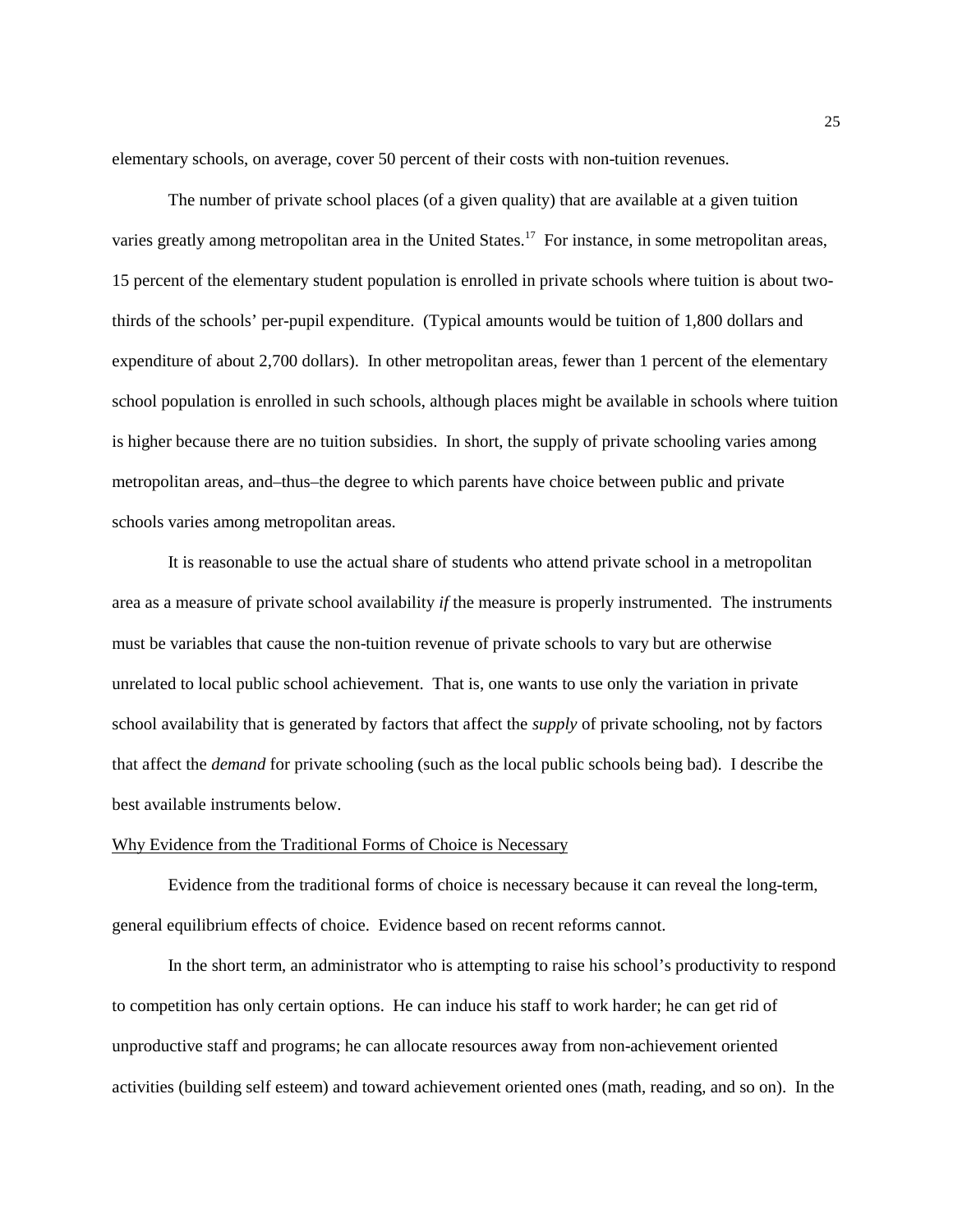slightly longer term, he can renegotiate the teacher contract to make the school more efficient. If an administrator actually pursues all of these options, he may be able to raise productivity substantially.

Nevertheless, choice can affect productivity through a variety of long-term, general equilibrium mechanisms that are not immediately available to an administrator. The financial pressures of choice may bid up the wages of teachers whose teaching raises achievement and attracts parents. It may thus draw people into teaching (or keep people in teaching) who would otherwise pursue other careers. Indeed, it may change the entire structure of rewards in teaching and thereby transform the profession.<sup>18</sup> The need to attract parents may force schools to issue more information about their achievement and may thus gradually make parents into better "consumers." Because parents' decisions are more meaningful when schools are financed by fees they control, choice may make schools more receptive to parent participation. The need to produce results that are competitive with those of other schools may force schools to recognize and abandon pedagogical techniques and curricula that are unsuccessful in practice though philosophically appealing. Finally, in the long-term, choice can affect the size and very existence of schools. Choice makes districts' enrollment expand and contract; it makes private schools enter and exit. In the short term, we mainly observe how the existing stock of schools changes its behavior.

Both traditional forms of choice potentially create the long-term, general equilibrium effects that interest us.

## The Effect of Traditional Inter-District Choice on School Productivity

We have a good measure of the degree of inter-district choice in a metropolitan area:  $C<sub>m</sub>$ , defined above. We are concerned, however, that the inter-district choice available is endogenous to the conduct of local public schools–in particular, districts consolidate with productive districts but secede from unproductive districts. To obtain unbiased estimates, we need geographic or historical factors that increase a metropolitan area's tendency to contain many independent districts but that have no direct effect on contemporary public school conduct. As explained in Hoxby [2000a], streams and rivers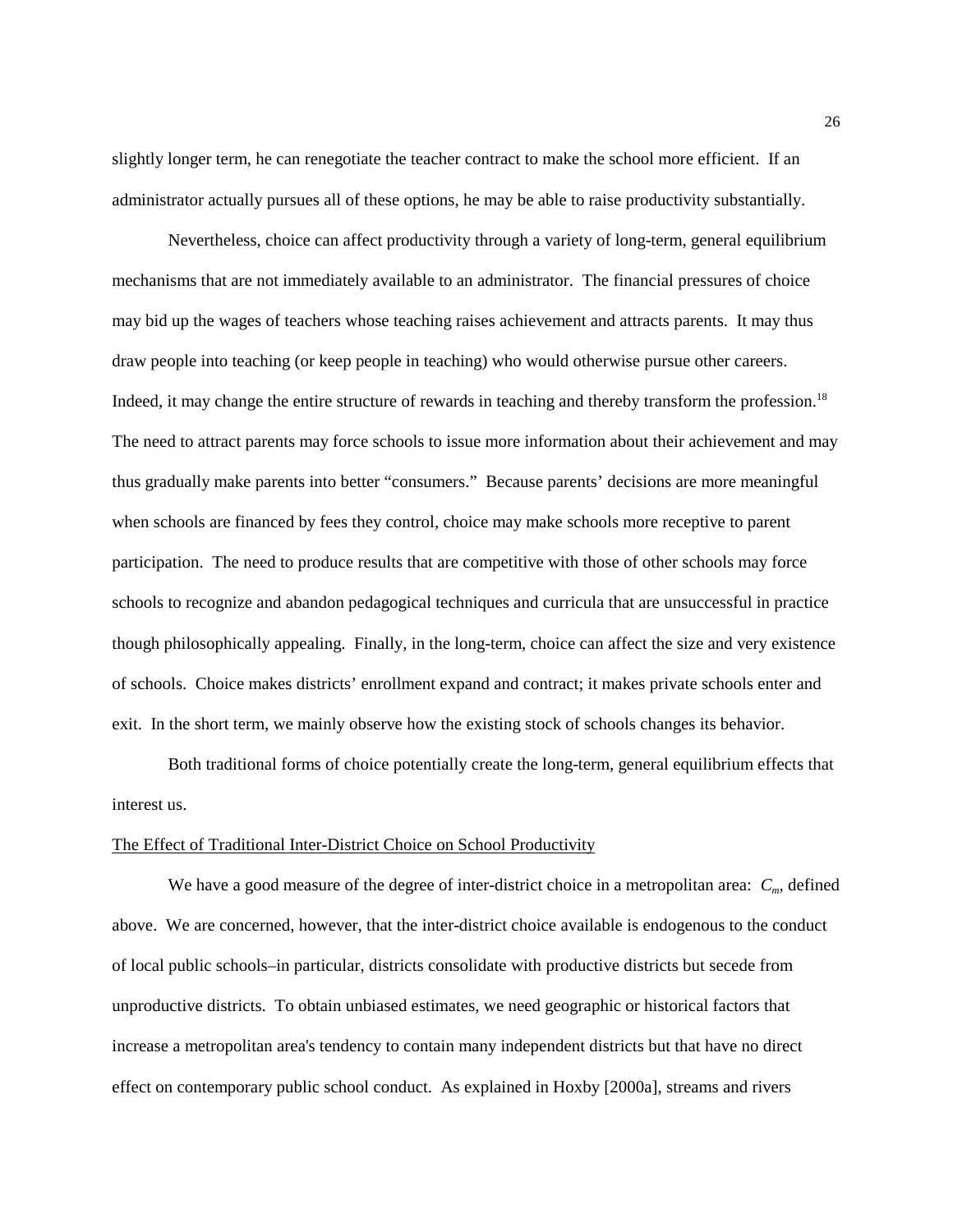provide good instruments because, early in American history, they were natural barriers that influenced the drawing of district boundaries. They increased students' travel time to school, causing school districts to be drawn smaller initially.<sup>19</sup> They probably have no direct effect on how schools conduct themselves now.

Formally, the set of instruments for  $C_m$  is a vector of variables that measure the number of larger and smaller streams in a metropolitan area. I estimate the effects of inter-district choice using regressions in which the dependent variable is either achievement (the numerator of productivity) or per pupil spending (the denominator of productivity).<sup>20</sup> The key independent variable is the choice index (instrumented). The key variation in the regression is at the metropolitan area level, but I am able to control for a wide range of background variables that might also influence schools or students. For instance, I control for the effect of household income, parents' educational attainment, family size, singleparent households, race, region, metropolitan area size, and the local population's income, racial composition, poverty, educational attainment, and urbanness. Because I have good measures of racial, ethnic, and income segregation by school and school district, I can even control for segregation that may be affected by inter-district choice.

The principal results of these regressions are shown in Table III, which displays only the coefficients of interest, not the coefficients on control variables. The estimates show that inter-district choice has a positive, statistically significant effect on productivity.<sup>21</sup> We can see this by looking at the two components of productivity: achievement (the numerator of productivity), which is shown in the top panel of the table; and per pupil spending (the denominator of productivity), which is shown in the bottom panel.

The top panel shows that a metropolitan area with maximum inter-district choice (index approximately equal to one) has eighth grade reading scores that are 3.8 national percentile points higher, tenth grade math scores that 3.1 national percentile points higher, and twelfth grade reading scores that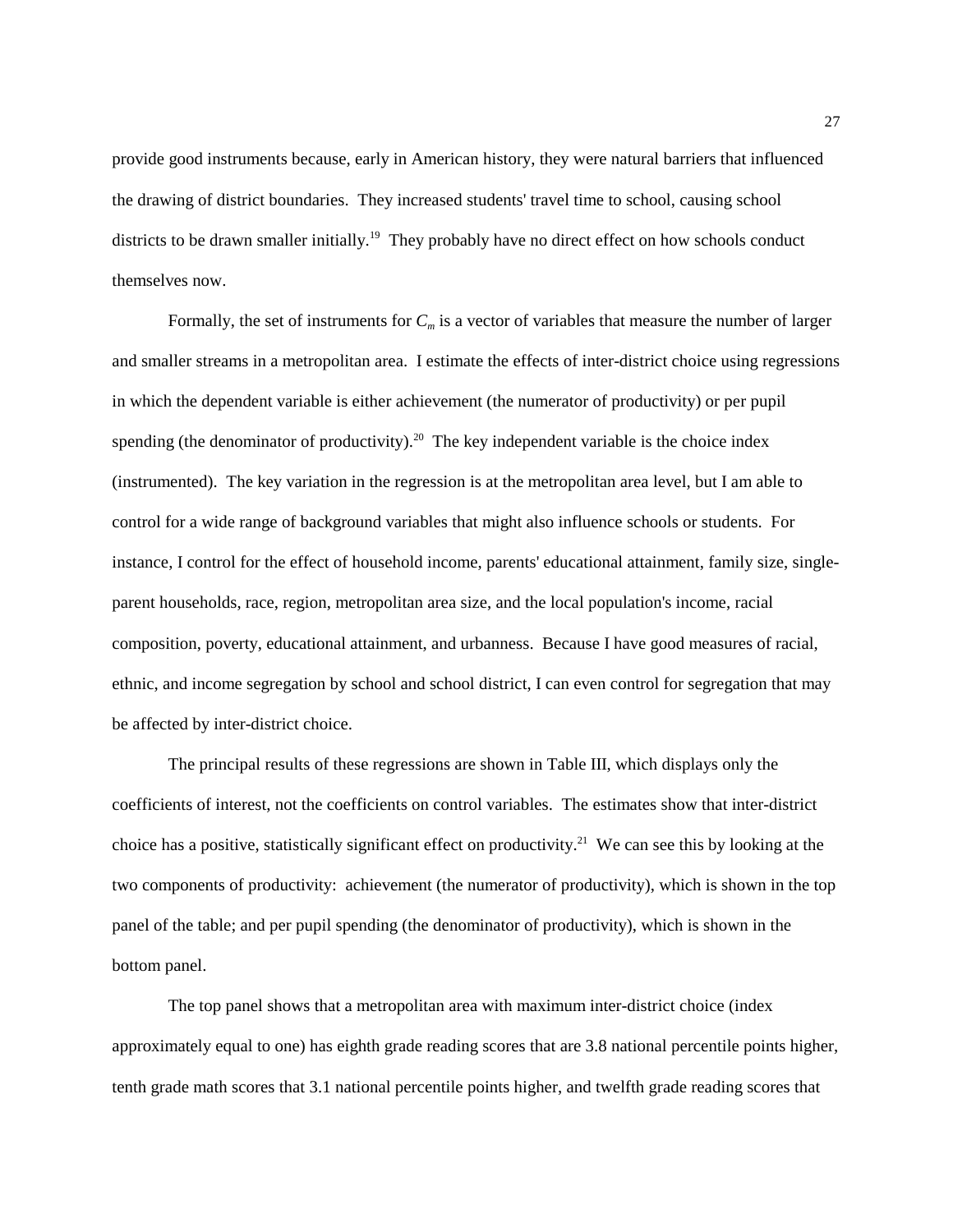are 5.8 national percentile points higher. All of these effects are statistically significant with at least 95 percent confidence. The bottom panel of Table III shows that this better achievement is attained with *lower* per pupil spending. Per pupil spending is 7.6 percent lower in metropolitan areas where interdistrict choice is at its maximum level (choice index equal to one), as opposed to its minimum level (choice index equal to 0). The combination of the top and bottom panels is striking: schools can simultaneously have significantly higher achievement and significantly lower spending only if their productivity is substantially higher.

#### The Effect of Traditional Private School Choice on School Productivity

Recall that availability of private schooling varies among metropolitan areas in the United States. To estimate the effects of varying private school competition for public schools, we need factors that affect the supply of private schooling, but have no direct effect on achievement. Such factors include historical differences in metropolitan areas' religious composition because religious groups left endowments that today generates differences in the amount of non-tuition revenue enjoyed by private schools. A private school presented by history with a generous endowment can provide a given quality of schooling at a lower tuition (and can thus be more competitive with public schools) than a private school with little or no endowment.

Formally, the set of instruments for the share of enrollment in private schools is a vector of variables that measure the population densities of nine major religious denominations in 1950. So long as I control for *current* religious composition of metropolitan areas (which might affect the demand for private schooling), these historical religious population densities should mainly affect the supply of schooling and should have little or no direct effect on the achievement of public school students.<sup>22</sup> I estimate the effects of private school choice using regressions in which the dependent variable is either achievement (the numerator of productivity) or per pupil spending (the denominator of productivity). The key independent variable is the percentage of metropolitan area students in private schools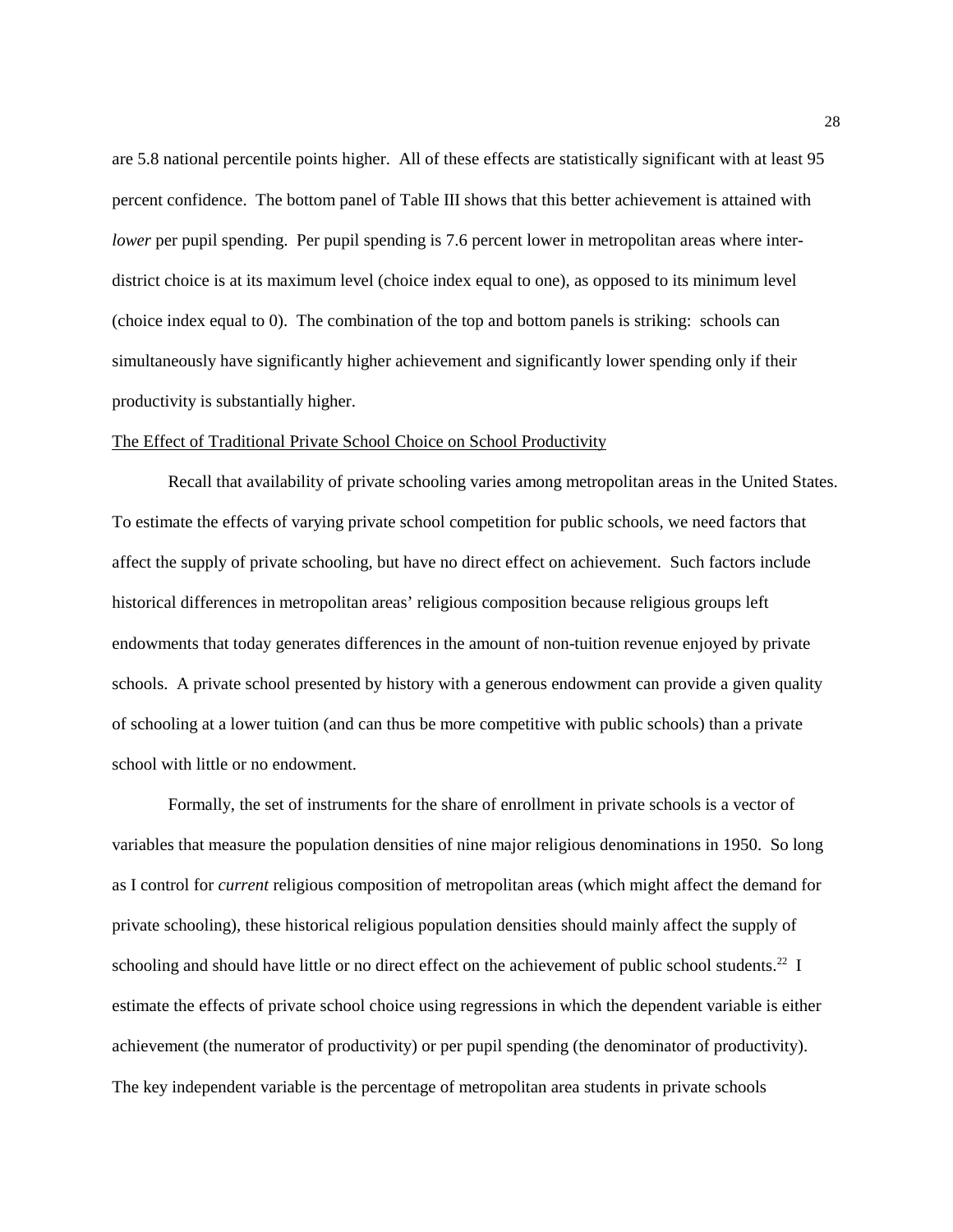(instrumented). I control for the same background variables that I used for inter-district choice (see above).

The key estimates from these regressions are shown in Table IV, which displays only the coefficients of interest, not the coefficients on control variables. The table shows that private school choice has a positive, statistically significant effect on *public* schools' productivity. For instance, compare two metropolitan areas, one with a moderately high degree of private school supply (about 17 percent of students in private schools) and the other with a moderately low degree of private school supply (about 7 percent of students in private schools). The difference between moderately high and low private school choice is, thus, a 10 percentage point difference in the share of students in private schools. This means that we can interpret the coefficient shown in the top panel of Table IV as follows. A *public* school in the metropolitan area with moderately high private school choice (as opposed to moderately low private school choice) has eighth grade reading scores that are 2.7 national percentile points higher, eighth math scores that are 2.5 national percentile points higher, twelfth grade reading scores that are 3.4 national percentile points higher, and twelfth grade math scores that are 3.7 national percentile points higher.

Of course, in order to see whether these effects on achievement are generated by higher productivity or just higher spending, we need to examine the effect of private school choice on per pupil spending in the public schools. This result is shown in the bottom panel of Table IV. Compared to public schools in metropolitan areas with moderately low private school choice, public schools in areas with moderately high private school choice have per pupil spending that is 0.53 percent (approximately half of 1 percent) higher. Not only is this change very small, it is not statistically significantly different from zero. In other words, traditional private school choice has no effect on public school spending. This is probably because of offsetting effects. Increased availability of private school choice draws some students away from the public schools, raising per pupil spending through the reduction in the number of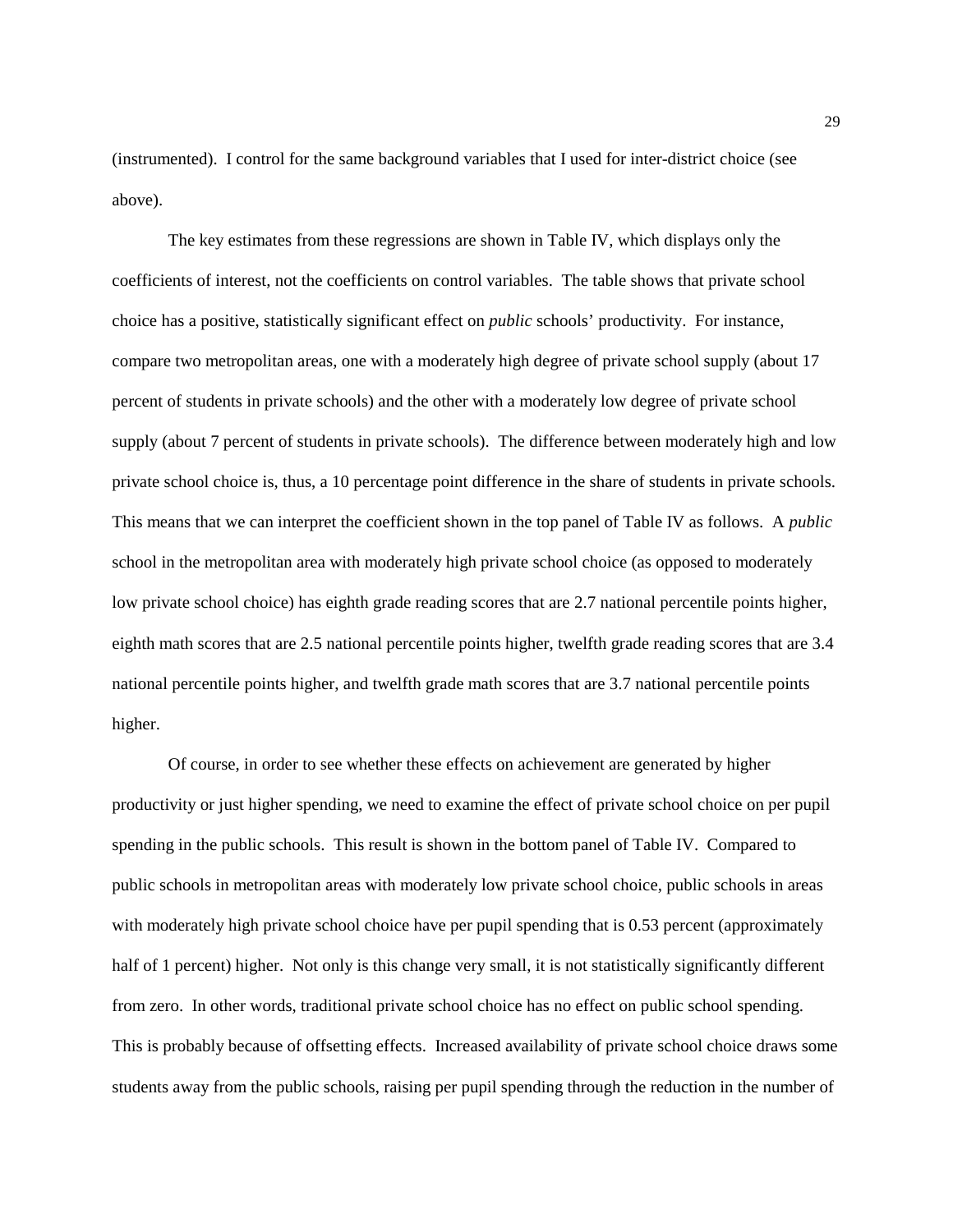pupils served but lowering per pupil spending through the reduction in voters who will support higher public school spending.

In summary, the effect of private school choice on productivity is substantial and occurs purely through an effect on achievement: per pupil spending in the public schools does not change, but their achievement is higher.

#### Discussion of the Effects of Traditional Forms of School Choice

Are the effects of traditional choice on productivity large or small? One way to answer this question is to ask how much higher American school productivity would be if every school were to experience a high level of inter-district choice and private school choice, as opposed to zero inter-district choice and moderately low private school choice. There would be a 28 percent improvement in American school productivity, based on the estimates described above. 28 percent is close to half of the decline in American school productivity since 1970.

One should keep in mind, however, that both traditional forms of choice provide rather weak incentives compared to choice reforms like vouchers and charter schools. Moreover, many poor families cannot exercise either traditional forms of choice: a family can only choose among districts if it can afford to live in a variety of areas and a family can only exercise traditional private school choice if it can pay tuition. Thus, even if every metropolitan area in the United States had the maximum degree of the traditional forms of choice, poor families would probably be left with relatively unproductive schools.

#### **VI. The Effect of Recent Choice Reforms on School Productivity**

As mentioned above, recent choice reforms can only partially answer our questions about how competition affects productivity. The recent vintage of most reforms means that we are unlikely to witness major changes in the supply of schools. Also, short-term reactions to choice can differ from long-term reactions. For instance, consider a regular public school that has had low productivity for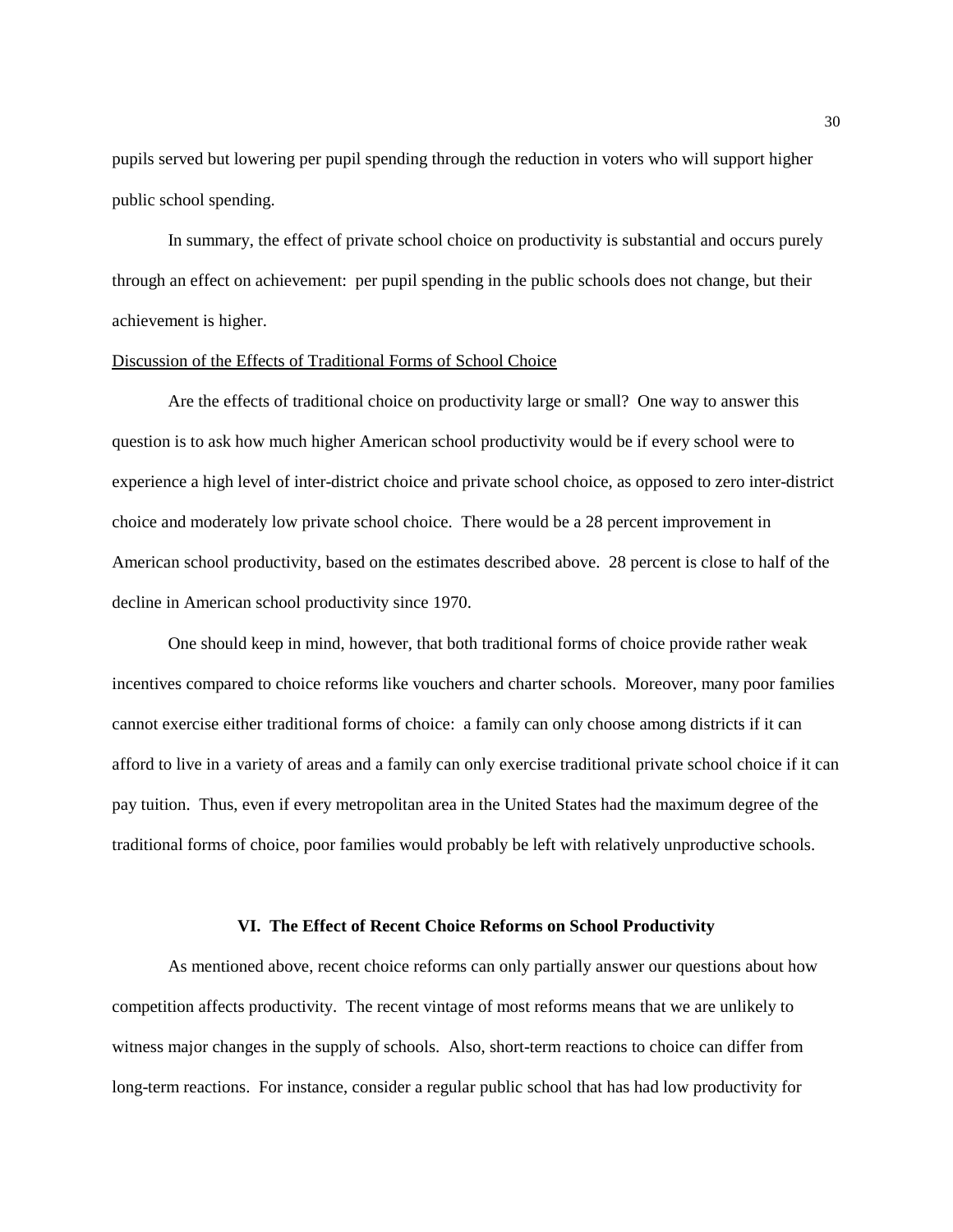years and that has become the target of voucher or charter school competition. Under pressure, the school might make dramatic productivity gains in the short run. The principal might quickly eliminate unsuccessful instructional programs or personnel. She might quickly reallocate resources towards core instructional programs in reading, language, math, history, and science. The rate of productivity increase might, however, slow after the first few years as good policy changes become less obvious. On the other hand, even a school that is raising its productivity might appear to have productivity losses in the short-run if it faces adjustment costs when it makes changes. For instance, a school that puts an academic monitoring system in place may face short-run costs for computers and training.

Can we learn much, then, from recent choice reforms? The answer is "yes" if we follow a few principles. First, although it is interesting to examine the productivity of the choice schools themselves (as Peterson implicitly does in this volume), it is even more important to study the productivity reactions of regular public schools that are newly facing competition. This is because the productivity reactions of regular public schools are in much more doubt than the productivity of choice schools. An unproductive choice school is unlikely to enter and even less likely to survive, but critics of school choice doubt whether regular public schools even have the knowledge or tools to raise their productivity. Second, we should focus on the productivity reactions of regular public schools that face non-negligible incentives due to a choice reform. This immediately limits our investigation to a few choice reforms that meet the following requirements: (1) there is a realistic possibility that at least five percent of regular public enrollment could go to choice schools, (2) the regular public schools lose at least some money (not necessarily the entire per-pupil cost) when a student goes to a choice school, and (3) the reform has been in place for a few years. Three reforms that satisfy these basic requirements are school vouchers in Milwaukee, charter schools in Michigan, and charter schools in Arizona. I describe each of these reforms below in the course of examining the reaction to it. Apart from these three reforms, most choice reforms fail to meet at least one of these requirements. In fact, choice reforms are typically characterized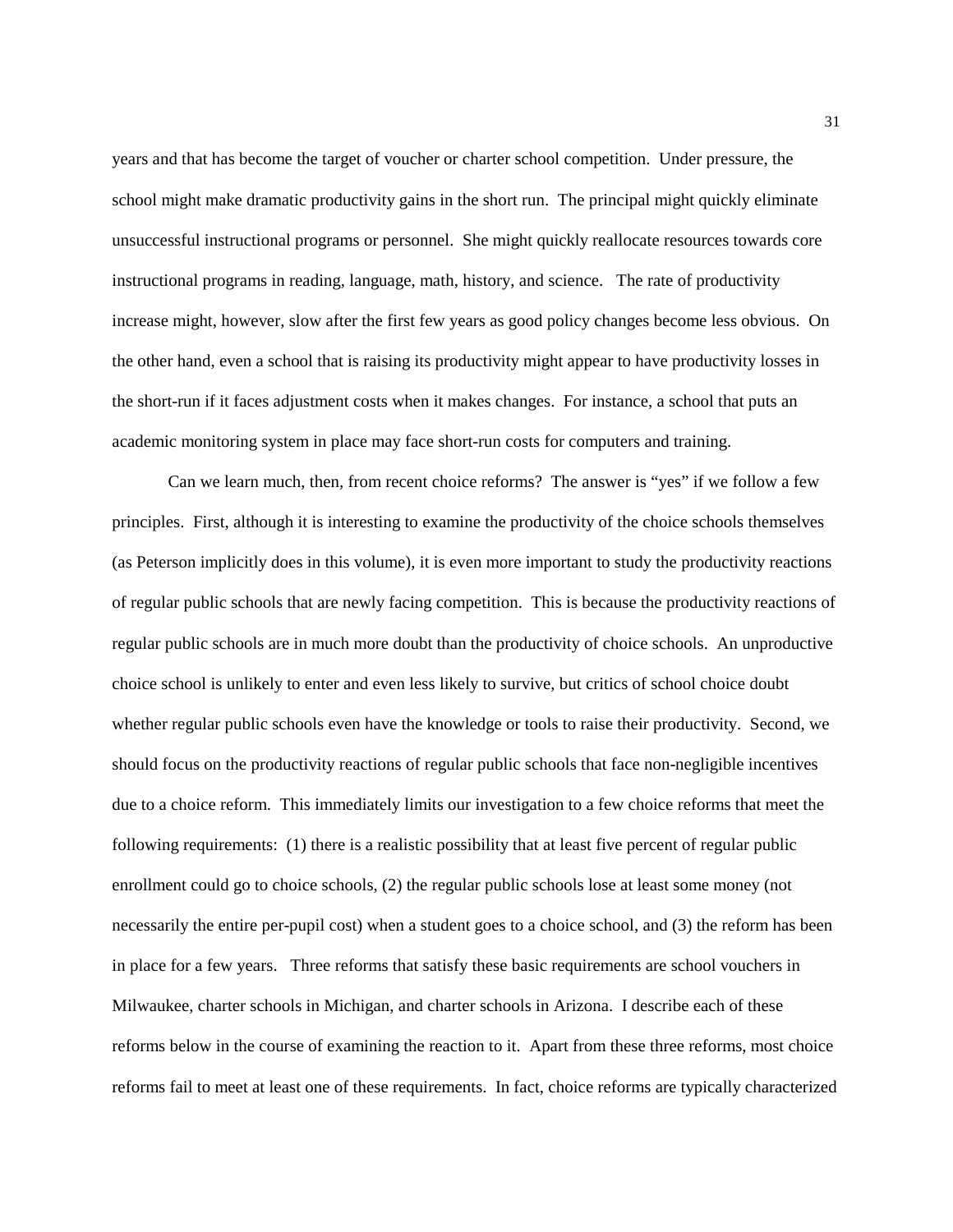by constraints on enrollment (for instance, no more than one percent of local students can attend choice schools) or perverse financial incentives (for instance, the local district loses no money when it loses a student to a choice school). $^{23}$ 

#### The Effect of Vouchers on Achievement in Milwaukee Public Schools

Vouchers for poor students in Milwaukee were enacted in 1990 and were first used in the 1990- 91 school year. Currently, a family is eligible for a voucher if its income is at or below 175 percent of the federal poverty level (at or below 17,463 dollars for a family of four).<sup>24</sup> For the 1999-00 school year, the voucher amount was 5,106 dollars per student or the private school's cost per student, whichever was less. For every student who leaves the Milwaukee public schools with a voucher, the Milwaukee public schools lose state aid equal to half the voucher amount (up to 2553 dollars per voucher student in 1999- 00). Milwaukee's per pupil spending in 1999-00 was 8,752 dollars per pupil, so the district was losing 29 percent of the per pupil revenue associated with a voucher student. Currently, the vouchers may be used at secular and non-secular private schools.<sup>25</sup>

The voucher program had a difficult start. While approximately 67,000 students were initially eligible for vouchers, participation was initially limited to only 1 percent of Milwaukee enrollment. In 1993, the limit was raised to 1.5 percent and, in 1998, to 15 percent of enrollment. The 1998 changes followed a prolonged legal dispute in which most voucher students had to use privately donated, not publicly funded, vouchers. For instance, in 1997-98, only 1,500 students (about 1.4 percent of Milwaukee students) were able to use publicly funded vouchers. Also, until 1998, the future of the program was very much in doubt.26 Overall, while the voucher program began in 1990 and might have been expected to have had a small impact on the Milwaukee Public Schools beginning with the 1990-91 school year, the program generated very little potential competition until the 1998-99 school year. However, because the program was already somewhat established and familiar to Milwaukee residents by 1998, one would expect a quicker response to the program than one would expect for a completely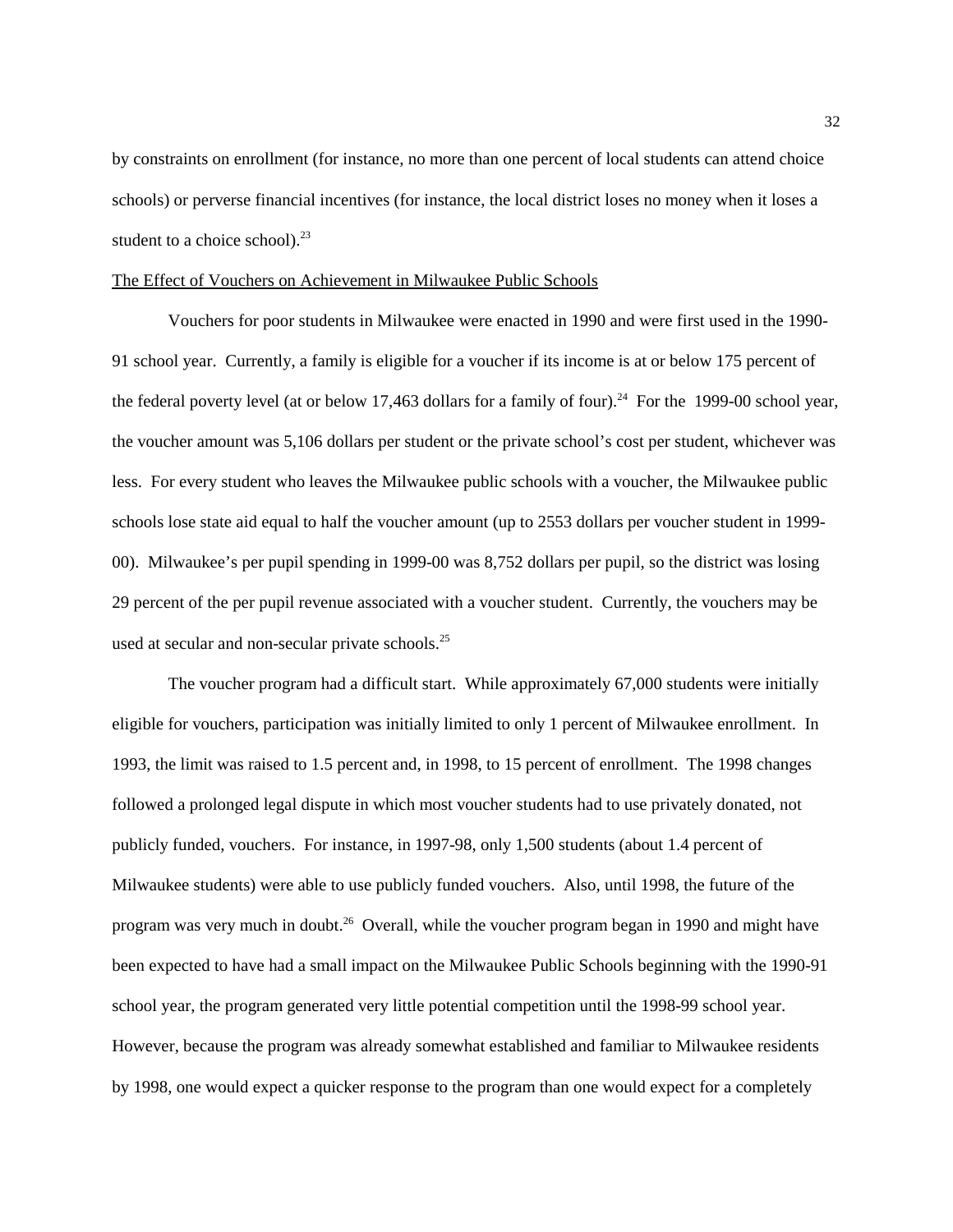new program. In short, it is plausible to look for a productivity impact, if any, over the few most recent school years. The 1996-97 school year effectively predates serious competition.

Not all schools in Milwaukee experienced the same increase in competition as the result of the voucher program. The greater was a school's share of poor children, the greater was the potential competition because the greater was the potential loss of students (after 1998). Some Milwaukee schools had as few as 25 percent of their schools eligible for vouchers, while other Milwaukee schools had as many as 96 percent eligible. Also, because private elementary schools cost significantly less than private high schools, more than 90 percent of vouchers were used by students in grades one through seven in 1999-00. Thus, only elementary schools in Milwaukee faced significant potential competition.

These facts about the voucher program suggest that the following type of evaluation is most appropriate for examining the productivity response of Milwaukee public schools. First, one should focus on the productivity of Milwaukee schools in grades one through seven. Second, schools' productivity should be compared from 1996-97 (before significant competition) to 1999-00 (after significant competition). Third, schools in Milwaukee can be separated into those that were "more treated" by competition because a large number of students were eligible and those that were "less treated." More treated schools are likely to have responded more strongly to the program. We can think of the less treated schools in Milwaukee as partial control group. but *all* schools in Milwaukee were eligible for non-negligible treatment. Therefore, it is desirable to have a control group of schools from Wisconsin that were truly unaffected by the voucher program. It turns out that it is not easy to find such schools in Wisconsin because Milwaukee's schools are much poorer and have much larger shares of black and Hispanic students than most other schools in the state. I chose the most similar schools available for the evaluation, but it is likely that the results will understate the productivity effects of school competition. We expect understatement because schools that have fewer poor and minority students typically enjoy greater productivity and higher productivity *growth* than schools with more poor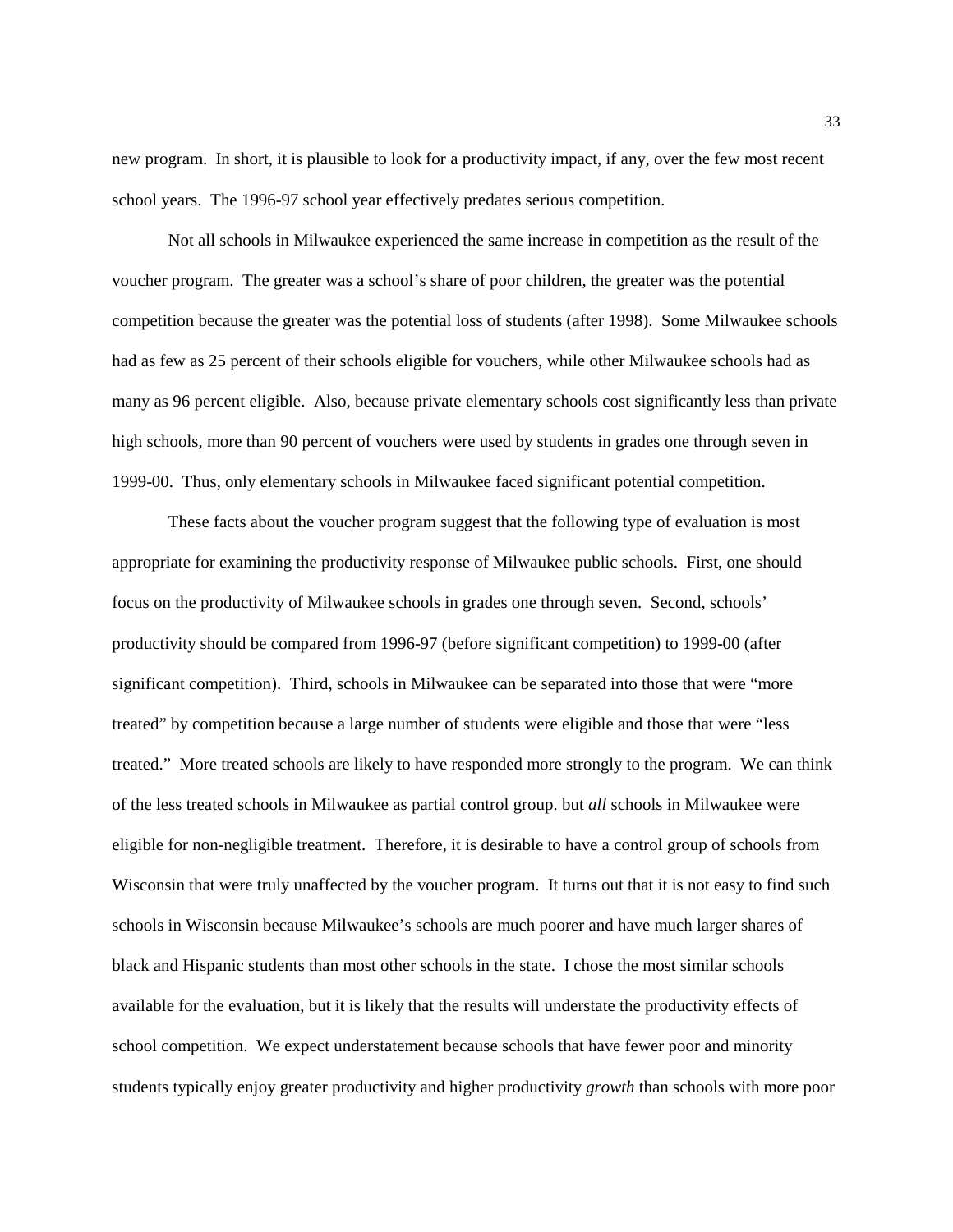and minority students. Thus, the control schools, which are richer than the treated schools, would probably have higher productivity growth (all else equal) than the treated group of schools. Also, the less treated schools in Milwaukee would probably have higher productivity growth (all else equal) than the more treated schools.<sup>27</sup>

Because my evaluation compares *treated and control* schools *before and after* 1998, it is what is sometimes called a difference-in-differences evaluation. It has a fairly obvious analog in scientific experiments.

Table V shows some demographic indicators for the three groups of elementary schools: most treated (Milwaukee schools where at least two-thirds of students were eligible for vouchers), somewhat treated (Milwaukee schools where less than two-thirds of students were eligible for vouchers, and untreated comparison schools. Note that 30 percent was the minimum share of students eligible for vouchers among the somewhat treated Milwaukee elementary schools. There are 32 most treated and 66 somewhat treated elementary schools. All of the Milwaukee elementary schools have enrollment of about 71-72 students in a grade.

In the most treated schools, an average of 81.3 percent of students were eligible for free or reduced-price lunches (and thus eligible for vouchers), 65.4 percent of students were black, and 2.9 percent of students were Hispanic. In the somewhat treated schools, an average of 44.5 percent of students were eligible for vouchers, 49.1 percent of students were black, and 13.7 percent of students were Hispanic.<sup>28</sup>

I included a Wisconsin elementary in the untreated comparison group if it (1) was not in Milwaukee, (2) was urban, (3) had at least 25 percent of its students eligible for free or reduced-price lunch, and (4) had black students compose at least 15 percent of its students. There were only 12 schools in Wisconsin that met these criteria. It was not possible to choose a group of untreated schools that were more closely matched to Milwaukee schools. In the untreated comparison schools, average enrollment in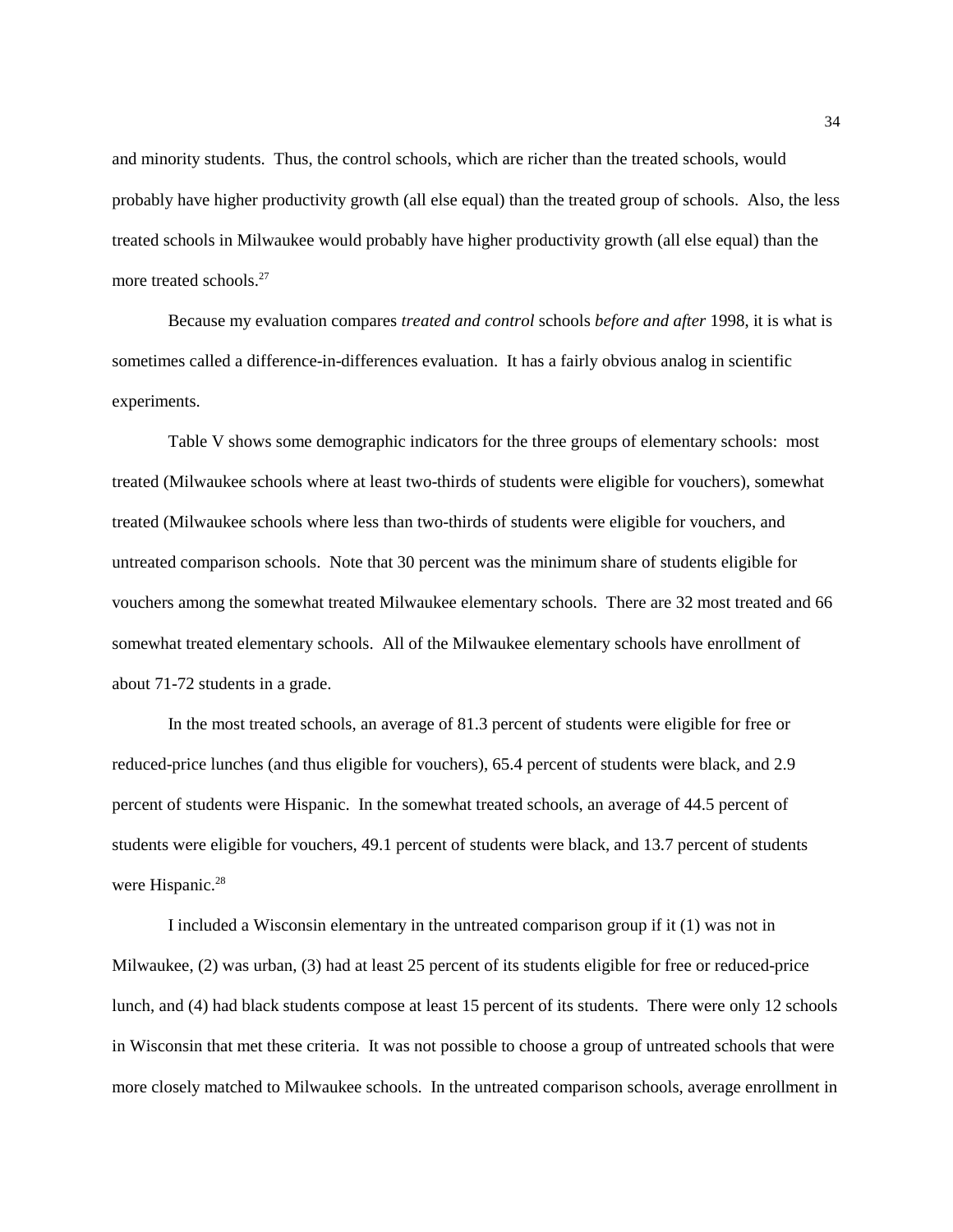a grade was 51 students, 30.4 percent of students were eligible for free or reduced-price lunch (and, thus, would have been eligible for vouchers had they lived in Milwaukee), 30.3 percent of the students were black, and 3.0 percent of students were Hispanic.

Students in Wisconsin take state-wide examinations in grades 4, 8, and 10. Because I am necessarily focusing on the productivity reactions of elementary schools, I measure productivity by dividing a school's fourth grade score (expressed in national percentile points) by its per pupil spending in thousands of real (1999) dollars. Achievement is measured on five tests: mathematics, science, social studies, language, and reading. It is worth noting that, during the period in question, Wisconsin enacted a controversial new reading curriculum that emphasized whole-language methods, as opposed to phonics.

Table VI shows productivity growth rates in most treated, somewhat treated, and untreated comparison schools in Wisconsin between 1996-97 and 1999-00. The statistics in the table are based on regressions in which the dependent variable is productivity and the independent variables are an indicator for each school, a time trend for most treated schools, a time trend for somewhat treated schools, and a time trend for untreated comparison schools. This regression incorporates the best differences-indifferences method, given the application, because it allows *each* school to have its own starting point for productivity. Intuitively, the regression is based on the idea that productivity growth rates might look like the following figure.

Figure 1 shows what productivity might look like in three schools, one of which is most treated, one of which is somewhat treated, and one of which is untreated. It would be fairly typical to find that the most treated schools had the lowest initial productivity if we did not correct for differences in student demographics, for the simple reason that poorer students tend to have lower achievement and the most treated schools have more poor students. Thus, the figure shows the most treated school having the lowest initial productivity, somewhat treated schools having medium initial productivity, and untreated schools having the highest initial productivity. If competition has little or no effect on productivity, then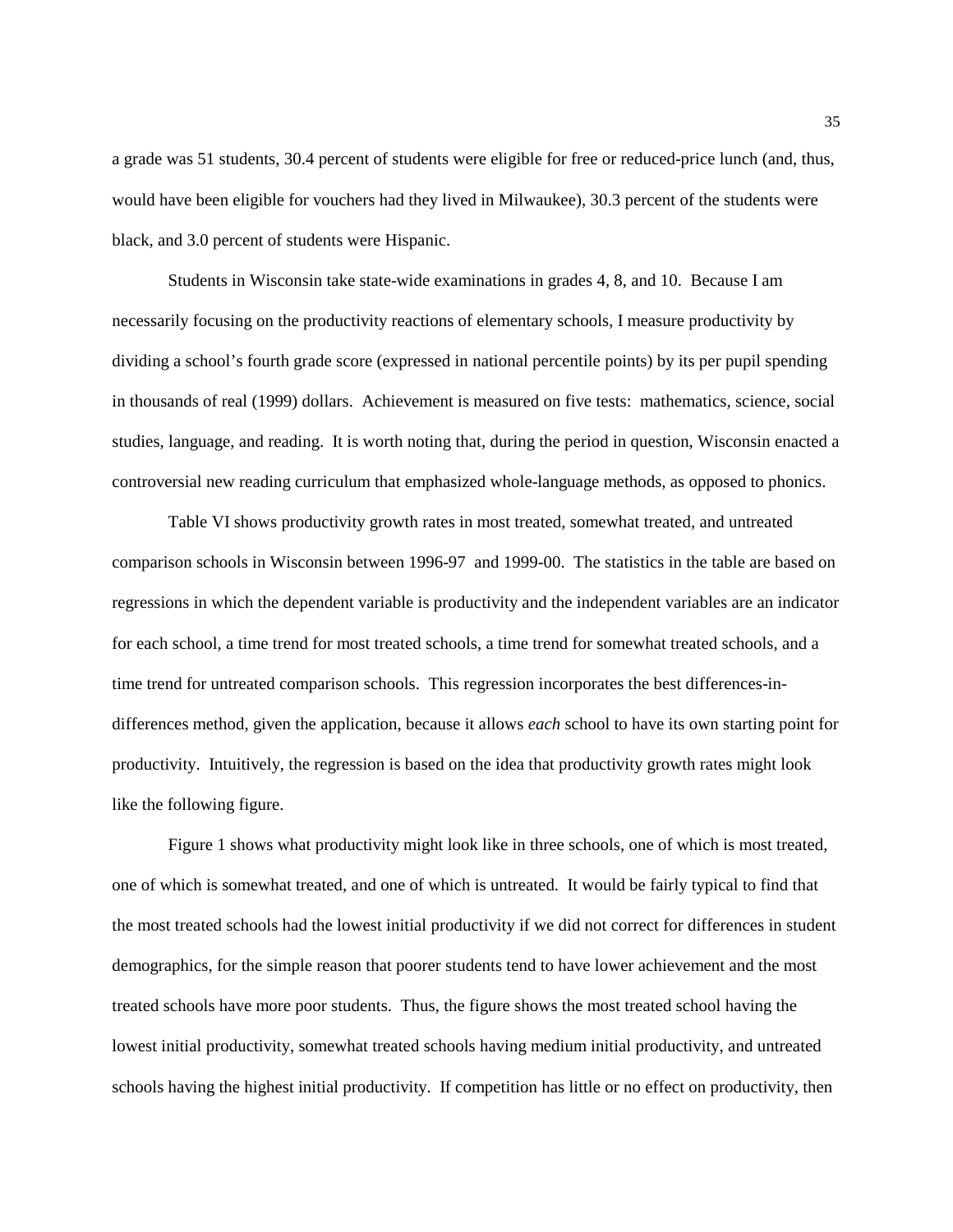the time trends for productivity might all be flat, as indicated by the dashed lines. On the other hand, if competition makes schools raise their productivity, then the time trends might look the solid lines, in which the most treated schools raise their productivity the most, somewhat treated schools raise their productivity somewhat, and untreated schools raise their productivity the least (or perhaps not at all).<sup>29</sup>

Formally, the regression equation can be written as follows:

(8)  
\n
$$
\frac{Ach_{it}}{PPExp_{it}} = \alpha_1 I_1 + ... + \alpha_N I_N +
$$
\n
$$
\beta^{most \ treated \ I_i^{most \ treated \ time_t} + \beta^{somewhat \ treated \ I_i^{somewhat \ treated \ time_t} + \beta^{untreated \ I_i^{untreated} \ time_t} + \epsilon_i}
$$

where  $Ach_i$  is a national percentile rank score for students at school *i* in year *t*,  $PPExp_i$  is the per pupil expenditure at school *i* in year *t*,  $I_1$  through  $I_N$  are indicator variables for schools,  $\alpha_1$  through  $\alpha_N$  are initial productivity levels at individual schools, *I most treated* is an indicator variable for the school being most treated, *I somewhat treated* is an indicator variable for the school being somewhat treated, *I untreated* is an indicator variable for the school being untreated, and  $time_t$  is the school year. The coefficients  $\beta^{most \textit{treated}}$ ,  $\beta^{somewhat}$ *treated*, and  $\beta^{untreated}$  pick up the different productivity growth rates for most treated, somewhat treated, and untreated schools, respectively.

The left-hand column of Table VI shows that, based on mathematics achievement, productivity grew annually by about 0.7 national percentile points per thousand dollars between 1996-97 and 1999-00 in the most treated schools. It grew more slowly in somewhat treated schools (about 0.5 national percentile points per thousand dollars) and yet more slowly in untreated schools (about 0.3 national percentile points per thousands dollars). Productivity growth based on science, social studies, and language (grammar) is shown in the next three columns, all of which show patterns that are similar to the mathematics-based pattern. In all these columns, productivity growth in the most treated schools is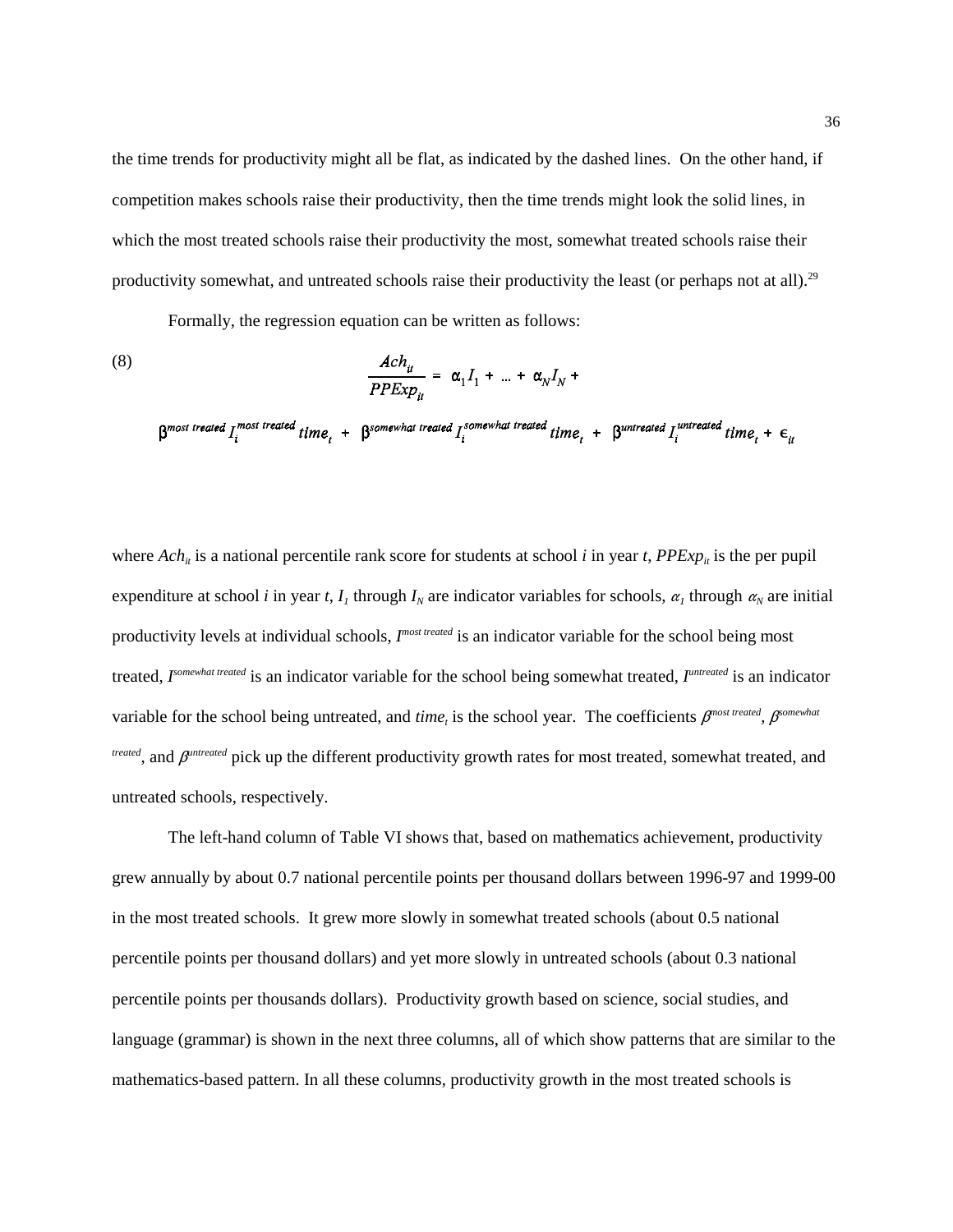statistically significantly different than that in the untreated schools with a 95 percent confidence level. Reading-based measures of productivity are falling in all the schools over the period in question, perhaps because of whole language methods. However, reading-based productivity is falling least quickly in schools that were most treated to voucher school competition.

Table VII shows statistics that are very similar to those in Table VI. They are easier to interpret for those unfamiliar with regression analysis, but they are less ideal because each school does not have its own initial level of productivity. For instance, examine the top panel, which shows productivity calculations based on the mathematics exam. In 1996-97, the most treated schools earned 4.18 national percentile points for every thousand dollars of per pupil spending. In the same year, the somewhat treated and untreated schools earned 4.08 and 5.65 national percentile points (respectively) for every thousand dollars. Over the next few years, however, productivity growth was the highest in the most treated schools, second highest in the somewhat treated schools, and lowest in the untreated schools (see right-hand column). In fact, by 1999-00, productivity in the most treated schools was closer to that of the untreated schools than it was to that of the somewhat treated schools! The productivity growth rates shown in Table VII are dramatic for the most treated schools. The basic pattern (highest productivity growth in the most treated schools) is repeated in the other panels of the table, for the science, social studies, language, and reading examinations.

Tables VIII and IX are very much like Tables VI and VII, except that they show achievement growth instead of productivity growth. That is, they leave out the changes in productivity that come about as a result of changes in per pupil spending. An examination of them shows that achievement growth displays patterns like that of productivity growth, which suggests that the improvements in productivity in the most treated and somewhat treated schools occurred because achievement was rising in those schools, not because achievement was holding steady while per pupil spending fell. (Indeed, use of the vouchers causes per pupil spending to rise in the Milwaukee public schools, so if achievement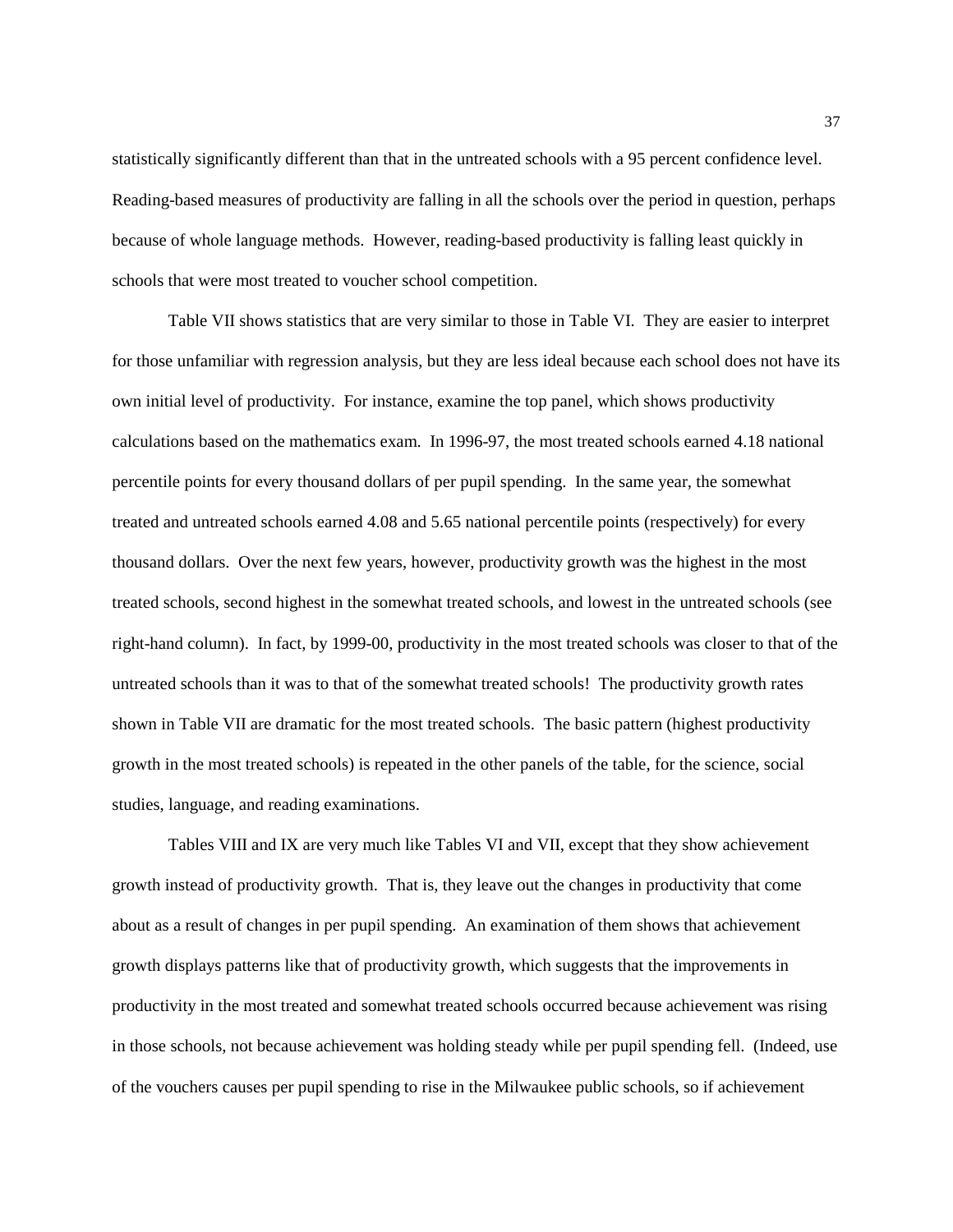were to hold steady, productivity would fall if schools did not respond to competition by raising it.)

Look, for example, at Table VIII. It shows that math scores rose by about 7 percentile points per year in the most treated schools, by about 5 percentile points per year in somewhat treated schools, and by about 4 percentile point in untreated schools. Alternatively, examine Table IX. It shows that social studies scores in the most treated schools rose by 4.2 percentile points per year, while social studies scores in untreated schools rose by only 1.5 percentile points per year.

Overall, an evaluation of Milwaukee suggests that public schools have a strong, positive productivity response to competition from vouchers. The schools that faced the most potential competition from vouchers had the best productivity response. In fact, the schools that were most treated to competition had dramatic productivity improvements. On the one hand, such bursts of productivity growth may slow down after a few more years of competition. On the other hand, the productivity effects of competition may be understated because the control group of schools was a slightly unfair comparison group with fewer poor and minority students.

### The Effect of Charter Schools on Achievement in Michigan Public Schools

In 1994, Michigan enacted a charter school law as part of a series of changes in its method of financing schools. Michigan charter schools receive a per pupil fee that is essentially the same as the state's foundation level of per pupil spending (the state's minimum level of per pupil spending, given the characteristics of the school's student population). For instance, in 1999-00, the average charter school student in Michigan had 6,600 dollars spent on his education, while the average regular public school student had about 7,440 dollars spent on his education. Detroit public schools spent 8,325 dollars per pupil and the average charter school student in Detroit had about 6,590 dollars spent on his education. A district that loses a student to a charter school loses approximately the foundation level of per pupil revenue. Charter competition tends to be most substantial in the elementary grades because the charter fees more adequately cover costs for the lower grades. By the 1999-00 school year, approximately 3.5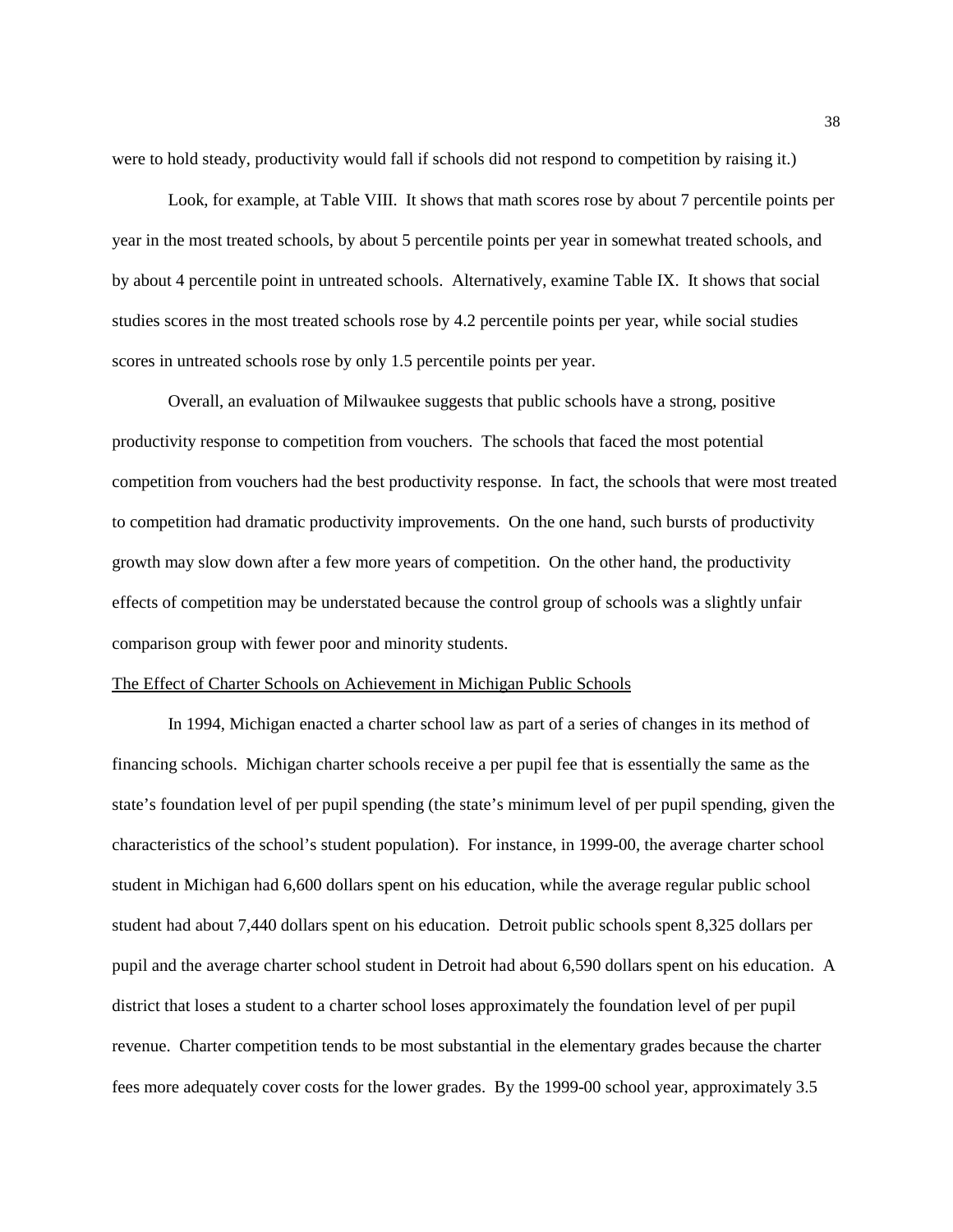percent of all non-private elementary students in Michigan were enrolled in charter schools. The corresponding number for secondary students was 0.7 percent. Charter schools can receive their charters from state-wide organizations, such as universities, so they can compete with local public schools, unlike charter schools in many other states that have their charters granted and renewed by their local district.<sup>30</sup>

A difference-in-differences strategy, analogous to the strategy used on Milwaukee, is appropriate for evaluating the effect of charter school competition on Michigan public schools. There are two additional issues, however, that did not arise with Milwaukee. First, it was easy to define *ex ante* the treatment and control schools in Wisconsin: no school outside of Milwaukee received any voucher treatment and the scale of treatment within Milwaukee schools varied with students' poverty, a variable that we observe. In Michigan, "treatment" and "control" and "before" and "after" must be defined on a district-by-district basis, where a district is being "treated" and is in the "after" period once it is forced to recognize that it is losing a critical share of students to charter schools." Of course, we do not know what this critical share might be, but it is useful to know that the mean year-to-year change in a Michigan school's enrollment *prior to 1994* was 5.1 percent. Therefore, a small drawing away of enrollment by a local charter school would be hard to differentiate from normal year-to-year variation in enrollment. However, a persistent drawing away of enrollment of more than 5 percent, say, would be likely to be noticed and attributed to charter schools. I initially looked for a critical level of 6 percent and, because it worked well, I kept it. A critical level of 7 or 8 percent works very similarly.<sup>31</sup>

The left-hand side of Table X list the Michigan districts in which charter schools account for at least 6 percent of total enrollment inside the district's boundaries.<sup>32</sup> There are 597 districts in Michigan and only 34 listed in the table, so a non-negligible charter school presence is still the exception and not the rule. Michigan's large city districts are well represented among the districts that face charter school competition: Detroit, Lansing, and Kalamazoo all have at least six percent of enrollment in charter schools.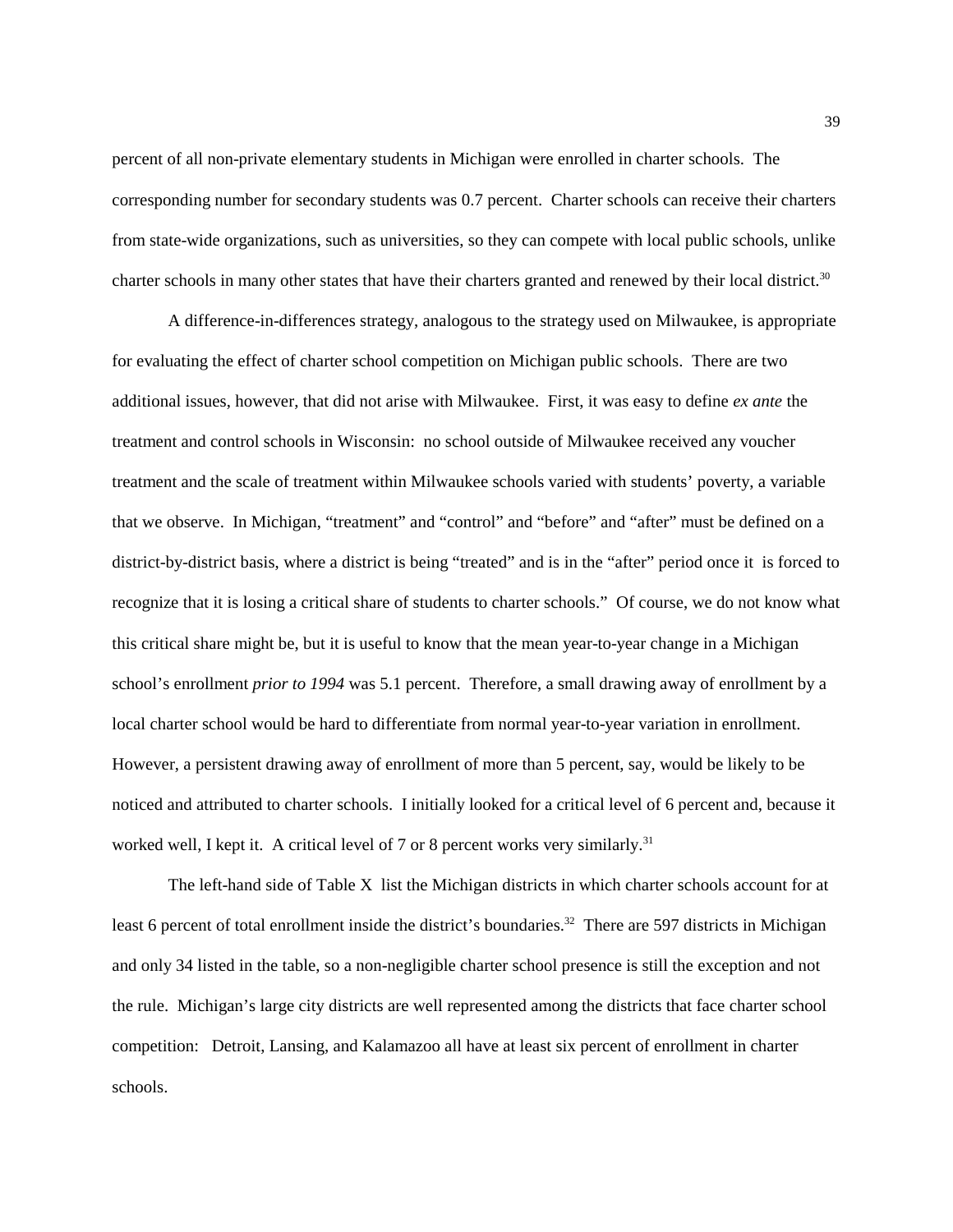Second, the Michigan districts that had to face competition from charter schools were not selected randomly or according to a simple rule. Instead, charter schools probably formed as a response to local circumstances. In some cases, charter schools may have formed where parents were unusually concerned about education and active (good circumstances for public school productivity and achievement). In other cases, charter schools may have formed where parents and teachers were frustrated because the district was run poorly (bad circumstances for public school productivity and achievement). Thus, it is important that the difference-in-differences strategy looks *within* a school–that is, how a *given* school changes when it is faced with new competition. I present differences-indifferences results that control for school fixed effects, which pick up all the unobserved characteristics of a school that are stable over the several year period that I analyze.

 The difference-in-differences strategy might not be convincing, however, if the districts that were eventually forced to complete with charter schools had preexisting productivity *trends* that were different than other public schools in Michigan. Different preexisting trends would not be unlikely because charter schools chose where to locate–a charter school would expect to find little demand for its services in a district that was improving rapidly on its own. In cases where different trends are possible, a more sophisticated, detrended differences-in-differences strategy is appropriate. Therefore, I also present estimates of how schools' productivity *trends* changed when they began to face charter competition.

Figures 2a through 2c illustrate why a detrended differences-in-differences strategy can be a useful complement to a typical differences-in-differences strategy. In Figure 2a, the solid line represents the productivity of district A, which initially enjoys strong positive productivity growth. The dashed line represents that productivity of district B, which initially has very low productivity growth. Suppose that charter schools are deterred from entering district A because it is already improving rapidly and parents are pleased with the current course of events. Suppose that charter schools do enter district B, however,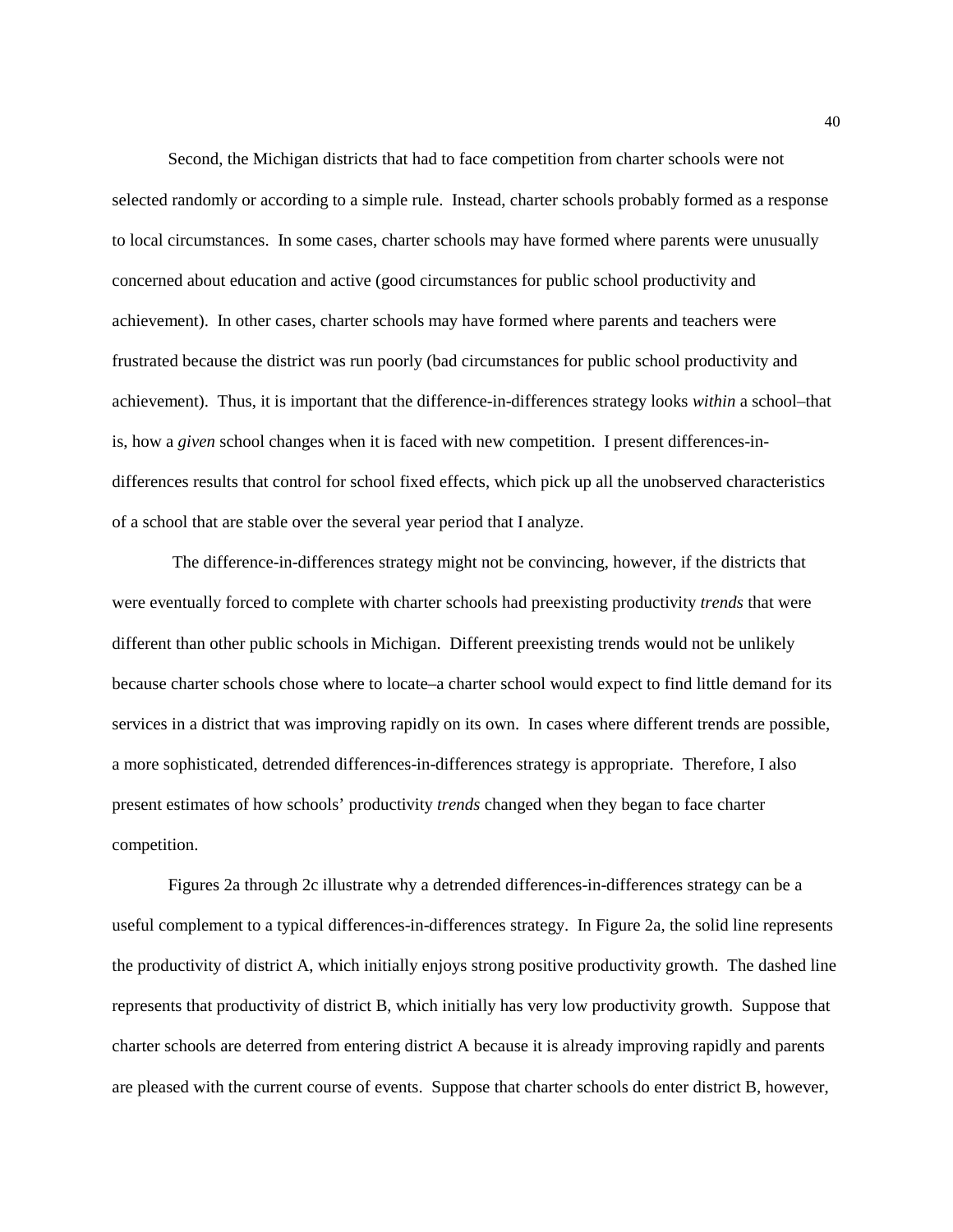and are able to claim a critical share of local parents (who were not pleased with the course that the public school was on) by 1996. Finally, suppose that the district B does *not* respond to the charter school competition: it remains on its initial path after 1996. A simple differences-in-differences strategy would compare the change in district A's *level* of productivity to the change in district B's *level* of productivity. (Notice the indications on the figure of possible "before" and "after" points that could be used for comparison). In such a comparison, charter school competition would seem to have a negative effect (although it truly has no effect), simply because charter schools enter where districts' productivity trends are already worse. On the other hand, if we compared the change in district A's *trend* in productivity to the change in district' B *trend* in productivity, we would correctly see that district B did not respond to competition.

Figures 2b and 2c illustrate situations in which district B responds positively when it begins to face charter school competition (Figure 2b) and responds negatively when it begins to face competition (Figure 2c). Observe that the difference between district A's change in trend and district B's change in trend is an accurate indicator of the response to charter school competition. In short, the advantage of detrended difference-in-differences is that it generates consistent estimates even when schools that eventually face charter competition have different preexisting trends than schools that never face competition. The disadvantage of detrended difference-in-differences is that it demands a lot of information from the data because each school's preexisting *trend* in achievement (not just its level of achievement) must be identified. Because it is so demanding statistically, detrended difference-indifferences will not generate statistically significant estimates of effects that are small. Thus, we can foresee that the estimated effects for higher grades (which are likely to be small because charter competition affected them relatively little) are likely to be hard to identify using detrended difference-indifferences.

To summarize, it is important that difference-in-differences strategies control for *each* school's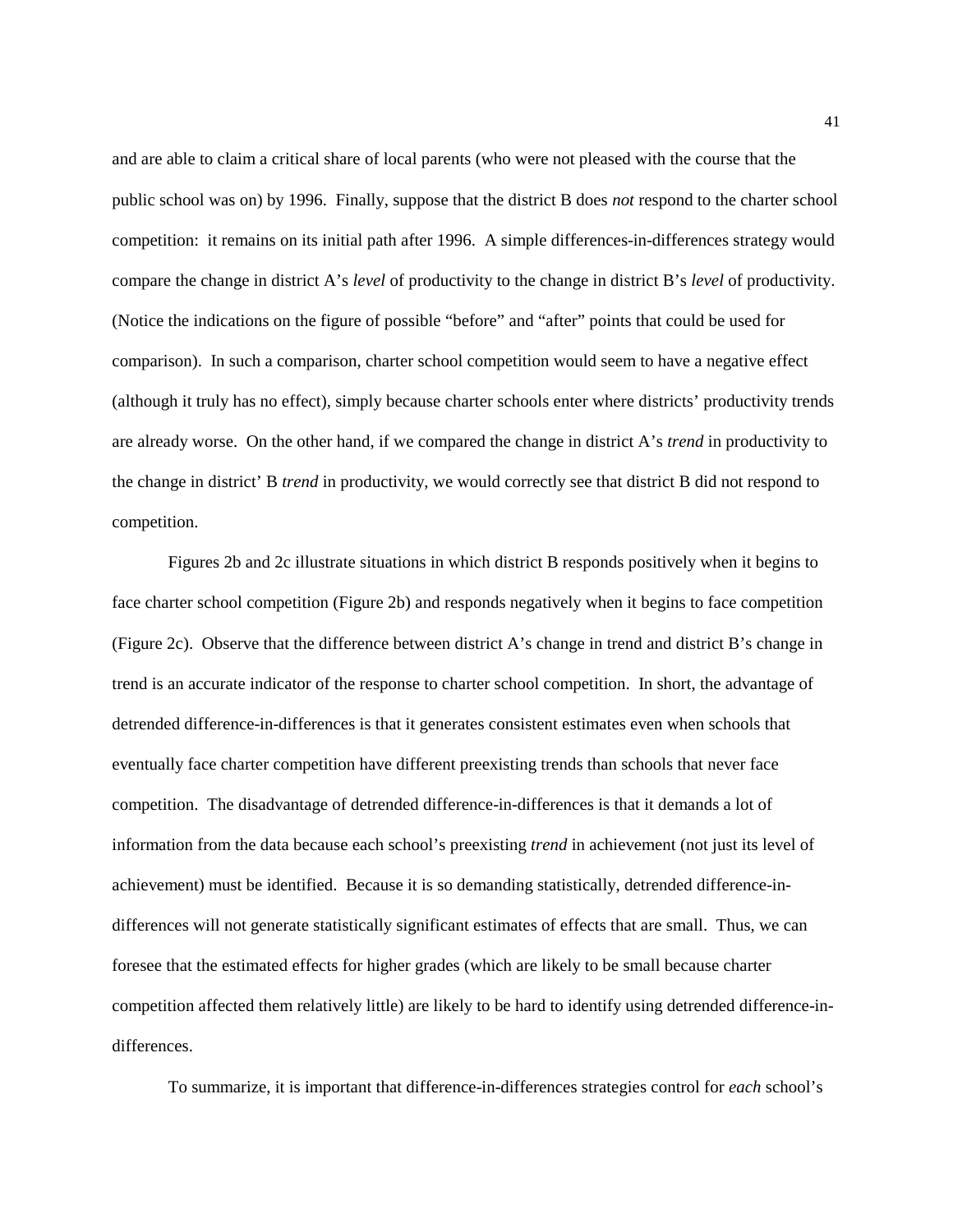initial conditions (levels or trends). We need to control for schools' unobservable characteristics, especially characteristics that might attract charter competition. Difference-in-differences strategies also control for what was happening to Michigan schools in general over the period. This is important as well because Michigan enacted a major school finance reform in 1994 that affected all schools in the state. The strategies will identify changes that occurred in schools facing competition, *above and beyond* whatever occurred in other schools in the state (which were presumably responding to the finance reform.

I use regression to carry out both the simple difference-in-differences analysis and the detrended difference-in-differences analysis. The top panel of Table XI presents the estimated effect of charter school competition on productivity, using the simple differences-in-differences analysis. The bottom panel presents the estimated effect on productivity, using the detrended analysis. Formally, the regression used in the top panel is:

$$
\frac{(9)}{PPExp_{ijt}} = I^{school} \delta^{school} \hat{f}^{seed} \hat{f}^{heat} + I^{year}_t \delta^{year} \hat{f}^{heat} \hat{f}^{fect} + \delta^{critical \, character \, competition} I^{character26\%}_{jt} + \epsilon_{jt} + \epsilon_{ijt}
$$

where  $Ach_{it}$  is the scale score for school *i* in district *j* in year *t*,  $PPExp_{it}$  is the per pupil expenditure for the same school, *I school* is a vector of school indicator variables,  *school fixed effects* is the vector of school fixed effects,  $I^{year}$  is a vector of year indicator variables,  $\delta^{year}$  is the vector of year fixed effects,  $I^{character 56\%}$  is an indicator variable for the district's having at least 6 percent of enrollment in charter schools, and  $\delta^{critical}$ *charter competition* picks up the effect of facing a critical level of charter competition. Note that the year fixed effects pick up changes over time in the test or in the pressure to perform well on the test. The school fixed effects pick up unobserved characteristics of each school that are stable.

The regression used in the bottom panel of Table XI is identical, except for the dependent variable, which is the *difference* between this year's and last year's productivity: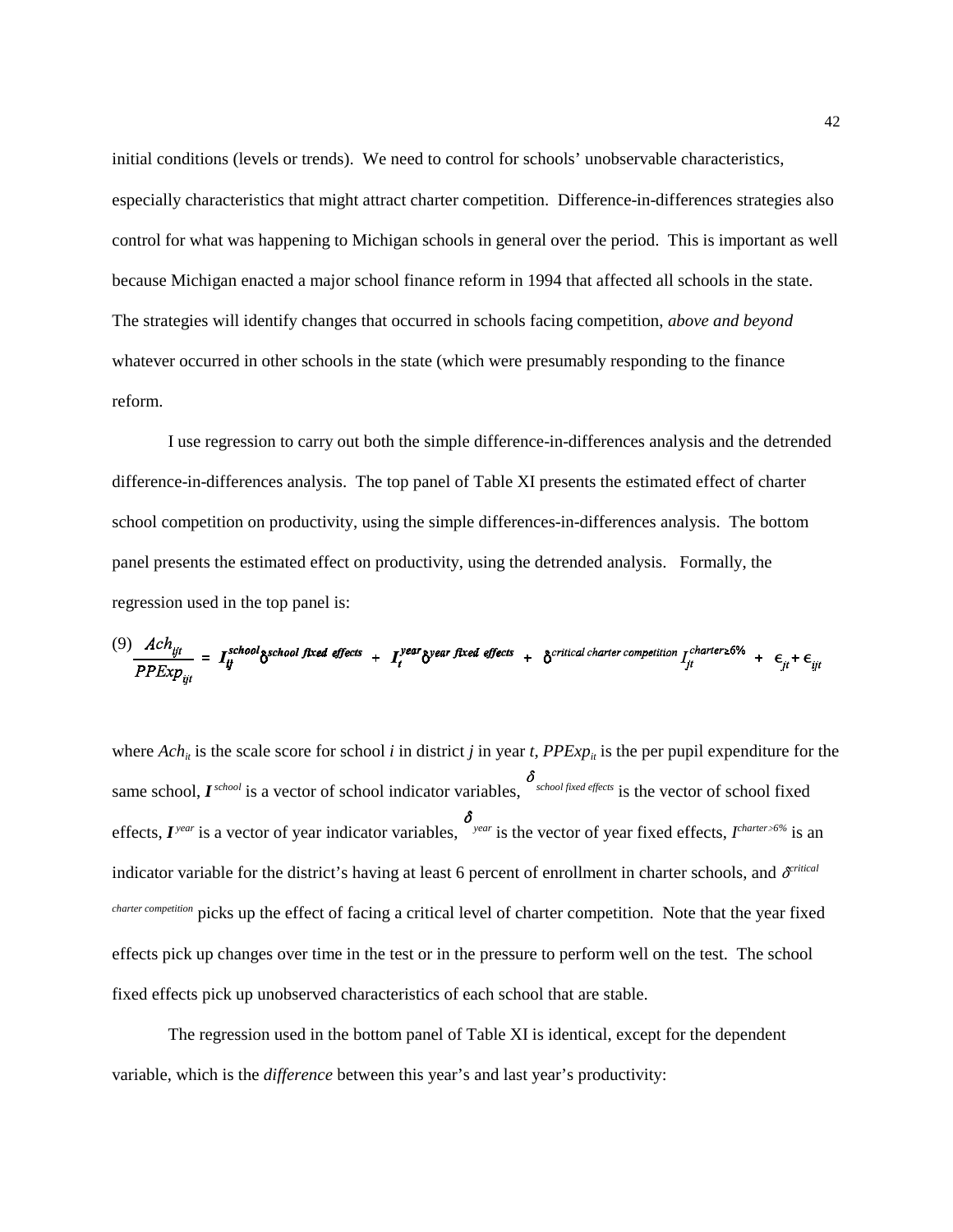(10)  
\n
$$
\frac{Ach_{ijt}}{PPExp_{ijt}} - \frac{Ach_{ij,t-1}}{PPExp_{ij,t-1}} =
$$
\n
$$
I_{ij}^{school} \delta^{school\ fixed\ effects} + I_{t}^{year} \delta^{year\ fixed\ effects} + \delta^{critical\ character\ competition} I_{jt}^{chart} I_{jt}^{chart} + \epsilon_{ijt}
$$

The estimates in the top panel of Table XI indicate that Michigan public schools raised their productivity in response to competition from charter schools. Productivity rose by 1.60 (scale points per thousand dollars spent) based on the fourth grade reading exam, by 1.37 based on the fourth grade mathematics exam, by 1.87 based on the seventh grade reading exam, and by 1.53 based on the seventh grade mathematics exam. All of these estimates are statistically significantly different from zero with a high level of confidence.

Moreover, the bottom panel of Table XI shows that charter school competition made Michigan public schools improve their productivity *relative to their own initial trends*. Productivity trends based on fourth grade tests improve to a degree that is statistically significant. Not surprisingly, given the greater impact of charter competition on lower grades, the seventh grade results are statistically insignificant.

It is difficult to interpret productivity improvements until we know whether they arise as a result of achievement improving or per pupil spending falling or both phenomena occurring simultaneously. Therefore, Table XII examines the effects of charter competition on achievement. Its structure is identical to that of Table XI, except that it shows results for achievement instead of productivity. That is, it leaves out the changes in productivity that come about as a result of changes in per pupil spending. Table XII shows that the effect of charter school competition on achievement looks much like the effect on productivity, which suggests that Michigan's regular public schools raised their productivity mainly by raising their achievement for a given level of per pupil spending, rather than by maintaining a steady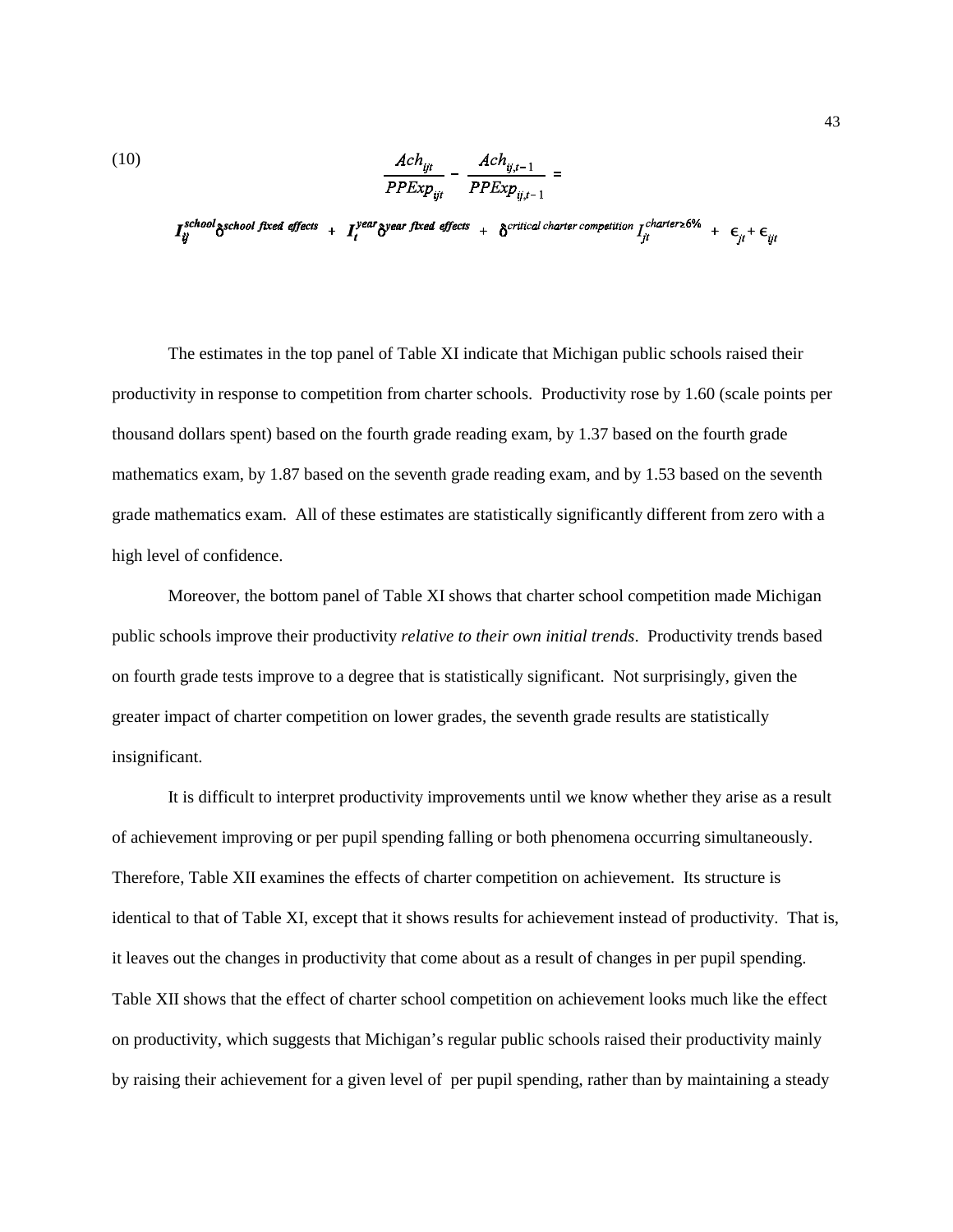level of achievement and cutting their per pupil spending. For instance, the top panel of Table XII shows that fourth grade reading and mathematics scores were, respectively, 1.21 and 1.11 scale points higher in schools that faced charter competition *after* they began to face competition. Seventh grade reading and mathematics scores were, respectively, 1.37 and 0.96 scale points higher. Recall that these improvements in scores are not only relative to the schools' own initial performance (the first difference), but also relative to the gains made over the same by schools that did not face charter competition (the differencein-differences).

The bottom panel of Table XII, which shows detrended difference-in-differences results, shows how the schools facing charter competition accomplished these achievement gains. For instance, examine the fourth grade reading and mathematics coefficients, which are statistically significant. (The seventh grade detrended difference-in-differences coefficients are, as in Table XI, statistically insignificant.) Schools that faced charter competition raised their annual improvement in achievement by 2.40 scale points a year in fourth grade reading and 2.50 scale points in mathematics. Recall that this is a change relative to their previous rate of change in achievement, which was actually about 0.4 scale points *lower* on average than that of schools that were never faced with charter competition. In fact, the results give us a picture much like that shown in Figure 3b: the achievement trend of schools that eventually face charter competition is initially lower than that of other schools; but, once charter competition commences, schools that face competition have a higher rate of growth.

The change in achievement for schools subjected to charter competition is statistically significant and positive, but it is not unrealistically large, particularly when one considers that such schools were making up for years of slower achievement growth. Even with mathematics and reading achievement growth that is about 2.5 scale points per year better than that of other schools, a district like Detroit would take approximately two decades catch up with the achievement of one of its affluent suburbs, like Grosse Point. (Of course, it is possible that, as Detroit caught up, a suburb like Grosse Point would feel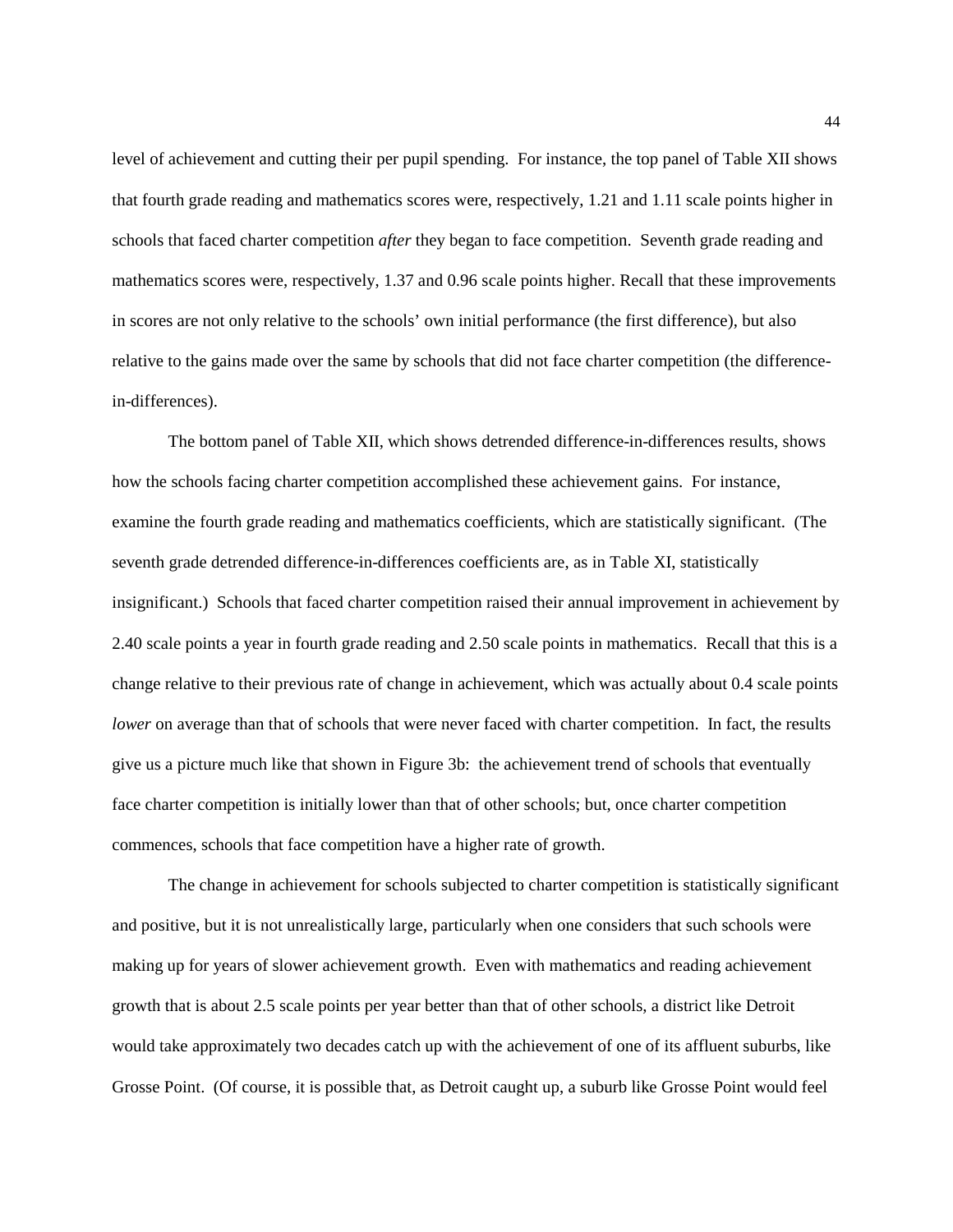competitive pressure to increase its own rate of achievement growth. This would lengthen the catch up period but further raise Michigan students' scores.)

Overall, the picture that one draws from Michigan is the following. Public schools that were subjected to charter competition raised their productivity and achievement in response, exceeding not only their own previous performance but also improving relative to other Michigan schools not subjected to charter competition. The improvements in productivity and achievement appear to occur once charter competition reaches a critical level that coincides with the enrollment at which charter schools' taking students would be easily discernible (not confused with regular fluctuations in enrollment). The increase in productivity and achievement is larger and more precisely estimated in fourth grade, probably because elementary schools faced more competition from charter schools than middle schools did.

### The Effect of Charter Schools on Achievement in Arizona Public Schools

Like Michigan, Arizona enacted a charter school law in 1994. Arizona's charter school law is widely regarded as the most favorable to charter schools in the United States, as it allows charter schools to have considerable fiscal and legal autonomy. There are also few constraints on the growth of charter schools in Arizona. As a result, 5.3 percent of Arizona's non-private enrollment was in charter schools in 1999-00. This percentage is the highest of any American state.

In Arizona, state sponsored charter schools get a fee equal to the state's share of revenue (45 percent of total revenue for a regular public school). District sponsored charter schools get a fee equal to local per pupil revenue, but are less able to compete with the regular public schools because they must seek renewal of their charters from the very districts with which they compete.

My evaluation of Arizona follows the same strategy as I employ for Michigan, so I will merely highlight a few differences between the Michigan and Arizona situations here. In Arizona, a municipality may contain multiple districts: for instance, a few elementary districts, a middle school district, and a high school district. A local charter school may therefore be competing with multiple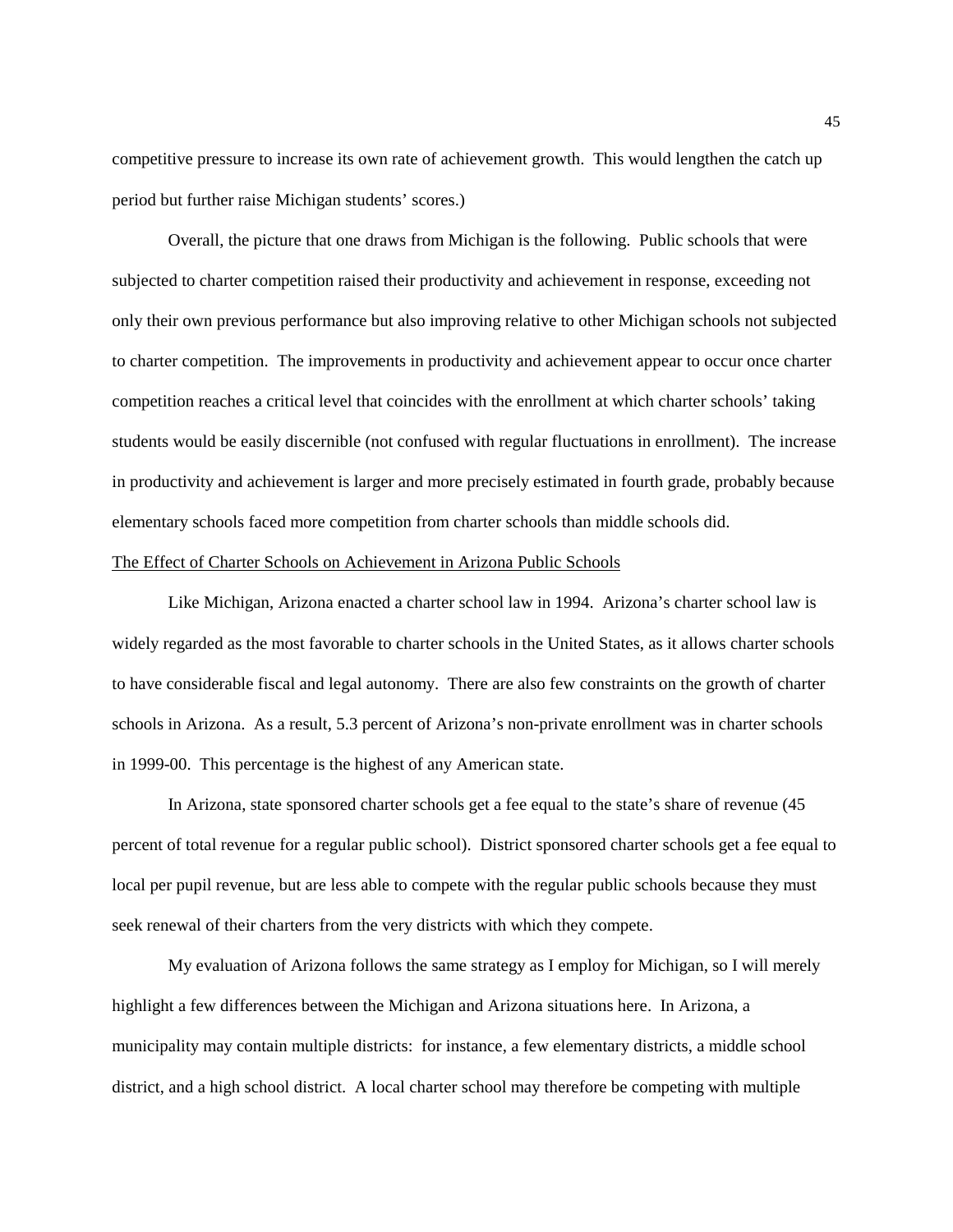districts. Therefore, I associate regular public schools and charter schools with a municipality, not a district. All Arizona fourth and seventh graders were required to take the Iowa Test of Basic Skills (ITBS) through 1995-96 and have been required to take the Stanford 9 test since then. The shift in the test does not pose problems for the analysis because both tests offer national percentile rank scores (which have a 0.97 correlation at the school level). Moreover, all of the schools switched tests in the same year, so it is simple to establish each school's pre-reform trend and post-reform trend allowing for a state-wide shift in the intercept.<sup>33</sup> I use national percentile rank scores at the school level for the school years from 1992-93 to 1999-00. I again use 6 percent of enrollment as the critical level at which charter schools are held to be a non-negligible competitive threat. I use the same critical level as I use for Michigan in order that the two states' results be as comparable as possible. However, a variety of critical levels between 6 percent and 11 percent produce similar results for Arizona.<sup>34</sup>

The right hand panel of Table X lists the Arizona municipalities that had at least six percent of local enrollment in charter schools. Municipalities of all sizes are represented. The list includes some of Arizona largest cities (Phoenix, Tempe, Scottsdale), some medium-sized cities (Avondale, Flagstaff, Gilbert, Kingman), and 30 smaller municipalities.

As in Michigan, it is important that the Arizona difference-in-differences strategies control for *each* school's initial conditions. We need to control for schools unobservable characteristics, particularly because some of those characteristics may actually attract charter competition. Also, it is important that the difference-in-differences strategy generates estimates that control for what was happening to Arizona schools in general over the period. While Arizona did not experience a major school finance reform, it did have a very activist state department of education that enacted numerous programs (including a school report card program so that parents would be better informed about performance).

Table XIII has the same structure as Table XI: the effect of charter competition on productivity is estimated using difference-in-differences in the top panel and using detrended difference-in-differences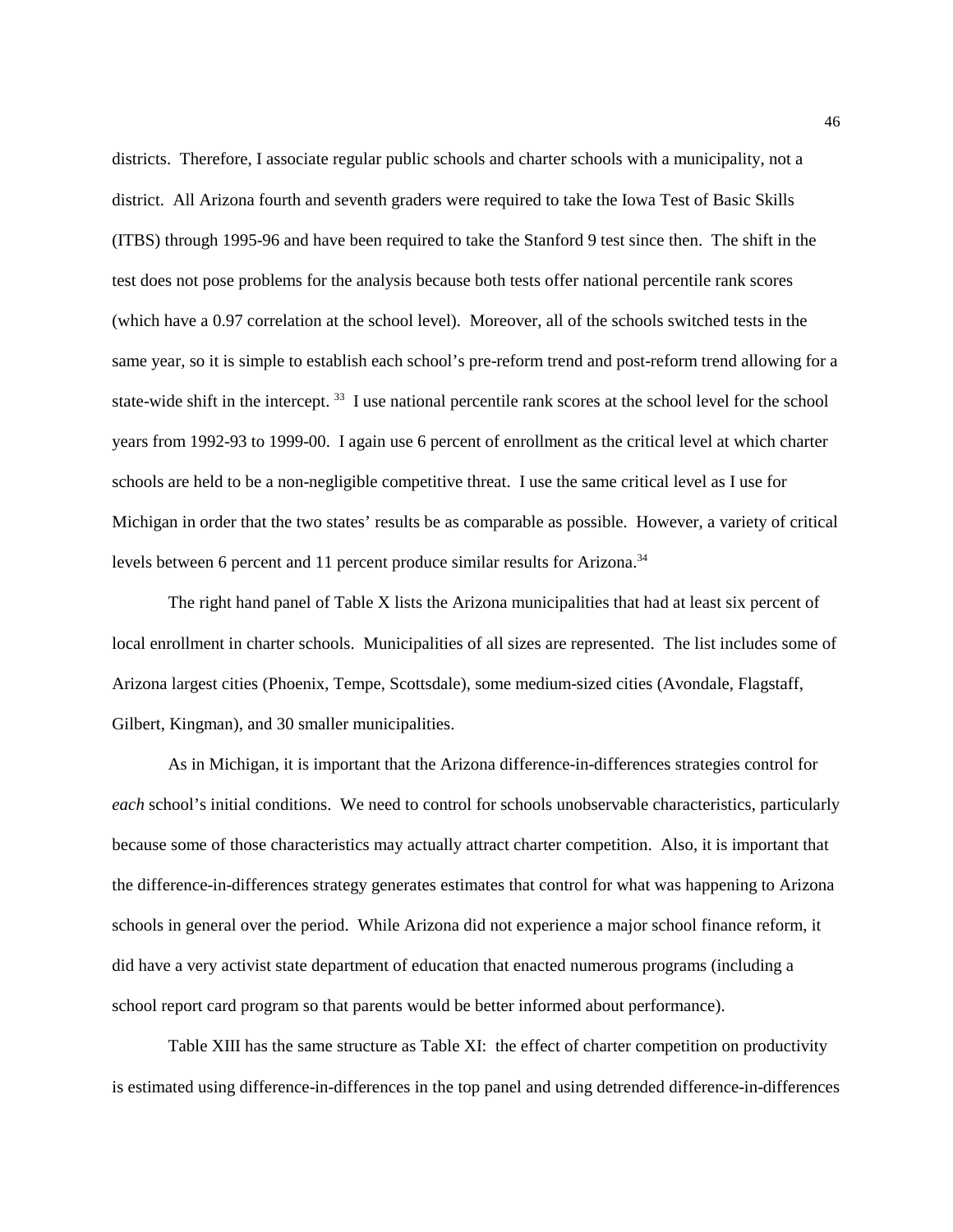in the bottom panel. The equations estimated are (9) and (10), shown above.

The estimates in the top panel of Table XIII suggest that Arizona public schools raised their productivity in response to competition from charter schools. Productivity rose by 0.55 (national percentile points per thousand dollars spent) based on the fourth grade reading exam, by 0.70 based on the fourth grade mathematics exam, by 0.38 based on the seventh grade reading exam, and by 0.53 based on the seventh grade mathematics exam. All of these estimates are statistically significantly different from zero with a high level of confidence.

The bottom panel of Table XIII shows that charter school competition made Arizona public schools improve their productivity *relative to their own initial trends*. Productivity trends based on fourth grade tests improve to a degree that is statistically significant. The seventh grade results are statistically insignificant, but this is not surprisingly because charter competition had a greater impact on lower grades.

As noted previously, interpreting productivity gains is hard until we look at one of the components of productivity separately. Table XIV shows the effect of charter competition on achievement–that is, it leaves out the changes in productivity that come about as a result of changes in per pupil spending. The table has the same structure as the previous two tables. It shows that the effect of charter school competition on achievement looks much like the effect on productivity, which suggests that Arizona's regular public schools raised their productivity mainly by raising their achievement for a given level of per pupil spending, rather than by maintaining a steady level of achievement and cutting their per pupil spending. The top panel of Table XIV shows that fourth grade reading and mathematics scores were, respectively, 2.31 and 2.68 national percentile points higher in schools that faced charter competition *after* they began to face competition. Seventh grade mathematics scores were 1.59 national percentile points higher. (The estimate for seventh grade reading is statistically insignificant.) These are important gains, especially when one recalls that these gains are not only relative to the schools' own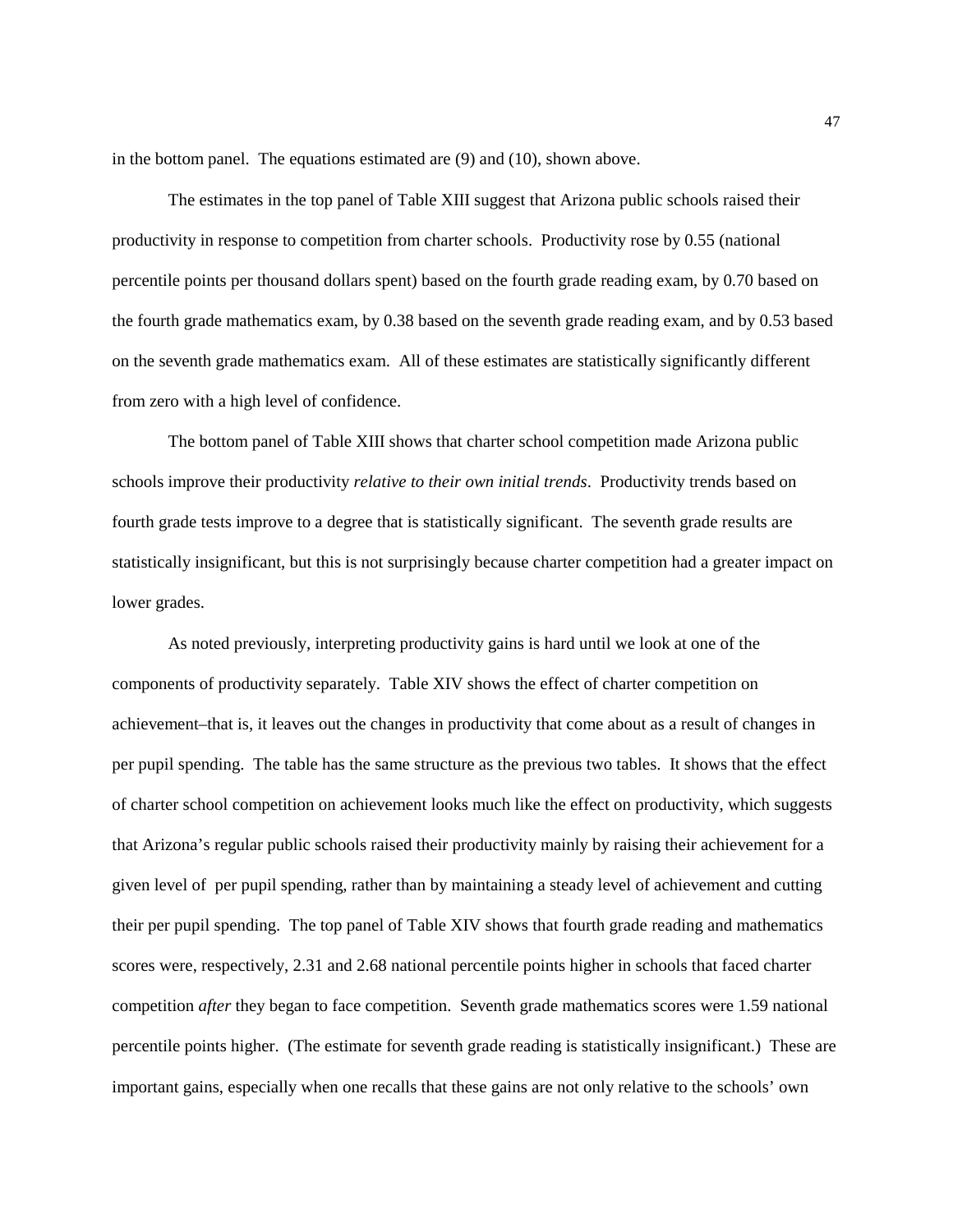initial performance (the first difference), but also relative to the gains made over the same by schools that did not face charter competition (the difference-in-differences).

The bottom panel of Table XIV shows the detrended difference-in-differences results, which suggest that schools facing charter competition raised achievement relative to their own previous trends. Such schools raised their annual improvement in achievement by 1.40 national percentile points a year in fourth grade reading and 1.39 national percentile points in mathematics. Recall that this is a change relative to their previous rate of change in achievement, which was actually about 0.6 national percentile points *lower* on average than that of schools that were never faced with charter competition. Again, the results give us a picture much like that shown in Figure 3b: schools that eventually face charter competition start with lower rate of growth in achievement, but begin to catch up with higher growth rates, once charter competition commences.

The improvements in achievement among schools subjected to charter competition are significant, but not unrealistically large. Even if its scores rise about 1.4 national percentile points more each year than do the scores of schools that do not attract competition, the typical Phoenix area school that is now competing with charter schools will take ten years to catch up with top performing Phoenix area schools.

Overall, the evaluation of Arizona suggests conclusions that broadly similar to those one draws from the Michigan evaluation. Charter competition focused on public schools that initially had achievement and productivity growth that was below average, but charter competition induced public schools to improve their productivity and achievement. The improvements are relative to the schools' own past performance and also relative to gains made, over the same period, by schools that were not subjected to charter competition.

### Discussion of the Effects of Recent School Choice Reform

Are the productivity effects of the Milwaukee vouchers, Michigan charter schools, and Arizona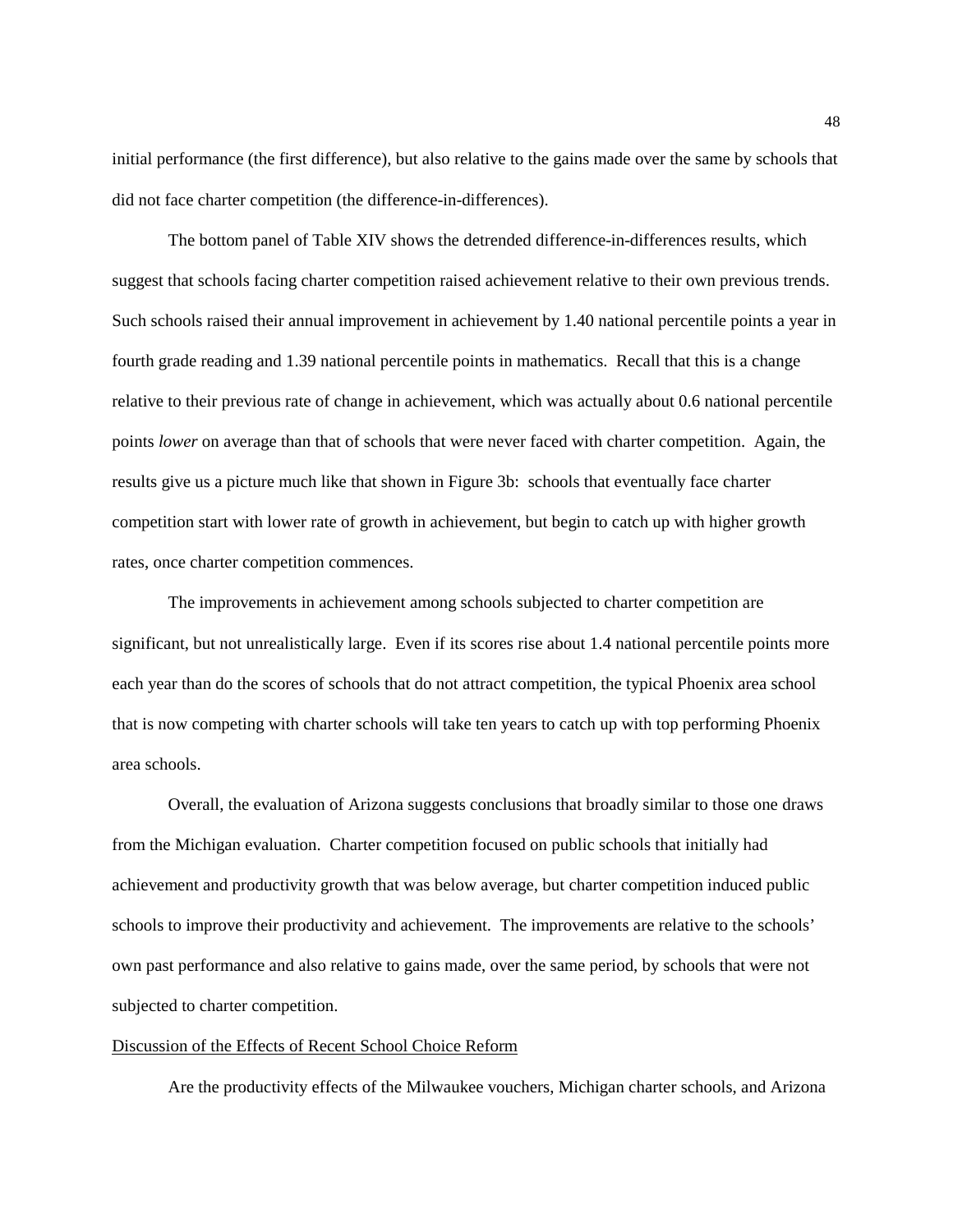charter schools sufficient to make us think that choice could remedy the American school productivity problem? All three forms of choice did boost productivity. If all schools in the United States were to enjoy productivity growth rates like those in Milwaukee's most treated schools, American schools could return to their 1970-71 productivity levels in under a decade. Of course, we should be cautious about extrapolating from the short voucher and charter school experiences described in this section. On the one hand, the bursts of productivity growth seen in Milwaukee may settle down to a lower level of growth. On the other hand, many of the long-term, general equilibrium effects of choice are not yet in operation.

In order to get a sense of the magnitude of the productivity effects, without having to extrapolate so much, consider the following alternative question. Is it likely that the productivity effects of Milwaukee's voucher program (the "rising tide") are likely to overwhelm the allocation effects for students who experience the worst possible allocation changes in Milwaukee? We can get a sense of the students who are available in Milwaukee to be reallocated if we examine the very high scoring (top decile) and very low scoring (bottom decile) elementary schools in the city. Such schools score about 32 national percentile points apart on the math exam. Thus, a Milwaukee student's worst case scenario would be to experience a fall of about 32 national percentile points in his peer group. Moreover, let us make the extreme assumption that the student is *very* influenced by his peers so that his scores fall by 32 points. This scenario is truly pessimistic! It is not strictly impossible, but it is so pessimistic that is barely plausible. Nevertheless, if the student enjoys the achievement growth rates that Milwaukee students in the most treated schools are enjoying now, he will "grow out of" the bad allocation effects within 4.5 years. That is, he will be better off for having experienced vouchers within 5 years of the voucher program affecting his schooling.

### **VII. Conclusions**

In this paper, I have presented evidence that suggests that we should care deeply about the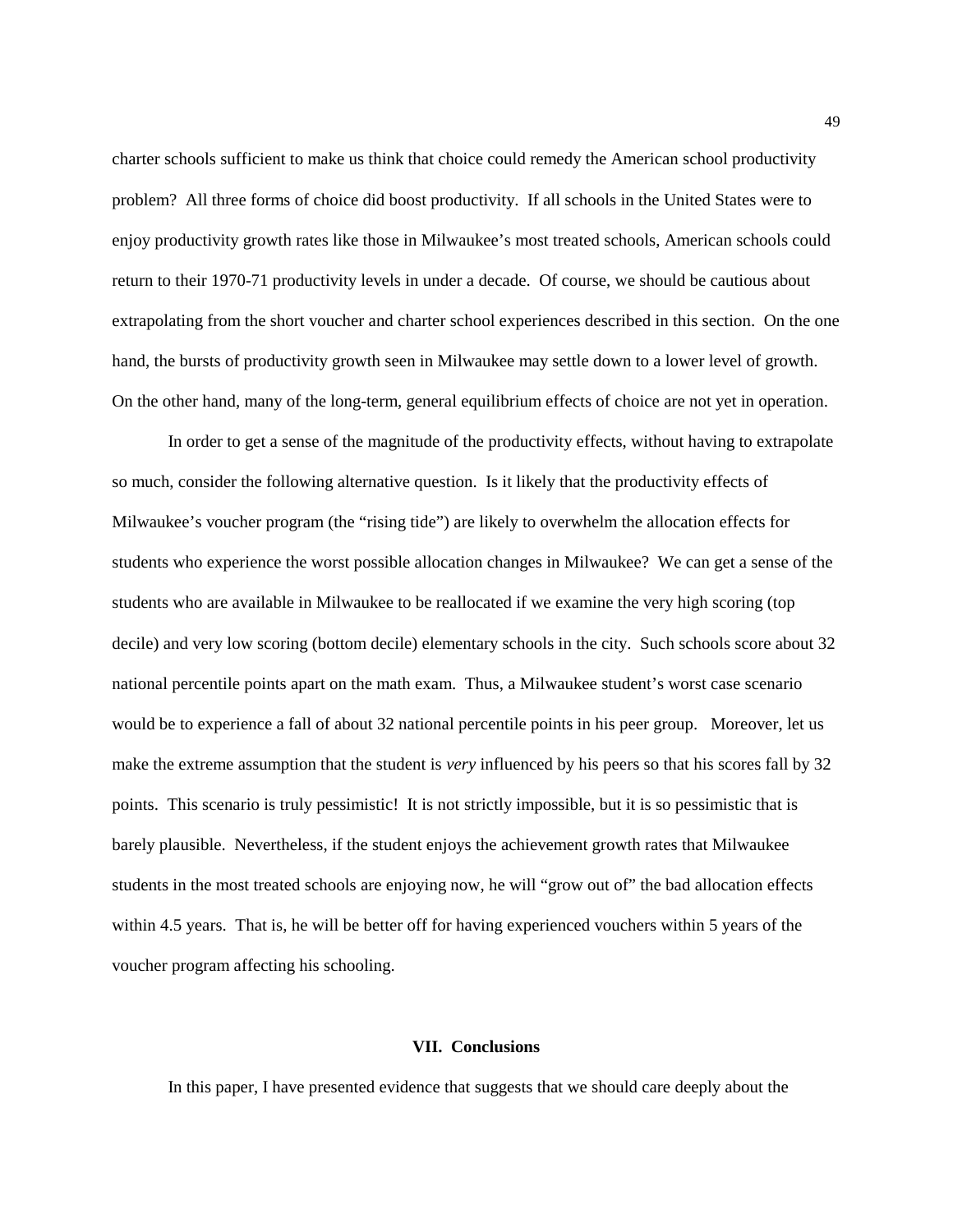productivity effects of school choice, not only because they potentially relieve that tensions generated by the allocation effects of choice but also because American schools are in a productivity crisis. Policies that boost American schools' productivity are sorely needed, if only to return the schools to their 1970 productivity levels.

I have also explained how schools that face choice-driven incentives can be induced to raise their productivity. I presented models of for-profit choice schools, non-profit choice schools, and even regular public schools that just face inter-district choice.

In section V of the paper, I show evidence that traditional forms of choice raise school productivity. I present results for traditional forms of choice because they can have long-term, general equilibrium effects of productivity, such as may arise when schools enter or exit or when a different reward system draws better individuals in teaching. If all schools in the United States experienced high levels of the traditional forms of choice, school productivity might be as much as 28 percent higher than it is today.

In section VI of the paper, I present evidence on three recent choice reforms: vouchers in Milwaukee, charter schools in Michigan, and charter schools in Arizona. In each case, I find that regular public schools boosted their productivity when exposed to competition. In fact, the regular public schools responded to competitive threats that were surprisingly small. In each case, the regular public schools increased productivity by raising achievement, not by lowering spending by while maintaining achievement. This achievement-oriented response may, of course, be related to the nature of the actual reforms. One can summarize the productivity effects of a reform like Milwaukee's voucher program by noting that a student would have better achievement in five years under the voucher program *even if* his peer group plunged by the maximum amount possible in Milwaukee and his achievement fell one-for-one with that of his peer group.

Of course, one must be cautious about extrapolating unduly from recent reforms or from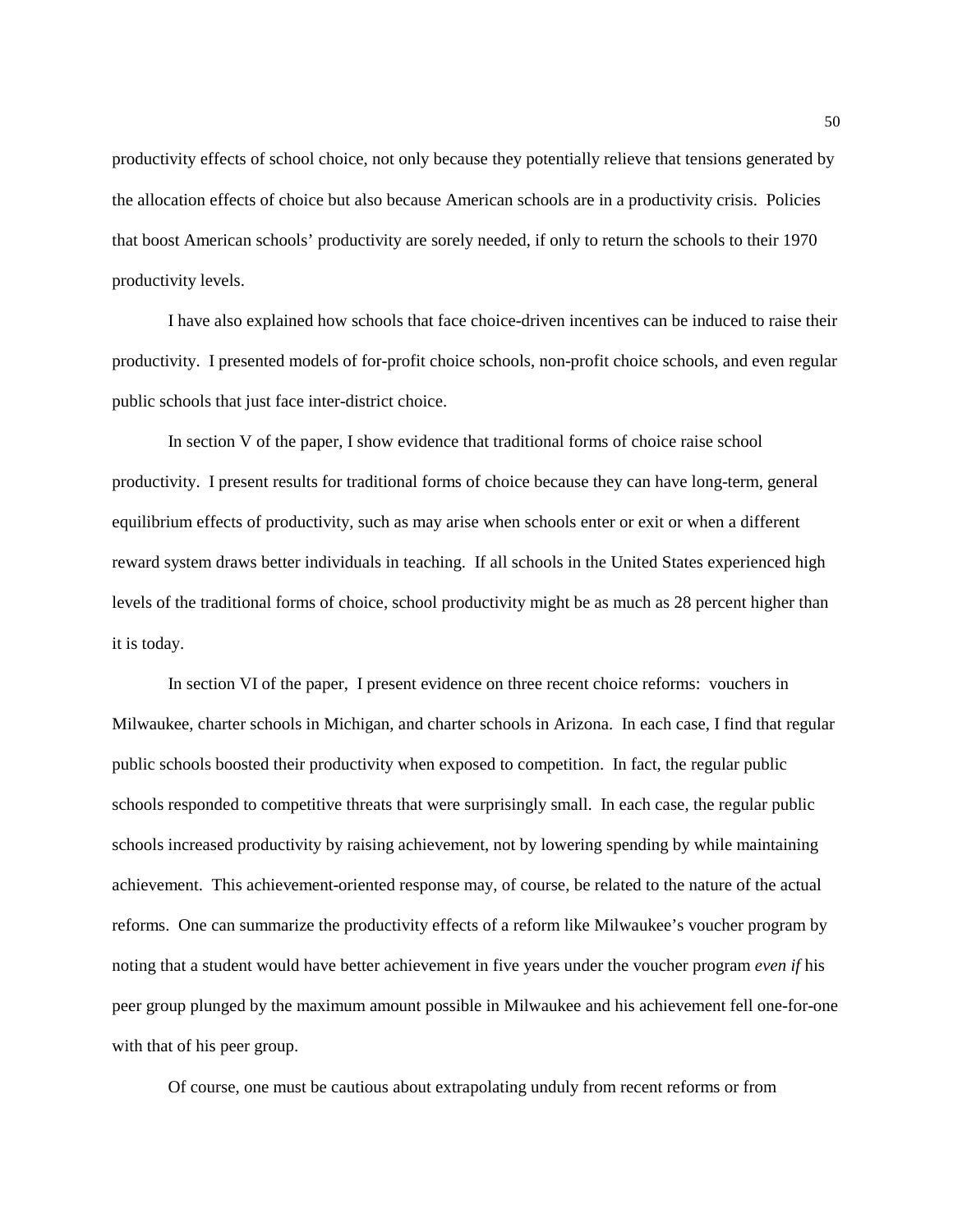traditional school of choice that only partially mimic choice reforms. Nevertheless, it seems safe to conclude that analyses that ignore the productivity effects of choice are likely to be misleading. Improvements in productivity may be *the* key effects of choice.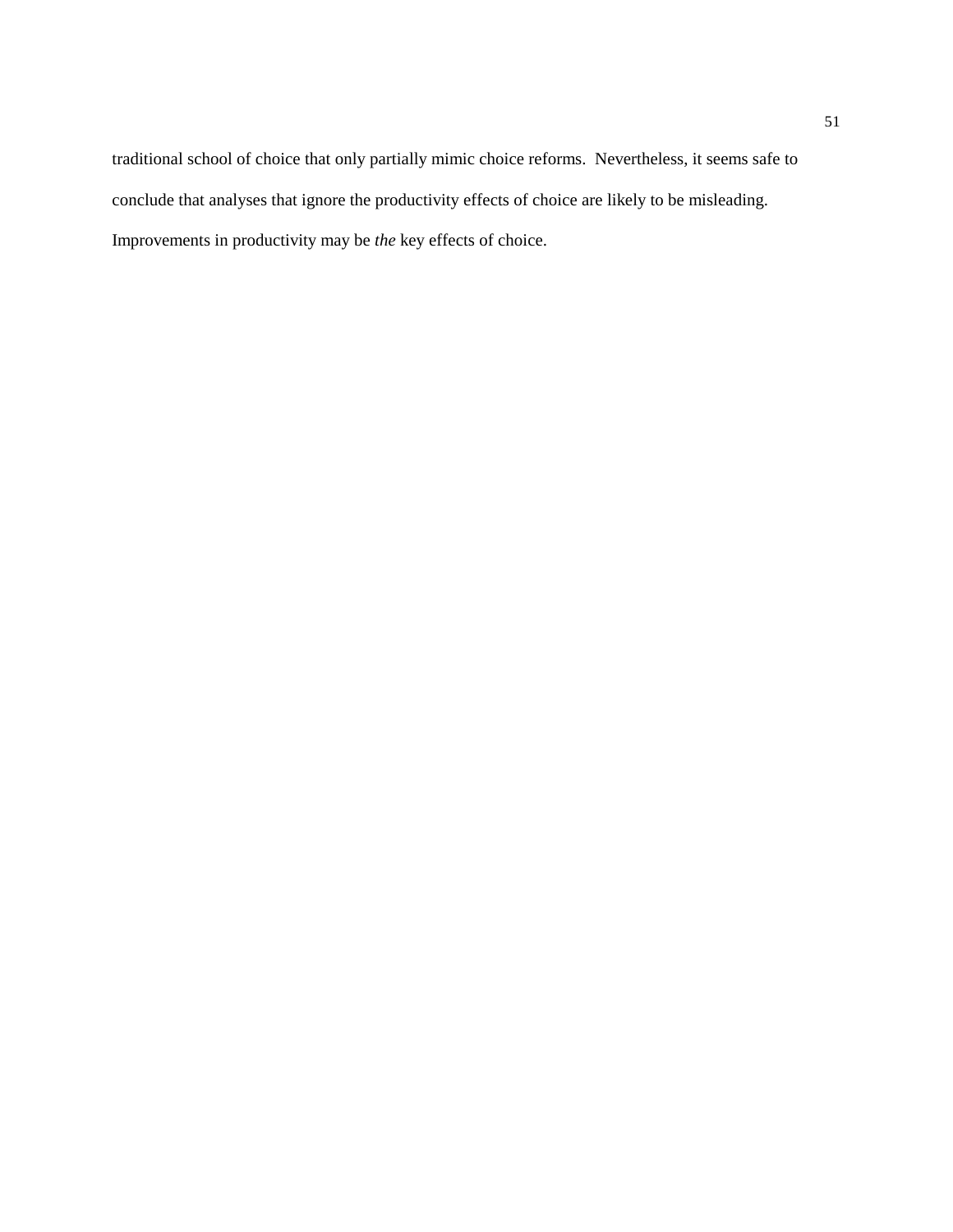#### References

- Arizona Department of Education. *Arizona Educational Directory*. Electronic files. Phoenix, AZ: Arizona Department of Education, 2000.
- Arizona Department of Education. *Arizona Pupil Achievement Testing, Statewide Report*. 1988 through 1995 editions. Phoenix, AZ: Arizona Department of Education, 2000.
- Arizona Department of Education. *Average Daily Membership and Average Daily Attendance Reports*, 1988 through 2000 editions. Phoenix, AZ: Arizona Department of Education, 2000.
- Arizona Department of Education. *School Report Card Program*, 1996 through 2000 editions. Electronic PDF files and spreadsheet files. Phoenix, AZ: Arizona Department of Education, 2000.
- Cutler, David M., and Louise Sheiner, "Managed Care and the Growth of Medical Expenditures," National Bureau of Economic Research Working Paper 6140, August 1997.
- Downes, Thomas and David Schoeman, "School Finance Reform and Private School Enrollment: Evidence from California," *Journal of Urban Economics*, XLIII (1998), 418-43.
- *Economic Report of the President, 2000*. Washington, DC: United States Government Printing Office, 2000.
- Hoxby, Caroline M. "Does Competition Among Public Schools Benefit Students and Taxpayers?" *American Economic Review*, Vol. 90, No. 5 (December 2000), 1209-1238.
- Hoxby, Caroline M. "Do Private Schools Provide Competition for Public Schools?" revision of NBER Working Paper no. 4978, August 2000.
- Hoxby, Caroline M. "The Effects of School Choice on Curriculum and Atmosphere," in Susan Mayer and Paul Peterson, eds. *Earning and Learning: How Schools Matter*. Washington, D.C.: Brookings Institution Press,1999.
- Hoxby, Caroline M. "The Productivity of Schools and Other Local Public Goods Producers," *Journal of Public Economics*, Vol. 74, No. 1 (November 1999), 1-30.
- Hoxby, Caroline M. "Would School Choice Change the Teaching Profession?" *Journal of Human Resources*, National Bureau of Economic Research Working Paper 7866, August 2000.
- Glaeser, Edward, and Andrei Shleifer. "Not-for-Profit Entrepreneurs," *Journal of Public Economics*, forthcoming.
- Jorgenson, Dale W. "The Contribution of Education to U.S. Economic Growth, 1948-73," in *Education and Economic Productivity*, Edwin Dean, ed. Cambridge, Mass.: Harper & Row, Ballinger, 1984. pp. 95-162.

Jorgenson, Dale W, and Barbara M. Fraumeni, "The Accumulation of Human and Nonhuman Capital,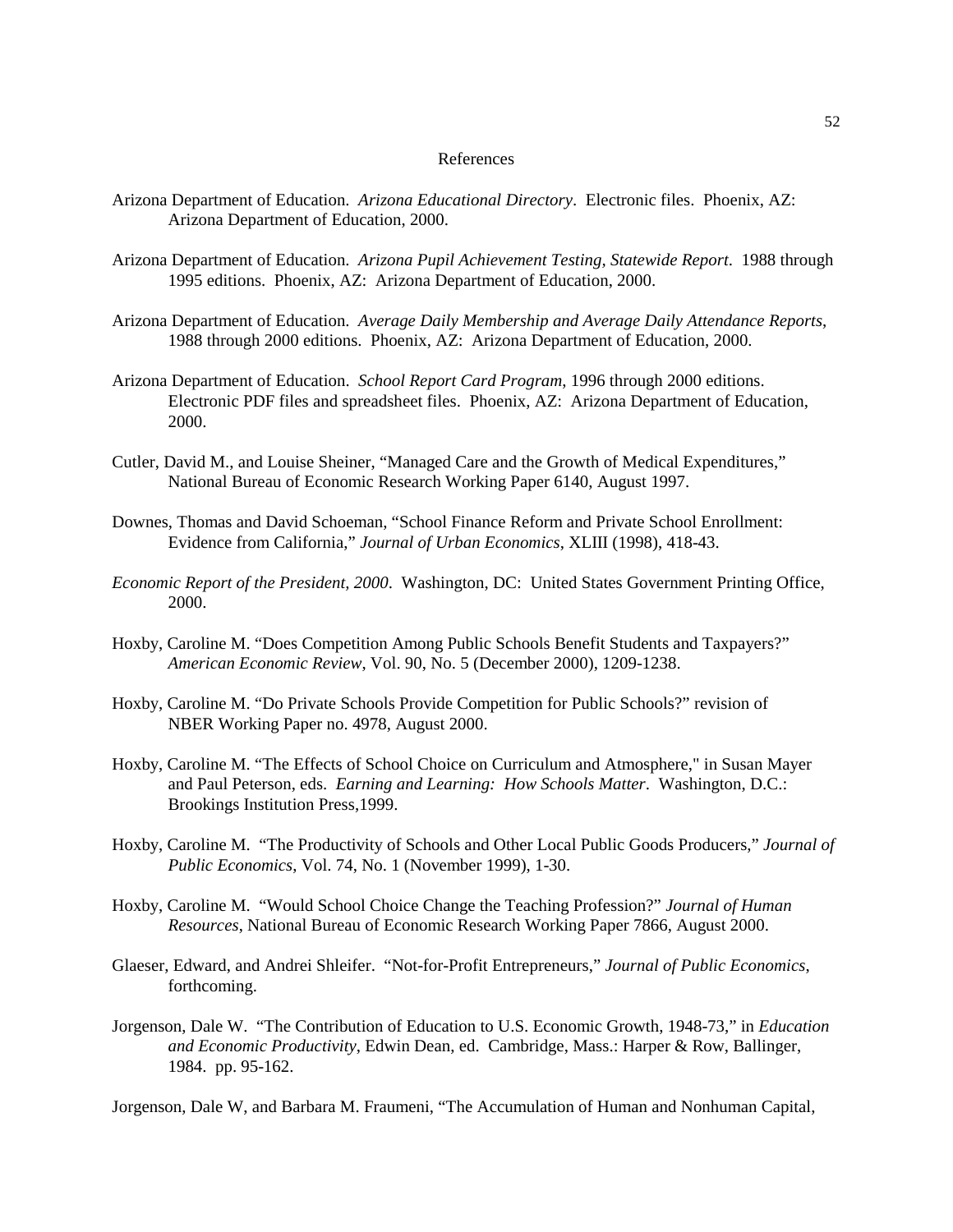1948-84," in *The Measurement of Saving, Investment, and Wealth*, Robert E. Lipsey, Helen Stone Tice, eds., National Bureau of Economic Research Studies in Income and Wealth, vol. 52. Chicago and London: University of Chicago Press, 1989. pp. 227-82.

- Jorgenson, Dale W, and Barbara M. Fraumeni, "Investment in Education and U.S. Economic Growth," *Scandinavian Journal of Economics*, Vol. 94 (0), 1992. pp. S51-70.
- Keesing, Donald B. "Labor Skills and Comparative Advantage," *American Economic Review*, May 1966, pp. 249-58.
- Krueger, Anne O. "Factor Endowments and Per Capita Income Differences among Countries," *The Economic Journal*, September 1968, pp. 641-59.
- Leontief, Wassily. "Factor Proportions and the Structure of American Trade: Further Theoretical and Empirical Analysis," *Review of Economics and Statistics*, November 1956, pp. 386-99.
- Michel, Allen, and Israel Shaked. "Trucking Deregulation and Motor-Carrier Performance: The Shareholders' Perspective, *Financial Review*, Vol. 22 (2), May 1987. pp. 295-311.
- Michigan Department of Education. *Directory of Michigan Public School Academies*. Lansing, MI: Michigan Department of Education, 2000.
- Michigan Department of Education. *K-12 Database*. Electronic file. Lansing, MI: Michigan Department of Education, 2000.
- Michigan Department of Education. *Michigan Educational Assessment Program and High School Test Results*. Electronic file. Lansing, MI: Michigan Department of Education, 2000.
- Michigan Department of Education. *School Code Master*. Electronic file. Lansing, MI: Michigan Department of Education, 2000.
- Moulton, Brent R. "Random Group Effects and the Precision of Regression Estimates." *Journal of Econometrics*, August 1986, *32*(3), pp. 385-97.
- Rees, Nina Shokraii. *School Choice 2000: What's Happening in the States*. Washington, D.C.: The Heritage Foundation, 2000.
- Rose, Nancy L. "Labor Rent Sharing and Regulation: Evidence from the Trucking Industry," *Journal of Political Economy*, Vol. 95 (6), December 1987. pp. 1146-78.
- Traynor, Thomas L, and Patrick S. McCarthy. "Trucking Deregulation and Highway Safety: The Effect of the 1980 Motor Carrier Act," *Journal of Regulatory Economics*, Vol. 3 (4), December 1991. pp. 339-48.
- United States Department of Commerce, Bureau of the Census. *Statistical Abstract of the United States*. 1976, 1983, 1995 and 1999 editions. Washington, DC: United States Government Printing Office, 1976, 1983, 1995, and 1999.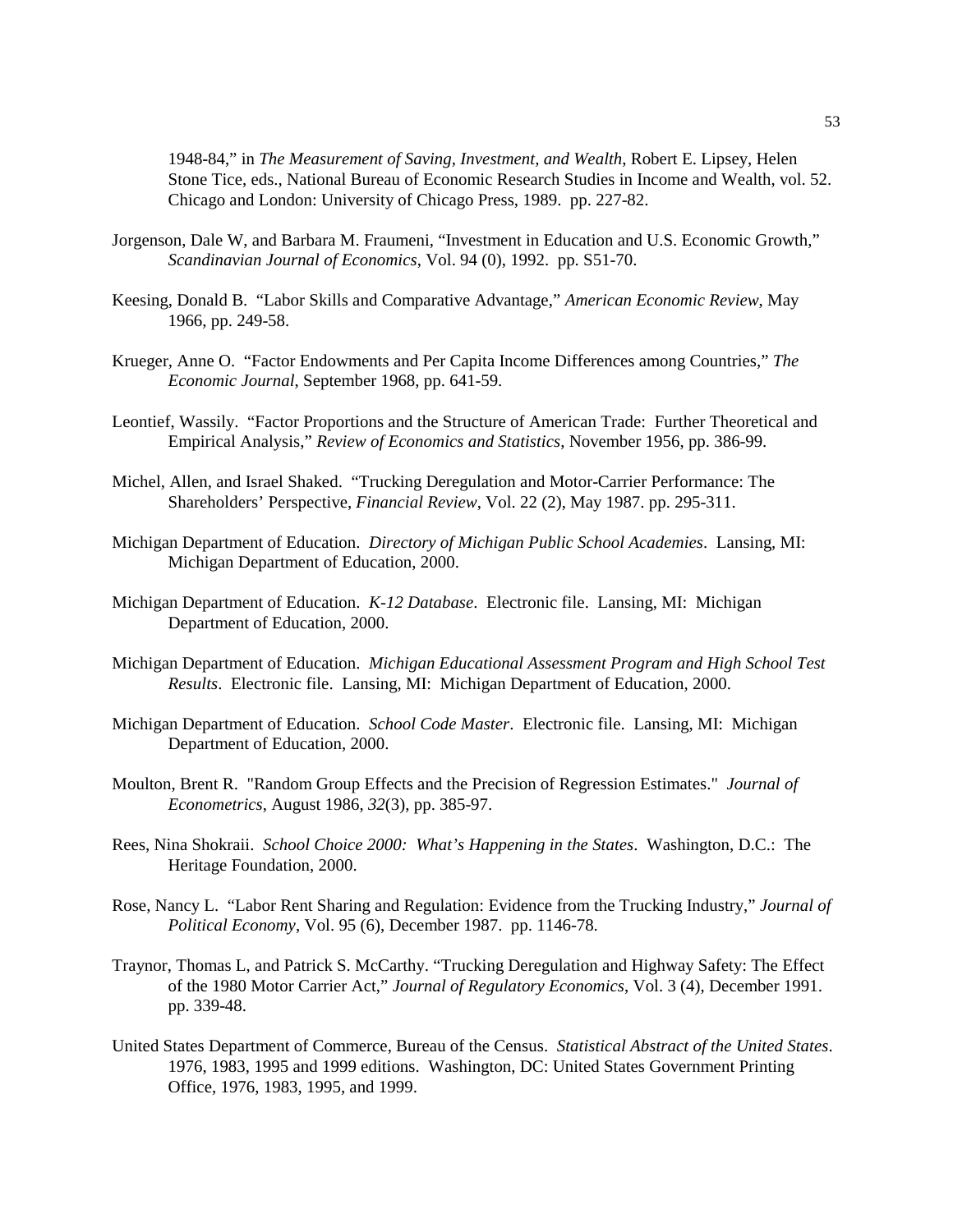- United States Department of Education, National Center for Education Statistics. *Common Core of Data: School Years 1987-88 through 1992-93*. Computer file. Washington, D.C.: National Center for Education Statistics, 1995.
- United States Department of Education, National Center for Education Statistics. *Digest of Education Statistics*. 1979 through 1999 annual editions. Washington, DC: United States Government Printing Office, 1980 through 2000.
- United States Department of Education, National Center for Education Statistics. *National Assessment of Educational Progress Restricted Use Database*. 1990 through 1999 editions. Electronic files. Washington, D.C.: National Center for Education Statistics, 1999.
- United States Department of Education, National Center for Education Statistics. *National Assessment of Educational Progress 1999 Long-Term Trend Summary Data Tables*. Electronic files. Washington, D.C.: National Center for Education Statistics, 2000.
- United States Department of Education, National Center for Education Statistics. *National Education Longitudinal Study, 1988 : Third Follow-up.* Restricted access computer file. Washington, D.C.: National Center for Education Statistics, 1994.
- United States Department of Education, National Center for Education Statistics. *School District Data Book: 1990 Census School District Special Tabulation*. Computer file. Washington, DC: National Center for Education Statistics, 1994.
- Wisconsin Department of Public Instruction. *Knowledge and Concepts Examinations: Test Results*. Electronic file. Madison, WI: Wisconsin Department of Public Instruction, 2000.
- Wisconsin Department of Public Instruction. *Milwaukee Parental School Choice Program: Facts and Figures*. Madison, WI: Wisconsin Department of Public Instruction, 2000.
- Wisconsin Department of Public Instruction. *Reading Comprehension Test Results*. Electronic file. Madison, WI: Wisconsin Department of Public Instruction, 2000.
- Wisconsin Department of Public Instruction. *School Finance Data*. Electronic file. Madison, WI: Wisconsin Department of Public Instruction, 2000.
- Wisconsin Department of Public Instruction. *School Performance Report*. Electronic file. Madison, WI: Wisconsin Department of Public Instruction, 2000.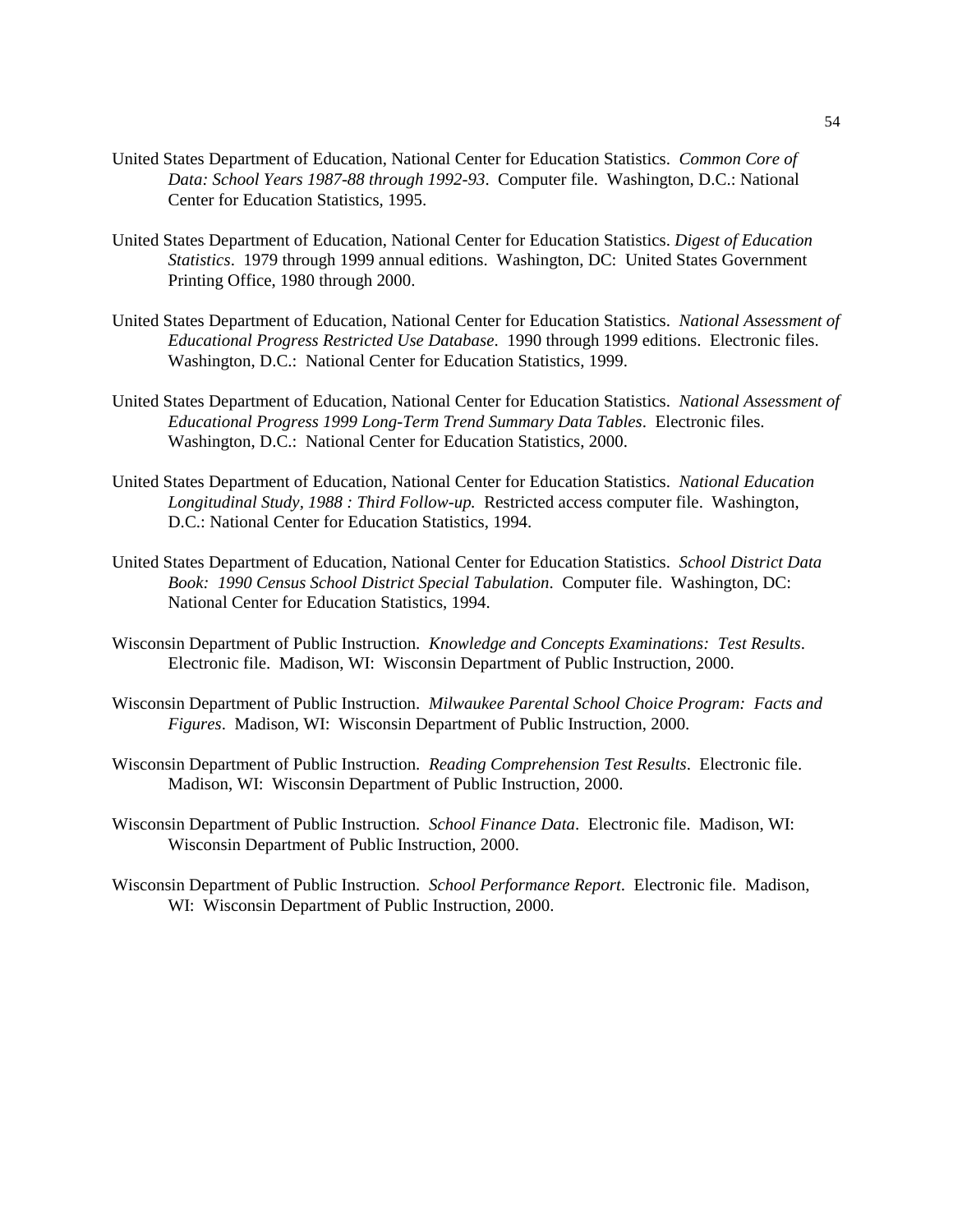

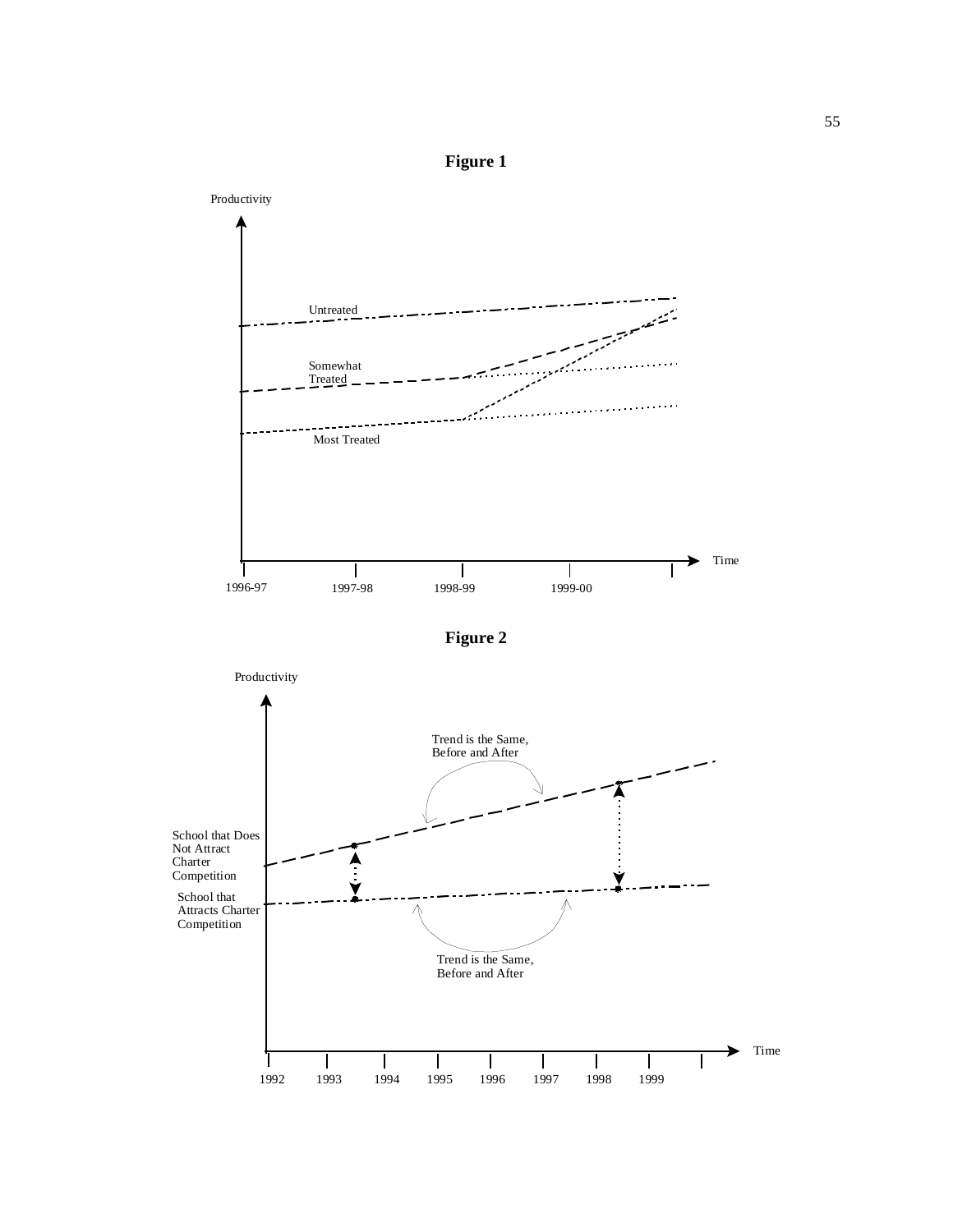





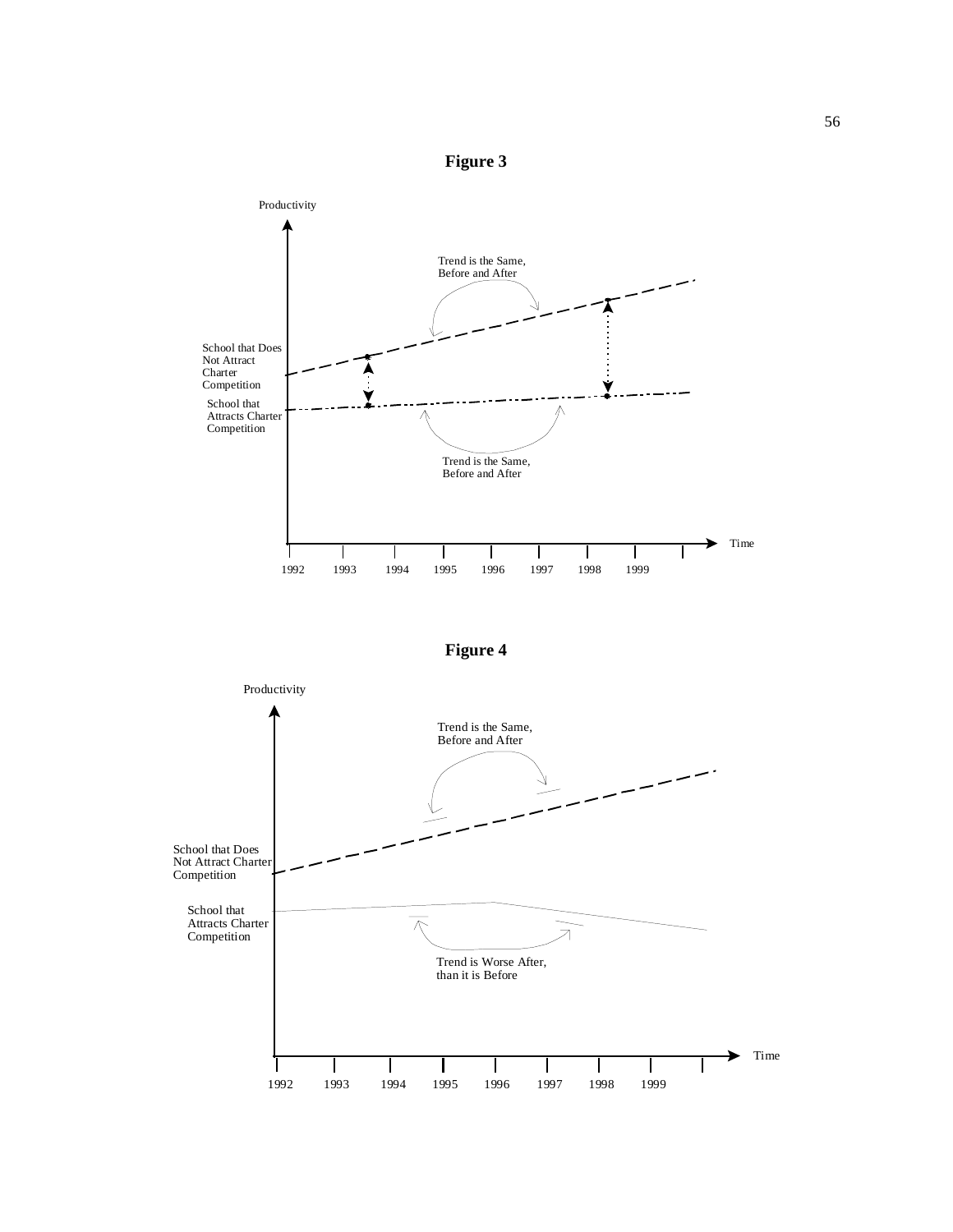|                                   |                                 | Productivity (NAEP Points Per Thousand Dollars of Per Pupil<br>Spending) is Based on the Test of |                         |                                         |          |          |        |
|-----------------------------------|---------------------------------|--------------------------------------------------------------------------------------------------|-------------------------|-----------------------------------------|----------|----------|--------|
|                                   |                                 | Reading                                                                                          | Math                    | Reading                                 | Math     | Reading  | Math   |
|                                   |                                 | for 9                                                                                            | for $9$                 | for $13$                                | for $13$ | for $17$ | for 17 |
| School Year                       |                                 | Year Olds                                                                                        | Year Olds               | Year Olds Year Olds Year Olds Year Olds |          |          |        |
| 1970-71                           |                                 | 46.0                                                                                             |                         | 56.6                                    |          | 63.3     |        |
| 1972-73                           |                                 |                                                                                                  | 45.5                    |                                         | 55.3     |          | 63.2   |
| 1974-75                           |                                 | 41.7                                                                                             |                         | 50.8                                    |          | 56.7     |        |
| 1977-78                           |                                 |                                                                                                  | 41.3                    |                                         | 49.7     |          | 56.5   |
| 1979-80                           |                                 | 41.3                                                                                             |                         | 49.6                                    |          | 54.8     |        |
| 1981-82                           |                                 |                                                                                                  | 40.8                    |                                         | 50.1     |          | 55.7   |
| 1983-84                           |                                 | 36.4                                                                                             |                         | 44.4                                    |          | 49.9     |        |
| 1985-86                           |                                 |                                                                                                  | 34.8                    |                                         | 42.2     |          | 47.4   |
| 1987-88                           |                                 | 30.5                                                                                             |                         | 37.1                                    |          | 41.8     |        |
| 1989-90                           |                                 | 28.9                                                                                             | 31.8                    | 35.5                                    | 37.3     | 40.1     | 42.2   |
| 1991-92                           |                                 | 29.0                                                                                             | 31.7                    | 35.8                                    | 37.7     | 40.0     | 42.3   |
| 1993-94                           |                                 | 28.7                                                                                             | 31.4                    | 35.1                                    | 37.2     | 39.2     | 41.6   |
| 1995-96                           |                                 | 28.1                                                                                             | 30.6                    | 34.3                                    | 36.3     | 38.0     | 40.6   |
| 1998-99                           |                                 | 26.8                                                                                             | 29.4                    | 32.8                                    | 35.0     | 36.5     | 39.0   |
|                                   |                                 |                                                                                                  |                         |                                         |          |          |        |
| Productivity                      |                                 |                                                                                                  |                         |                                         |          |          |        |
| was this                          | no adjustments                  | 71.5%                                                                                            | 54.9%                   | 72.5%                                   | 58.1%    | 73.4%    | 62.0%  |
| Percent                           | adjust for                      |                                                                                                  |                         |                                         |          |          |        |
| Higher in<br><b>Earliest Year</b> | demographics                    | 74.3%                                                                                            | 58.2%                   | 75.6%                                   | 62.3%    | 78.0%    | 65.1%  |
| Shown                             | adjust for wages                |                                                                                                  |                         |                                         |          |          |        |
|                                   | of females with<br>adv. degrees |                                                                                                  |                         |                                         |          |          |        |
|                                   |                                 |                                                                                                  | 55.9% 39.1% 56.8% 42.1% |                                         |          | 57.6%    | 45.5%  |
| <b>Actual Mean</b>                |                                 |                                                                                                  |                         |                                         |          |          |        |
| <b>NAEP</b> Score                 |                                 |                                                                                                  |                         |                                         |          |          |        |
| in 1998-99                        |                                 | 212                                                                                              | 232                     | 259                                     | 276      | 288      | 308    |
| What NAEP                         |                                 |                                                                                                  |                         |                                         |          |          |        |
| Score would                       |                                 |                                                                                                  |                         |                                         |          |          |        |
| Have Been in                      |                                 |                                                                                                  |                         |                                         |          |          |        |
| 1998-99 at                        |                                 |                                                                                                  |                         |                                         |          |          |        |
| Productivity<br>of Earliest       |                                 |                                                                                                  |                         |                                         |          |          |        |
| Year Shown                        |                                 | 363                                                                                              | 359                     | 447                                     | 437      | 500      | 499    |

Table I School Productivity in the United States, 1971 to 1999

The source for this table is United States Department of Education *Digest of Education Statistics 1999* and United States Department of Education, *National Assessment of Educational Progress Long-Term Trend Summary Data Tables* [2000]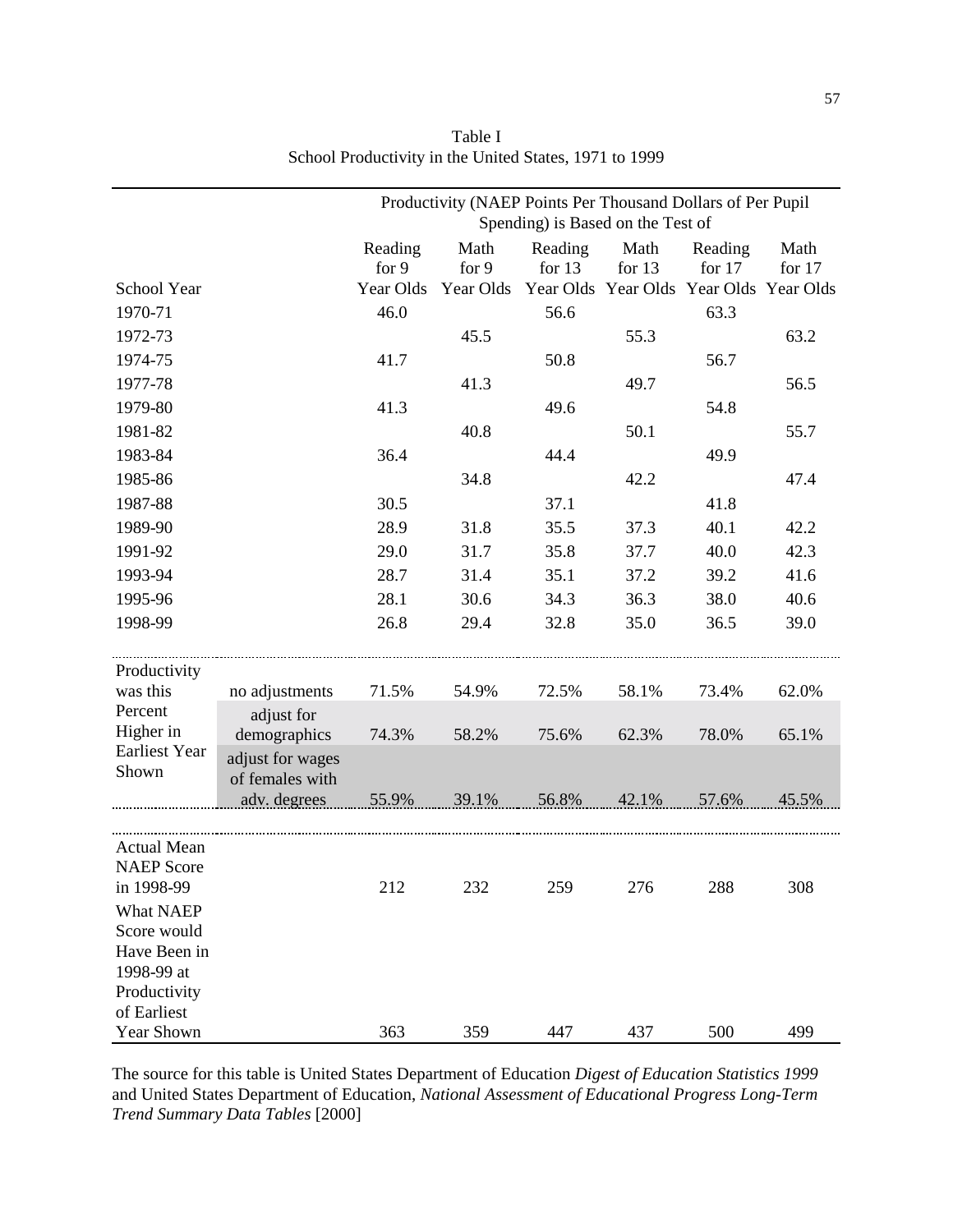| Table II                                                                        |              |                                                                             |                  |  |  |
|---------------------------------------------------------------------------------|--------------|-----------------------------------------------------------------------------|------------------|--|--|
| Metropolitan Areas with the Most Choice Among<br><b>Public School Districts</b> |              | Metropolitan Areas with Very Little Choice<br>Among Public School Districts |                  |  |  |
| Metropolitan Area                                                               | Choice Index | Metropolitan Area                                                           | Choice Index     |  |  |
| Albany, NY                                                                      | 0.97         | Honolulu, HI*                                                               | $\boldsymbol{0}$ |  |  |
| Bergen-Pasaic, NJ                                                               | 0.97         | Miami, FL                                                                   | $\mathbf{0}$     |  |  |
| Boston, MA                                                                      | 0.97         | Las Vegas, NV                                                               | $\mathbf{0}$     |  |  |
| Pittsburgh, PA                                                                  | 0.96         | Fort Lauderdale, FL                                                         | $\boldsymbol{0}$ |  |  |
| Riverside-San Barnardino, CA*                                                   | 0.96         | Daytona Beach, FL                                                           | $\overline{0}$   |  |  |
| Monmouth-Ocean, NJ                                                              | 0.96         | Fort Myers, FL                                                              | $\boldsymbol{0}$ |  |  |
| Minneapolis, MN                                                                 | 0.96         | Albuquerque, NM                                                             | $\boldsymbol{0}$ |  |  |
| Atlantic City, NJ                                                               | 0.95         | Hagerstown, MD                                                              | $\overline{0}$   |  |  |
| San Francisco, CA*                                                              | 0.95         | Jacksonville, NC                                                            | $\overline{0}$   |  |  |
| St. Louis, MO                                                                   | 0.95         | Sarasota, FL                                                                | $\overline{0}$   |  |  |
| Binghamton, NY                                                                  | 0.94         | Odessa, TX                                                                  | $\overline{0}$   |  |  |
| York, PA                                                                        | 0.94         | Cheyenne, WY                                                                | $\boldsymbol{0}$ |  |  |
| Scranton, PA                                                                    | 0.94         | Lakeland/Winter Haven, FL                                                   | $\overline{0}$   |  |  |
| Johnstown, PA                                                                   | 0.94         | Reno, NV                                                                    | $\overline{0}$   |  |  |
| San Jose, CA*                                                                   | 0.94         | Boca Raton, FL                                                              | $\overline{0}$   |  |  |
| Dayton, OH                                                                      | 0.94         | Wilmington, NC                                                              | $\boldsymbol{0}$ |  |  |
| Allentown, PA                                                                   | 0.94         | Ocala, FL                                                                   | $\boldsymbol{0}$ |  |  |
| Anaheim-Santa Ana, CA*                                                          | 0.94         | Melbourne/Palm Bay, FL                                                      | $\boldsymbol{0}$ |  |  |
| Seattle, WA                                                                     | 0.94         | Panama City, FL                                                             | $\boldsymbol{0}$ |  |  |
| Rochester, NY                                                                   | 0.94         | Bradenton, FL                                                               | $\overline{0}$   |  |  |
| Phoenix, AR                                                                     | 0.94         | Portland, OR                                                                | 0.07             |  |  |
| Youngstown, OH                                                                  | 0.94         | Midland, TX                                                                 | 0.11             |  |  |

\*Hawaii is *one* school district, so that the school district is larger than the metropolitan area of Honolulu. California have school districts that have almost no fiscal independence, so it is somewhat deceptive to describe metropolitan areas like Riverside-San Bernardino, San Francisco, San Jose, and Anaheim-Santa Ana as having significant choice among school districts. The source for this table is United States Department of Education, *School District Data Book*.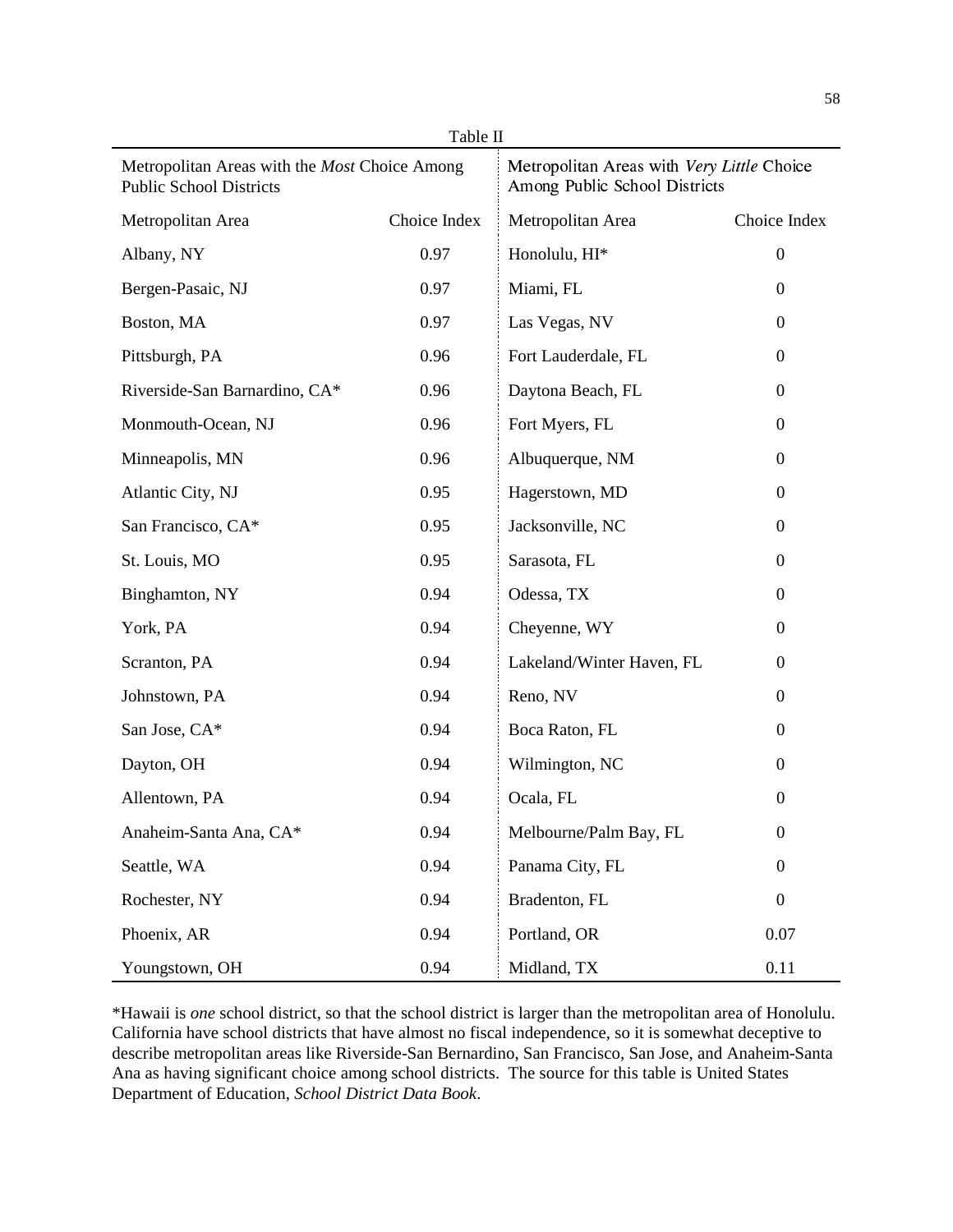# Table III Effect of Traditional Inter-District Choice on Productivity of Public Schools

| <b>Effect on Achievement</b><br>(numerator of productivity)                                                                                            | 8th grade<br>reading<br>score | 10th grade<br>math<br>score | 12th grade<br>reading<br>score |
|--------------------------------------------------------------------------------------------------------------------------------------------------------|-------------------------------|-----------------------------|--------------------------------|
| An Increase of 1 in the Index of Inter-District Choice<br>(no choice to maximum choice) Changes Achievement<br>by this many National Percentile Points | $3.818***$<br>(1.591)         | $3.061**$<br>(1.494)        | $5.770^{**}$<br>(2.208)        |
| <b>Effect on Per Pupil Spending</b><br>(denominator of productivity)                                                                                   |                               |                             |                                |
| An Increase of 1 in the Index of Inter-District Choice<br>(no choice to maximum choice) Changes Per Pupil<br>Spending by this Percentage               |                               | $-7.63%$<br>(3.41)          |                                |

Test scores are measured in national percentile points. Per pupil spending is measured in natural log points so that the effect of choice is recorded in percentage terms. The coefficients shown come from instrumental variables estimation of regressions in which the dependent variable is one of the achievement measures shown or per pupil spending. The independent variables in the regression include the index of choice (instrumented by a vector of streams variables, see text), several family background variables (household income, gender, race, parents' education), several neighborhood variables (mean household income in district, income inequality in district, racial composition of district, racial and ethnic homogeneity of district, educational attainment of adults in district), and several characteristics of the metropolitan area (population, land area, mean household income, income inequality, racial composition, racial homogeneity, ethnic homogeneity, educational attainment of adults, homogeneity of educational attainment, region of the country). The regressions are weighted by school enrollment. Standard errors are in parentheses and use formulas (Moulton 1986) for data grouped by districts and metropolitan areas.

The main source for this table is Hoxby [2000a]. Observations are metropolitan area students from the National Education Longitudinal Study. The number of observations in each column are: 10,790 (from 211 metropolitan areas), 7,776 (from 211 metropolitan areas), and 6,119 (from 209 metropolitan areas). The number of observations varies due to the availability of the dependent variable. Other data sources are the School District Data Book, Common Core of Data, City and County Data Book, Geographic Names Information System, and United States Geographic Survey.

\*\* indicates that the effect is statistically significantly different from zero at the 95 percent level of confidence.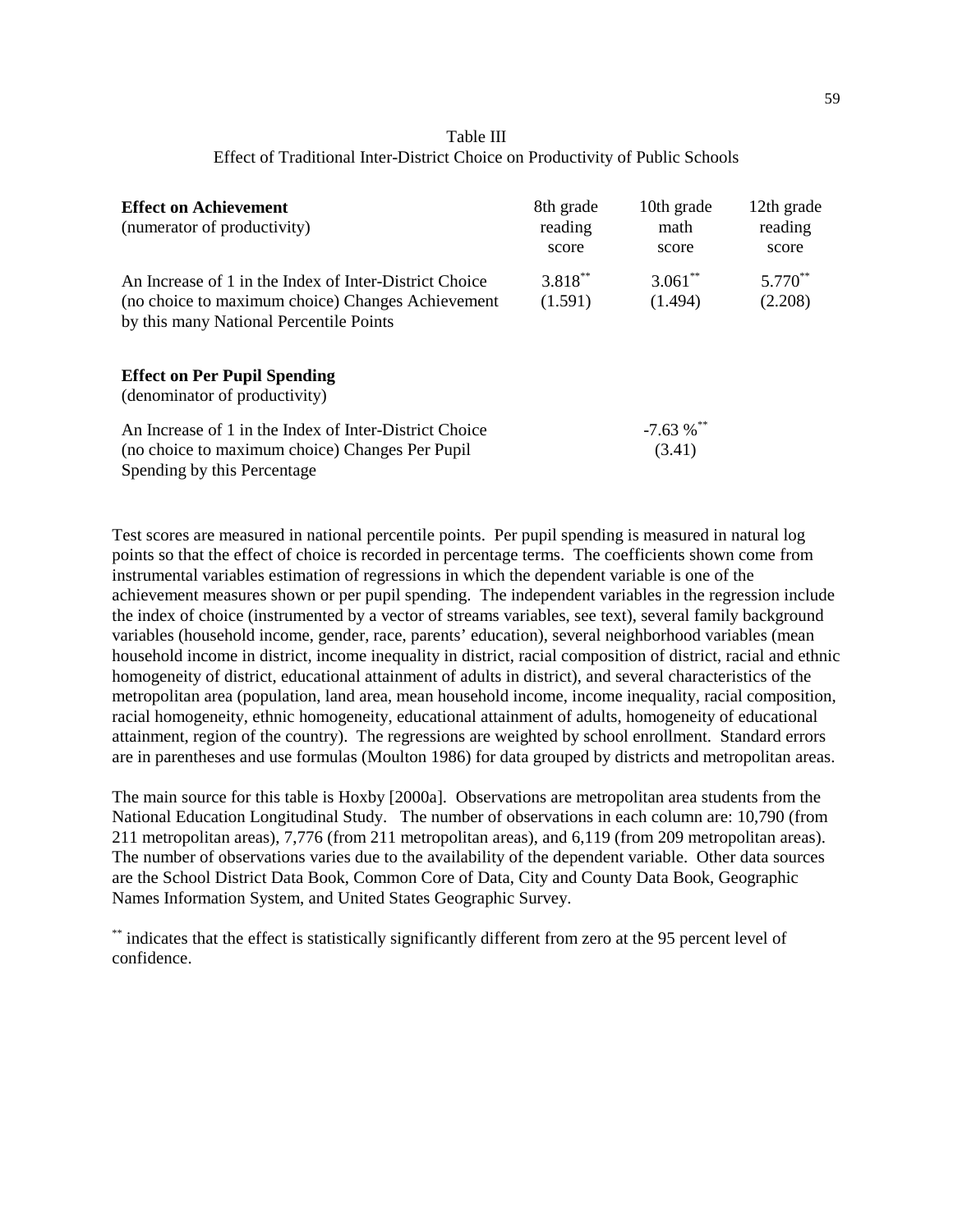| <b>Table IV</b>                                                                      |  |
|--------------------------------------------------------------------------------------|--|
| Effect of Traditional Private School Choice on Productivity of <i>Public</i> Schools |  |

| <b>Effect on Achievement</b><br>(numerator of productivity)                                                                                            | 8th<br>grade<br>reading<br>score | 8th<br>grade<br>math<br>score | 12th<br>grade<br>reading<br>score | 12th<br>grade<br>math<br>score |
|--------------------------------------------------------------------------------------------------------------------------------------------------------|----------------------------------|-------------------------------|-----------------------------------|--------------------------------|
| An Increase of 1 in the Index of Inter-District Choice<br>(no choice to maximum choice) Changes Achievement<br>by this many National Percentile Points | $0.271$ **<br>(0.090)            | $0.249**$<br>(0.090)          | $0.342**$<br>(0.172)              | $0.371***$<br>(0.171)          |
| <b>Effect on Per Pupil Spending</b><br>(denominator of productivity)                                                                                   |                                  |                               |                                   |                                |
| An Increase of 1 in the Index of Inter-District Choice<br>(no choice to maximum choice) Changes Per Pupil<br>Spending by this Percentage               |                                  |                               | $0.85\%$<br>(0.68)                |                                |

Test scores are measured in national percentile points. The coefficients shown come from instrumental variables estimation of regressions in which the dependent variable is one of the achievement measures shown. The independent variables in the regression include the percentage of metropolitan area student enrolled in private schools (instrumented by a vector of religious composition variables from 1950, see text), several family background variables (household income, gender, race, parents' education), several neighborhood variables (mean household income in district, income inequality in district, racial composition of district, racial and ethnic homogeneity of district, educational attainment of adults in district), and several characteristics of the metropolitan area (population, land area, mean household income, income inequality, racial composition, racial homogeneity, ethnic homogeneity, educational attainment of adults, homogeneity of educational attainment, region of the country). The regressions are weighted by school enrollment. Standard errors are in parentheses and use formulas (Moulton 1986) for data grouped by districts and metropolitan areas.

The main source for this table is Hoxby [2000b]. Observations are metropolitan area students from the National Education Longitudinal Study. Other data sources are the School District Data Book, Common Core of Data, and City and County Data Book.

\*\*\*\* indicates that the effect is statistically significantly different from zero at the 95 percent level of confidence.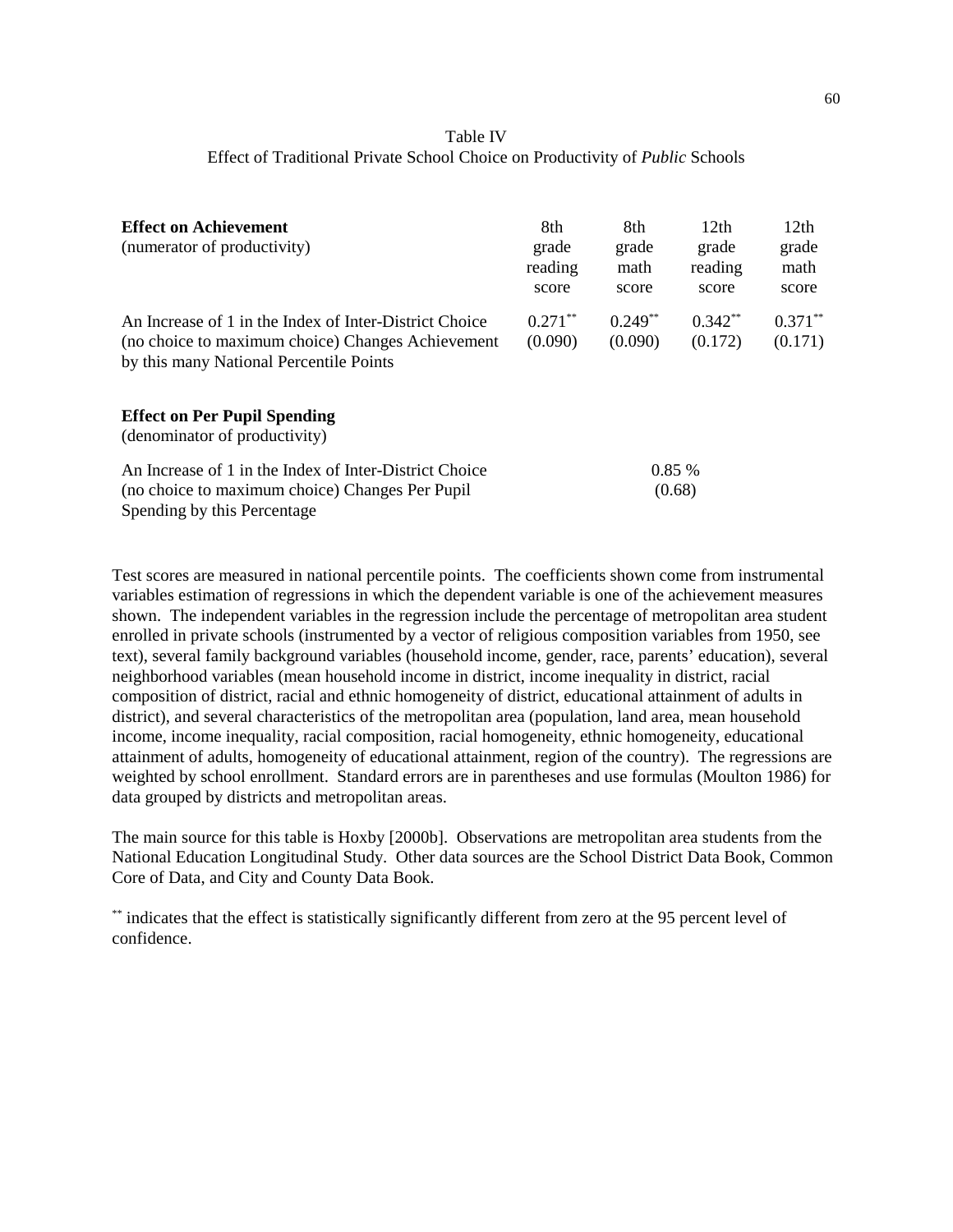|                              | Percentage of<br>Students Eligible<br>for Free/<br>Reduced-Price<br>Lunch | Percentage of<br>Students who are<br><b>Black</b> | Percentage of<br>Students who are<br>Hispanic |
|------------------------------|---------------------------------------------------------------------------|---------------------------------------------------|-----------------------------------------------|
| most treated schools         | 81.3                                                                      | 65.4                                              | 2.9                                           |
| somewhat treated schools     | 44.5                                                                      | 49.1                                              | 13.7                                          |
| untreated comparison schools | 30.4                                                                      | 30.3                                              | 3.0                                           |

| Table V                                                                                      |
|----------------------------------------------------------------------------------------------|
| Demographics of Wisconsin's Most Treated, Somewhat Treated, and Untreated Comparison Schools |

"Most Treated" schools were Milwaukee elementary schools where at least two-thirds of students are eligible for free or reduced price lunches (and thus eligible for vouchers). There are 32 "Most Treated" elementary schools, each of which has an average fourth grade enrollment of 72 students.

"Somewhat Treated" schools were Milwaukee elementary schools where fewer than two-thirds of students are eligible for free or reduced price lunch (and thus eligible for vouchers). In all of these schools, at least 30 percent of students are eligible for free lunch. There are 66 "Somewhat Treated" elementary schools, each of which has an average fourth grade enrollment of 71 students.

The untreated comparison schools are all the Wisconsin elementary schools that:

(1) are urban;

(2) have at least 25 percent of their students eligible for free lunch;

(3) have at least 15 percent of their students being black.

There are 12 untreated comparison elementary schools, each of which has an average fourth grade enrollment of 51 students.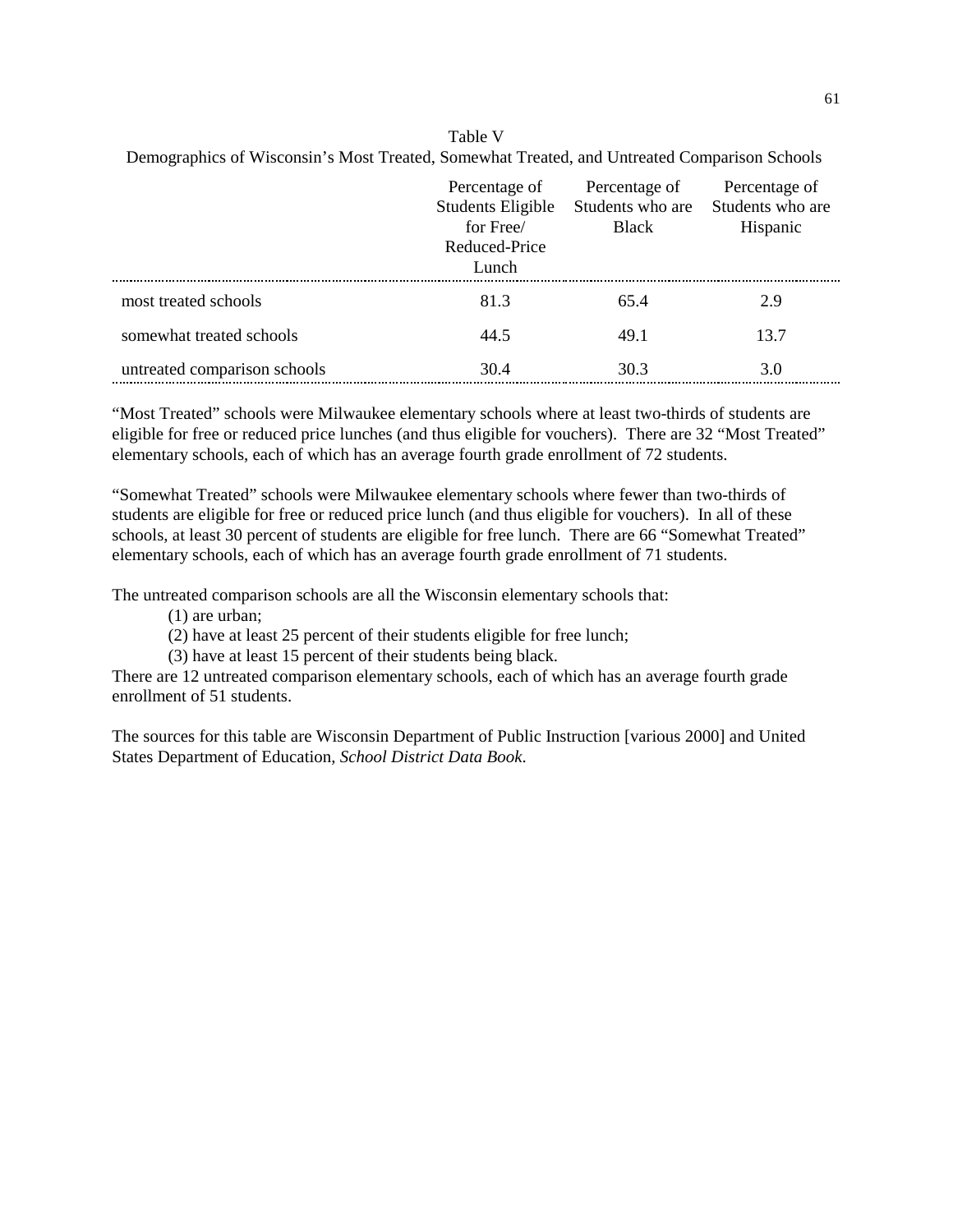### Table VI

### Productivity Time Trends in Wisconsin Most Treated, Somewhat Treated, and Untreated Comparison Schools, from Regressions with School Fixed Effects

Productivity Calculation is Based on Exam in:

|                                                                             | Math                  | Science               | Social<br><b>Studies</b>          | Language              | Reading               |
|-----------------------------------------------------------------------------|-----------------------|-----------------------|-----------------------------------|-----------------------|-----------------------|
| Annual Change in<br>Productivity for Most Treated<br>Schools                | $0.732***$<br>(0.071) | $0.889***$<br>(0.072) | $0.475$ <sup>*††</sup><br>(0.070) | $0.248***$<br>(0.066) | $-0.035**$<br>(0.066) |
| Annual Change in<br>Productivity for Somewhat<br><b>Treated Schools</b>     | 0.527<br>(0.056)      | $0.729**$<br>(0.057)  | 0.327<br>(0.055)                  | $0.123*$<br>(0.052)   | $-0.141$<br>(0.052)   |
| Annual Change in<br>Productivity for Untreated<br><b>Comparison Schools</b> | 0.342<br>(0.172)      | 0.255<br>(0.176)      | 0.188<br>(0.170)                  | $-0.081$<br>(0.160)   | $-0.235$<br>(0.162)   |

\*\* indicates that the time trend for "Most Treated" or "Somewhat Treated" schools is statistically significantly different from the time trend for untreated comparison schools at the 95 percent level of confidence.

\* indicates that the time trend for "Most Treated" or "Somewhat Treated" schools is statistically significantly different from the time trend for untreated comparison schools at the 85 to 95 percent level of confidence.

†† indicates that the time trend for "Most Treated" is statistically significantly different from the time trend for "Somewhat Treated" schools at the 95 percent level of confidence.

<sup>†</sup> indicates that the time trend for "Most Treated" is statistically significantly different from the time trend for "Somewhat Treated" schools at the 85 to 95 percent level of confidence.

Productivity is measured in national percentile points per thousand dollars of per pupil spending, where per pupil spending is measured in 1999 dollars. The deflator used is the Consumer Price Index. Each regression includes a fixed effect for each school, a time trend for "most treated" schools, a time trend for "somewhat treated" schools, and a time trend for untreated comparison schools. The observations are school level averages based on fourth graders scores, and the regressions are therefore weighted by the schools' fourth grade enrollment.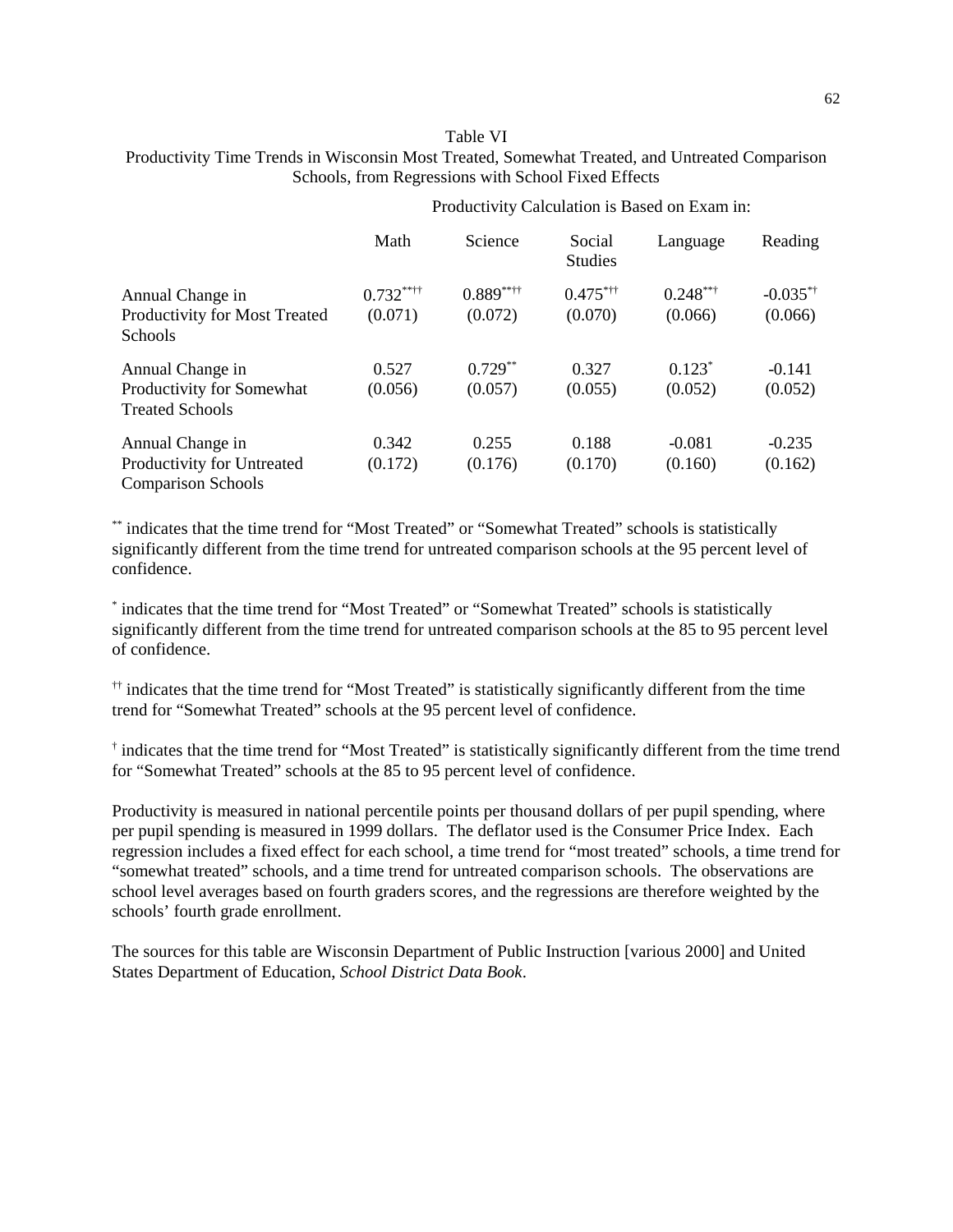|                                   |                              | 1996-97 | 1999-00 | annual<br>change |
|-----------------------------------|------------------------------|---------|---------|------------------|
| Productivity                      | most treated schools         | 4.18    | 6.09    | 0.64             |
| Calculation is<br><b>Based on</b> | somewhat treated schools     | 4.08    | 5.50    | 0.47             |
| Math Exam                         | untreated comparison schools | 5.65    | 6.65    | 0.33             |
| Productivity                      | most treated schools         | 3.87    | 6.04    | 0.72             |
| Calculation is<br><b>Based</b> on | somewhat treated schools     | 3.91    | 5.67    | 0.59             |
| <b>Science Exam</b>               | untreated comparison schools | 6.33    | 6.92    | 0.20             |
| Productivity                      | most treated schools         | 5.05    | 6.19    | 0.41             |
| Calculation is<br><b>Based</b> on | somewhat treated schools     | 5.26    | 5.80    | 0.18             |
| Soc Stud Exam                     | untreated comparison schools | 6.90    | 7.21    | 0.10             |
| Productivity                      | most treated schools         | 5.07    | 5.64    | 0.19             |
| Calculation is<br><b>Based</b> on | somewhat treated schools     | 5.07    | 5.28    | 0.07             |
| Language Exam                     | untreated comparison schools | 6.04    | 5.85    | $-0.06$          |
| Productivity                      | most treated schools         | 5.35    | 5.31    | $-0.01$          |
| Calculation is<br>Based on        | somewhat treated schools     | 5.46    | 4.98    | $-0.16$          |
| Reading Exam                      | untreated comparison schools | 6.68    | 6.04    | $-0.21$          |

Table VII Productivity in Wisconsin's Most Treated, Somewhat Treated, and Untreated Comparison Schools

Productivity is measured in national percentile points per thousand dollars of per pupil spending, where per pupil spending is measured in 1999 dollars. The deflator used is the Consumer Price Index. Statistics are based on weighted averages over schools in the relevant group, where each school is weighted by its enrollment.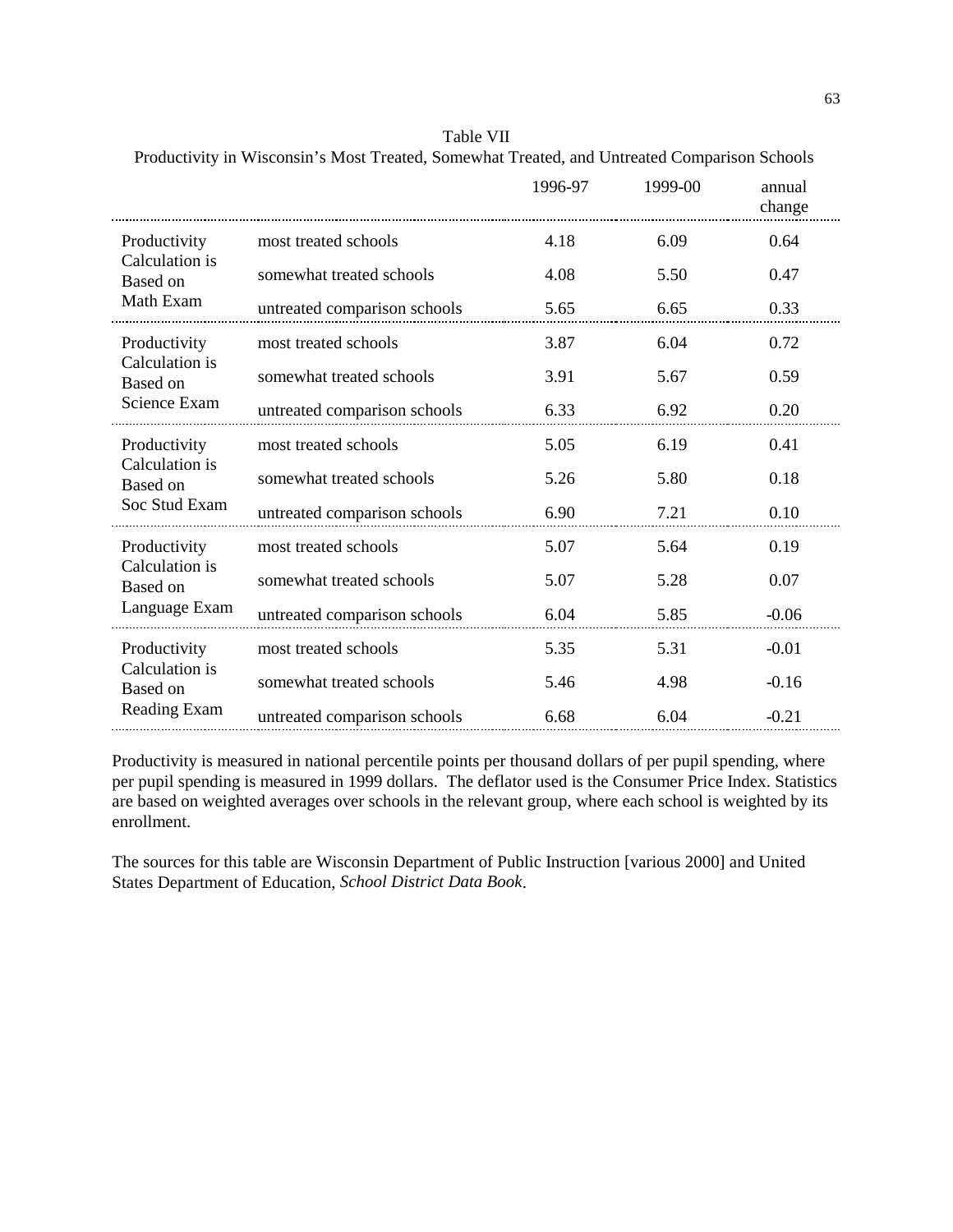### Table VIII

# Achievement Growth in Wisconsin's Most Treated, Somewhat Treated, and Untreated Comparison Schools, from Regressions with School Fixed Effects

|                                                                        | Math                | Science             | Social<br><b>Studies</b> | Language            | Reading            |
|------------------------------------------------------------------------|---------------------|---------------------|--------------------------|---------------------|--------------------|
| Annual Change in Test Scores<br>for Most Treated Schools               | $7.06***$<br>(0.61) | $8.39***$<br>(0.62) | $4.97***$<br>(0.59)      | $2.98***$<br>(0.56) | $0.57**$<br>(0.57) |
| Annual Change in Test Scores<br>for Somewhat Treated<br><b>Schools</b> | 5.27<br>(0.48)      | $6.99***$<br>(0.49) | 3.68<br>(0.46)           | $1.88*$<br>(0.44)   | $-0.37$<br>(0.45)  |
| Annual Change in Test Scores<br>for Untreated Comparison<br>Schools    | 3.71<br>(1.48)      | 2.96<br>(1.50)      | 2.40<br>(1.43)           | $-0.10$<br>(1.37)   | $-1.42$<br>(1.38)  |

\*\* indicates that the time trend for "Most Treated" or "Somewhat Treated" schools is statistically significantly different from the time trend for untreated comparison schools at the 95 percent level of confidence.

\* indicates that the time trend for "Most Treated" or "Somewhat Treated" schools is statistically significantly different from the time trend for untreated comparison schools at the 85 to 95 percent level of confidence.

†† indicates that the time trend for "Most Treated" is statistically significantly different from the time trend for "Somewhat Treated" schools at the 95 percent level of confidence.

<sup>†</sup> indicates that the time trend for "Most Treated" is statistically significantly different from the time trend for "Somewhat Treated" schools at the 85 to 95 percent level of confidence.

Test scores are measured in national percentile points. Each regression includes a fixed effect for each school, a time trend for "most treated" schools, a time trend for "somewhat treated" schools, and a time trend for untreated comparison schools. The observations are school level averages for fourth graders, and the regressions are therefore weighted by the schools' fourth grade enrollment.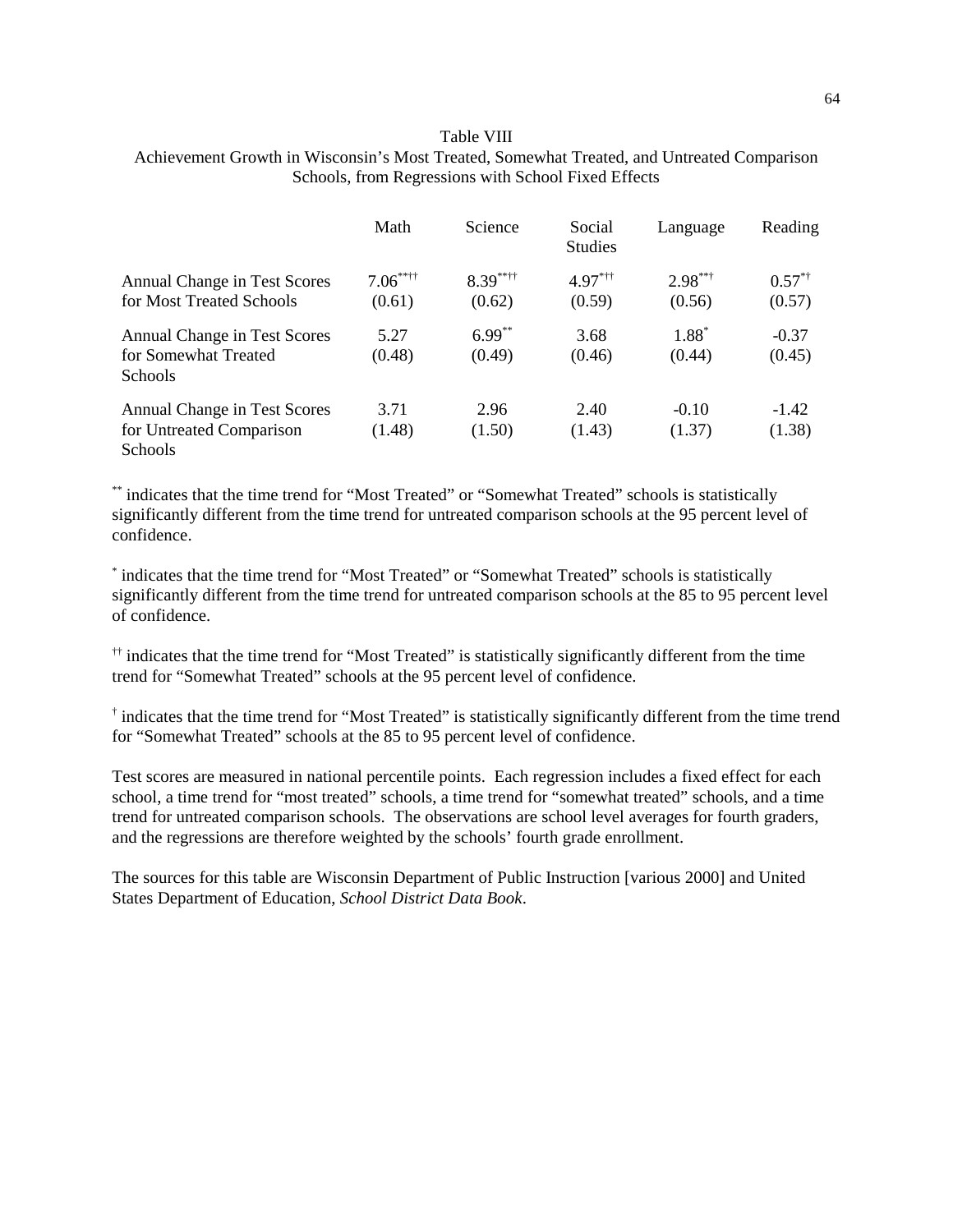|                       |                              | 1996-97 | 1999-00 | annual<br>change |
|-----------------------|------------------------------|---------|---------|------------------|
| Math                  | most treated schools         | 34.5    | 53.3    | 6.3              |
|                       | somewhat treated schools     | 33.7    | 48.2    | 4.8              |
|                       | untreated comparison schools | 50.0    | 60.6    | 3.5              |
| Science               | most treated schools         | 31.9    | 52.8    | 7.0              |
|                       | somewhat treated schools     | 32.3    | 49.7    | 5.8              |
|                       | untreated comparison schools | 56.0    | 62.9    | 2.3              |
| <b>Social Studies</b> | most treated schools         | 41.6    | 54.2    | 4.2              |
|                       | somewhat treated schools     | 43.4    | 50.7    | 2.4              |
|                       | untreated comparison schools | 61.0    | 65.6    | 1.5              |
| Language              | most treated schools         | 41.8    | 49.4    | 2.5              |
|                       | somewhat treated schools     | 41.8    | 46.2    | 1.5              |
|                       | untreated comparison schools | 53.4    | 53.2    | $-0.1$           |
| Reading               | most treated schools         | 44.2    | 46.5    | 0.8              |
|                       | somewhat treated schools     | 45.1    | 43.6    | $-0.5$           |
|                       | untreated comparison schools | 59.0    | 55.0    | $-1.3$           |

Table IX Fourth Grade Test Scores in Wisconsin's Most Treated, Somewhat Treated, and Untreated Comparison Schools

Test scores are measured in national percentile points. Statistics are based on weighted averages over schools in the relevant group, where each school is weighted by its enrollment.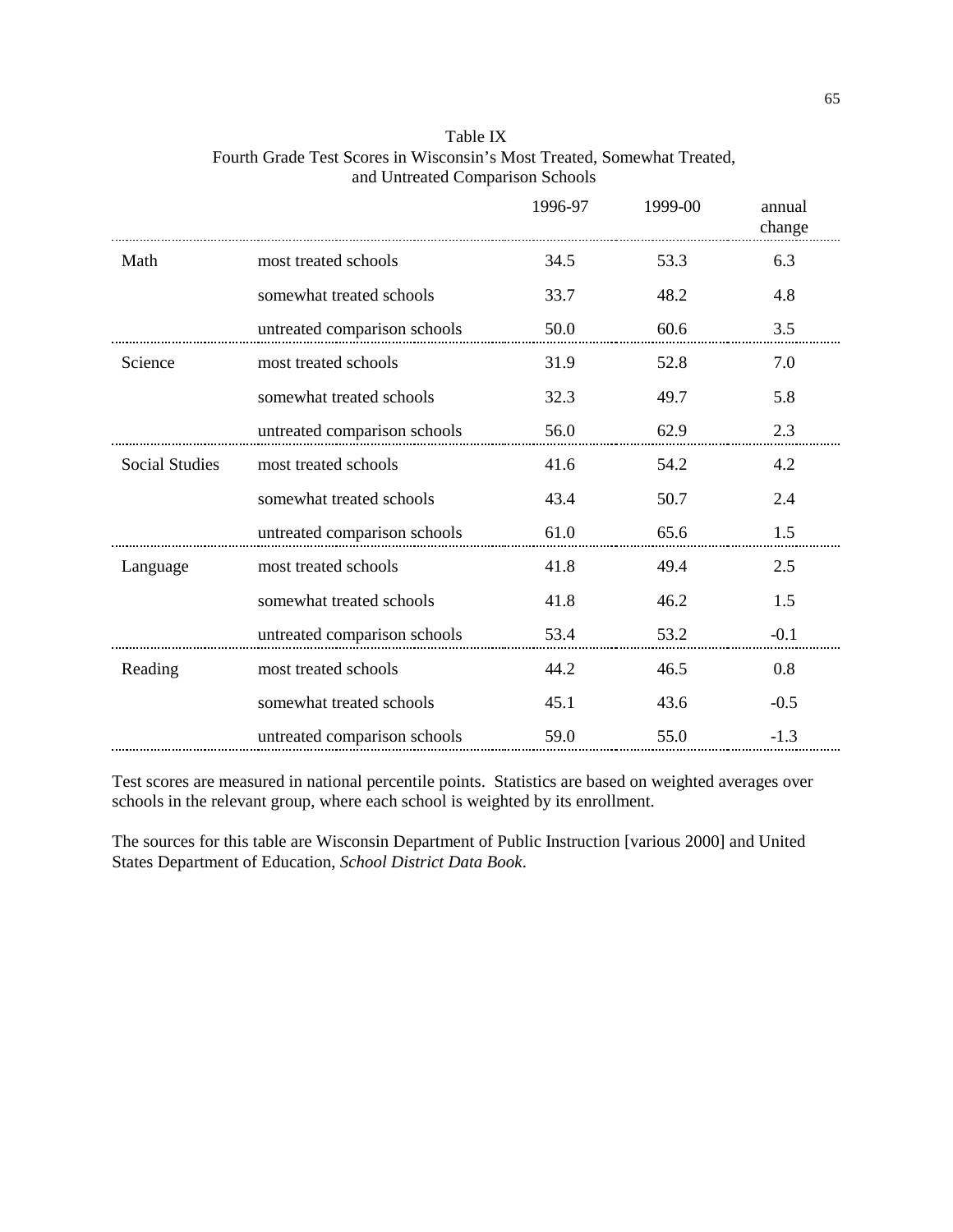# Table X Michigan School Districts and Arizona Municipalities where at least 6% of Enrollment Entered Charter Schools

| Michigan School Districts |                       | Arizona Municipalities |                      |  |
|---------------------------|-----------------------|------------------------|----------------------|--|
| Alba                      | Huron                 | Avondale*              | Keams Canyon         |  |
| <b>Bark River-Harris</b>  | Inkster-Edison        | Benson                 | Kingman <sup>*</sup> |  |
| Big Rapids                | Jackson*              | <b>Bisbee</b>          | Mayer                |  |
| Boyne Falls               | Kalamazoo**           | Camp Verde             | Page                 |  |
| Buena Vista               | Kenowa Hills          | Cave Creek             | Phoenix**            |  |
| Caledonia                 | Kentwood*             | Chinle                 | Pima                 |  |
| Charlevoix                | Lansing**             | Chino Valley           | Prescott             |  |
| Coldwater                 | <b>Mount Pleasant</b> | Clarkdale              | Queen Creek          |  |
| Detroit**                 | Oak Park              | Concho                 | Safford              |  |
| Elk Rapids                | Onekama               | Coolidge               | Saint Johns          |  |
| <b>Flat Rock</b>          | Pentwater             | Cottonwood             | Scottsdale**         |  |
| Forest Hills*             | Petoskey              | Enrenberg              | Sedona               |  |
| Godwin Heights            | Sault Sainte Marie    | Flagstaff <sup>*</sup> | Show Low             |  |
| Grand Blanc*              | Southfield*           | <b>Fountain Hills</b>  | Sierra Vista         |  |
| Hartland                  | Wayne-Westland**      | Gilbert*               | Tempe**              |  |
| Hillsdale                 | Westwood              | Globe                  | Tuba City            |  |
| Holland <sup>*</sup>      | Wyoming*              | Golden Valley          | Vail                 |  |
|                           |                       | Green Valley           | Winslow              |  |
|                           |                       | Higley                 |                      |  |

\*\* indicates a very large city district (enrollment in one grade typically exceeds 1,000).

\* indicates a large city district (enrollment in one grade is typically between 500 and 1,000).

The share of students who live in a district and attend charter schools is difficult to calculate because students can attend charter schools located outside of their districts (Michigan) or municipality (Arizona). The above statistics are calculated under the assumption that students attend a charter school located in their district (Michigan) or municipality (Arizona).

The sources for this table are The sources for this table are Michigan Department of Education [2000 various] and Arizona Department of Education [2000 various].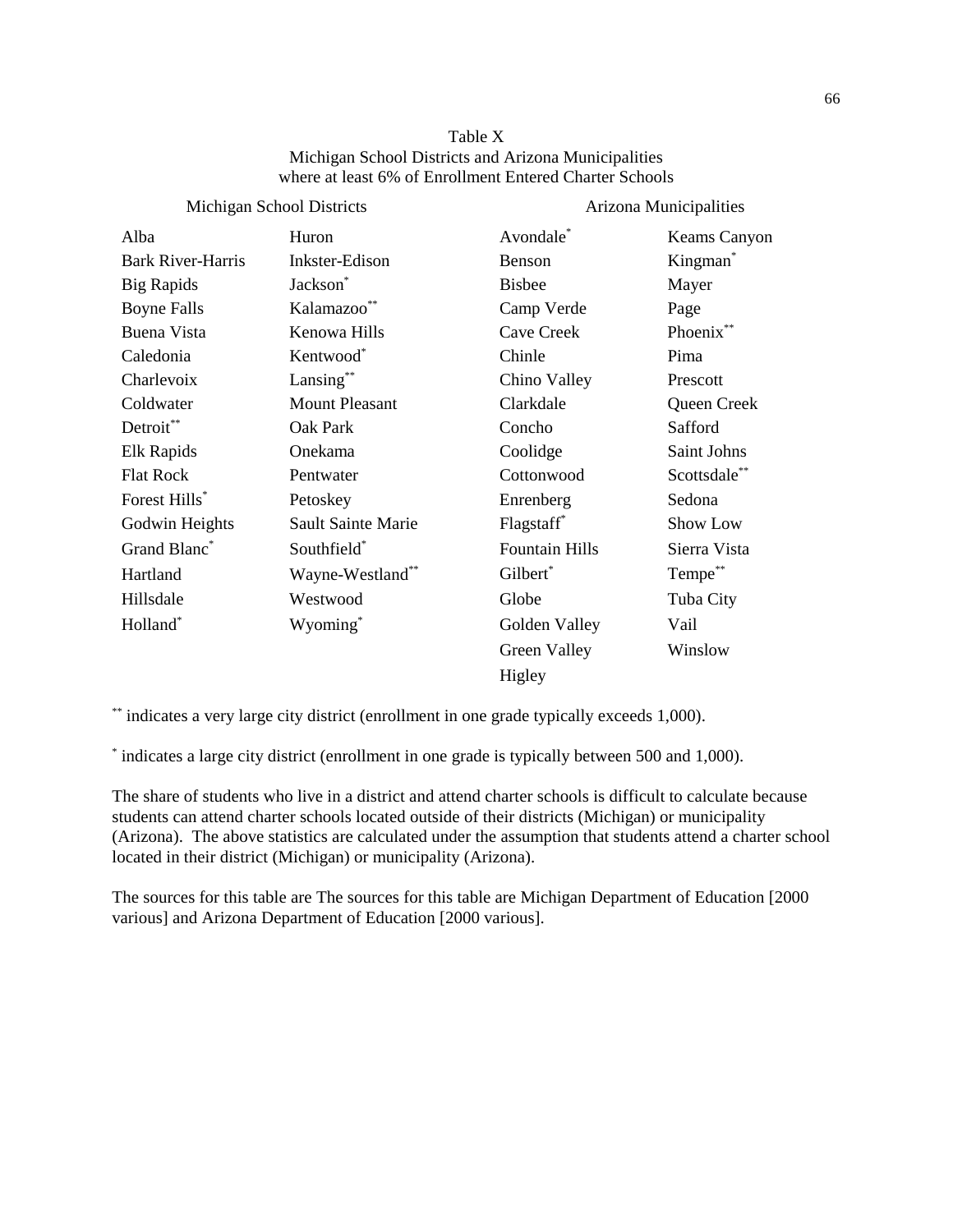| Difference-in-Differences (Levels)                                                                                                                              | Dependent Var: Productivity based on: |                                 |                                     |                                  |
|-----------------------------------------------------------------------------------------------------------------------------------------------------------------|---------------------------------------|---------------------------------|-------------------------------------|----------------------------------|
|                                                                                                                                                                 | Fourth<br>Grade<br>Reading<br>Exam    | Fourth<br>Grade<br>Math<br>Exam | Seventh<br>Grade<br>Reading<br>Exam | Seventh<br>Grade<br>Math<br>Exam |
| Change in Productivity Level After District is<br>Faced with Charter School Competition<br>(charter schools represent at least 6% of<br>enrollment in district) | $1.60**$<br>(0.45)                    | $1.37***$<br>(0.39)             | $1.87**$<br>(0.86)                  | $1.53***$<br>(0.73)              |
| regression includes school fixed effects                                                                                                                        | yes                                   | yes                             | yes                                 | yes                              |
| regression includes year fixed effects                                                                                                                          | yes                                   | yes                             | yes                                 | yes                              |

Table XI Effects of Charter School Competition on Michigan Public Schools' Productivity

**Detrended Difference-in-Differences** Dependent Var: Change in Productivity

(this year's productivity minus last year's) based on

|                                                                                                                                                                 | Fourth<br>Grade<br>Reading<br>Exam | Fourth<br>Grade<br>Math<br>Exam | Seventh<br>Grade<br>Reading<br>Exam | Seventh<br>Grade<br>Math<br>Exam |
|-----------------------------------------------------------------------------------------------------------------------------------------------------------------|------------------------------------|---------------------------------|-------------------------------------|----------------------------------|
| Change in Productivity Trend After District is<br>Faced with Charter School Competition<br>(charter schools represent at least 6% of<br>enrollment in district) | $0.31^*$<br>(0.17)                 | $0.27*$<br>(0.14)               | 0.15<br>(0.46)                      | 0.06<br>(0.54)                   |
| regression includes school fixed effects                                                                                                                        | yes                                | yes                             | yes                                 | yes                              |
| regression includes year fixed effects                                                                                                                          | yes                                | yes                             | yes                                 | yes                              |

The table is based on regressions of school level data from 1992-93 to 1999-2000. In the top panel, the dependent variable is a school's productivity–specifically, a school's scale scores divided by its per pupil spending in thousands of 1999 dollars. In the bottom panel, the dependent variable is the trend (annual change) in a school's productivity. The regression includes school indicator variables to pick up characteristics of schools that are constant over the period (location, neighborhood, organization) and year indicator variables that allow for state-wide changes from year to year in the test itself or in the pressure to perform on the test. The inflator for per-pupil spending is the Consumer Price Index.

The numerator for productivity is the school's scale score on the Michigan Assessment of Educational Progress (MEAP) tests, which are administered to fourth and seventh graders. See the text for details on the tests.

\*\*\*\* indicates that the change in productivity is statistically significantly different from zero with 95 percent confidence, \* indicates the same thing, but at the 90 percent level.

The sources for this table are Michigan Department of Education [2000 various].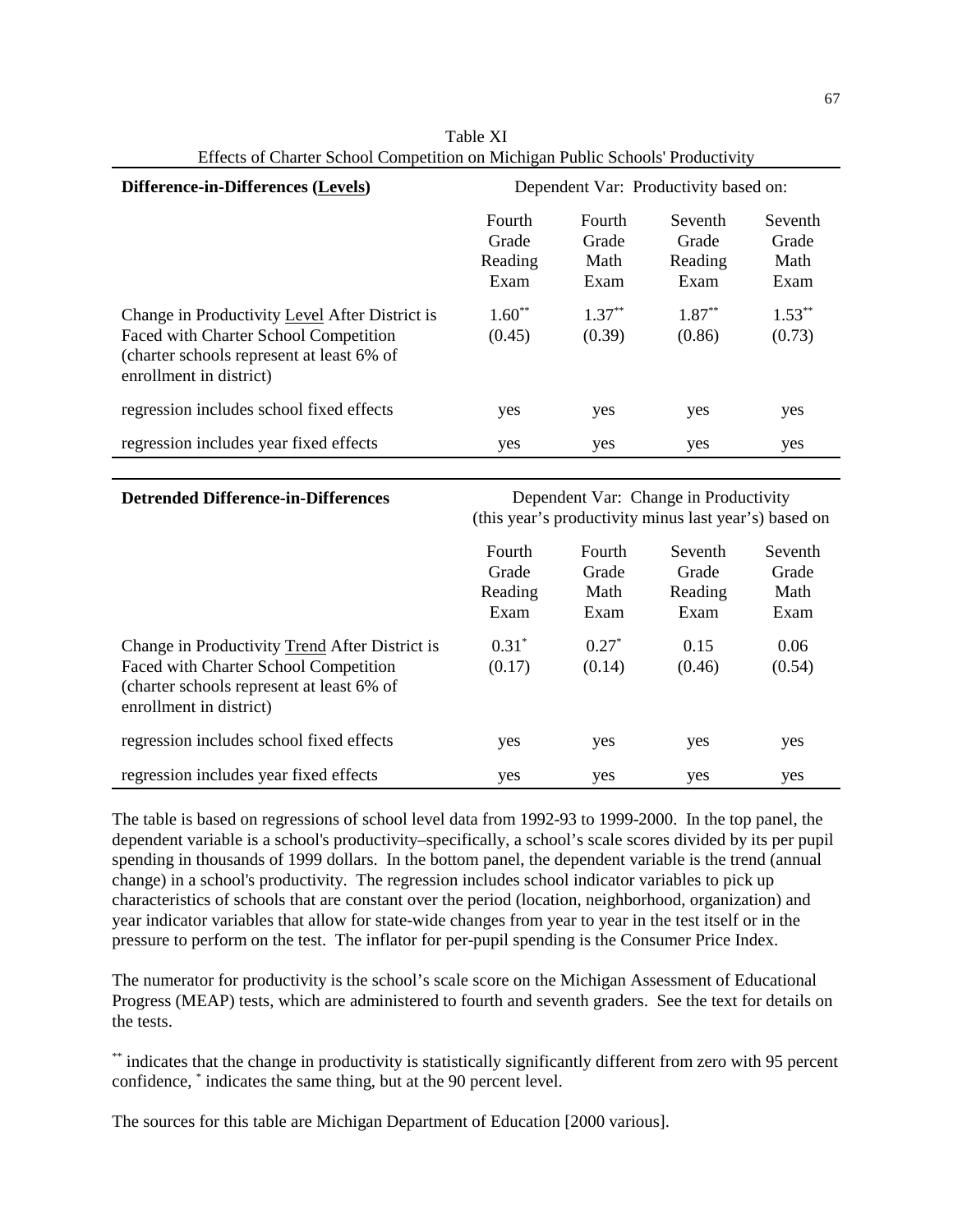| Difference-in-Differences (Levels)                                                                                                                             | Dependent Var: Achievement Based on:            |                                            |                                                  |                                                    |
|----------------------------------------------------------------------------------------------------------------------------------------------------------------|-------------------------------------------------|--------------------------------------------|--------------------------------------------------|----------------------------------------------------|
|                                                                                                                                                                | Fourth<br>Grade<br>Reading<br>Exam<br>$1.21***$ | Fourth<br>Grade<br>Math<br>Exam<br>$1.11*$ | Seventh<br>Grade<br>Reading<br>Exam<br>$1.37***$ | <b>Seventh</b><br>Grade<br>Math<br>Exam<br>$0.96*$ |
| Change in Achievement Level After District is<br>Faced with Charter School Competition<br>(charter schools represent at least 6% of<br>enrollment in district) | (0.65)                                          | (0.62)                                     | (0.60)                                           | (0.48)                                             |
| regression includes school fixed effects                                                                                                                       | yes                                             | yes                                        | yes                                              | yes                                                |
| regression includes year fixed effects                                                                                                                         | yes                                             | yes                                        | yes                                              | yes                                                |

Table XII Effects of Charter School Competition on Michigan Public Schools' Achievement

### **Detrended Difference-in-Differences** Dependent Var: Change in Achievement

(this year's achievement minus last year's) based

|                                                                                                                                                                | <sub>on</sub>                      |                                 |                                     |                                  |
|----------------------------------------------------------------------------------------------------------------------------------------------------------------|------------------------------------|---------------------------------|-------------------------------------|----------------------------------|
|                                                                                                                                                                | Fourth<br>Grade<br>Reading<br>Exam | Fourth<br>Grade<br>Math<br>Exam | Seventh<br>Grade<br>Reading<br>Exam | Seventh<br>Grade<br>Math<br>Exam |
| Change in Achievement Trend After District is<br>Faced with Charter School Competition<br>(charter schools represent at least 6% of<br>enrollment in district) | $2.40^*$<br>(1.37)                 | $2.50**$<br>(1.04)              | 0.25<br>(0.58)                      | 0.77<br>(0.69)                   |
| regression includes school fixed effects                                                                                                                       | yes                                | yes                             | yes                                 | yes                              |
| regression includes year fixed effects                                                                                                                         | yes                                | yes                             | yes                                 | yes                              |

The table is based on regressions of school level data from 1992-93 to 1999-2000. In the top panel, the dependent variable is a school's achievement–specifically, a school's scale scores on the Michigan Assessment of Educational Progress (MEAP) tests, which are administered to fourth and seventh graders. In the bottom panel, the dependent variable is the trend (annual change) in a school's scale scores. The regression includes school indicator variables to pick up characteristics of schools that are constant over the period (location, neighborhood, organization) and year indicator variables that allow for state-wide changes from year to year in the test itself or in the pressure to perform on the test. From 1992 to 2000, the means and standard deviation of schools' average scores (weighted by the number of test takers) were: mean of 611, standard deviation of 19 on fourth grade reading; mean of 528, standard deviation of 16 on fourth grade math; mean of 600, standard deviation of 17 on fourth grade reading; mean of 521, standard deviation of 14 on fourth grade math.

\*\* indicates that the change in achievement is statistically significantly different from zero with 95 percent confidence, \* indicates the same thing, but at the 90 percent level.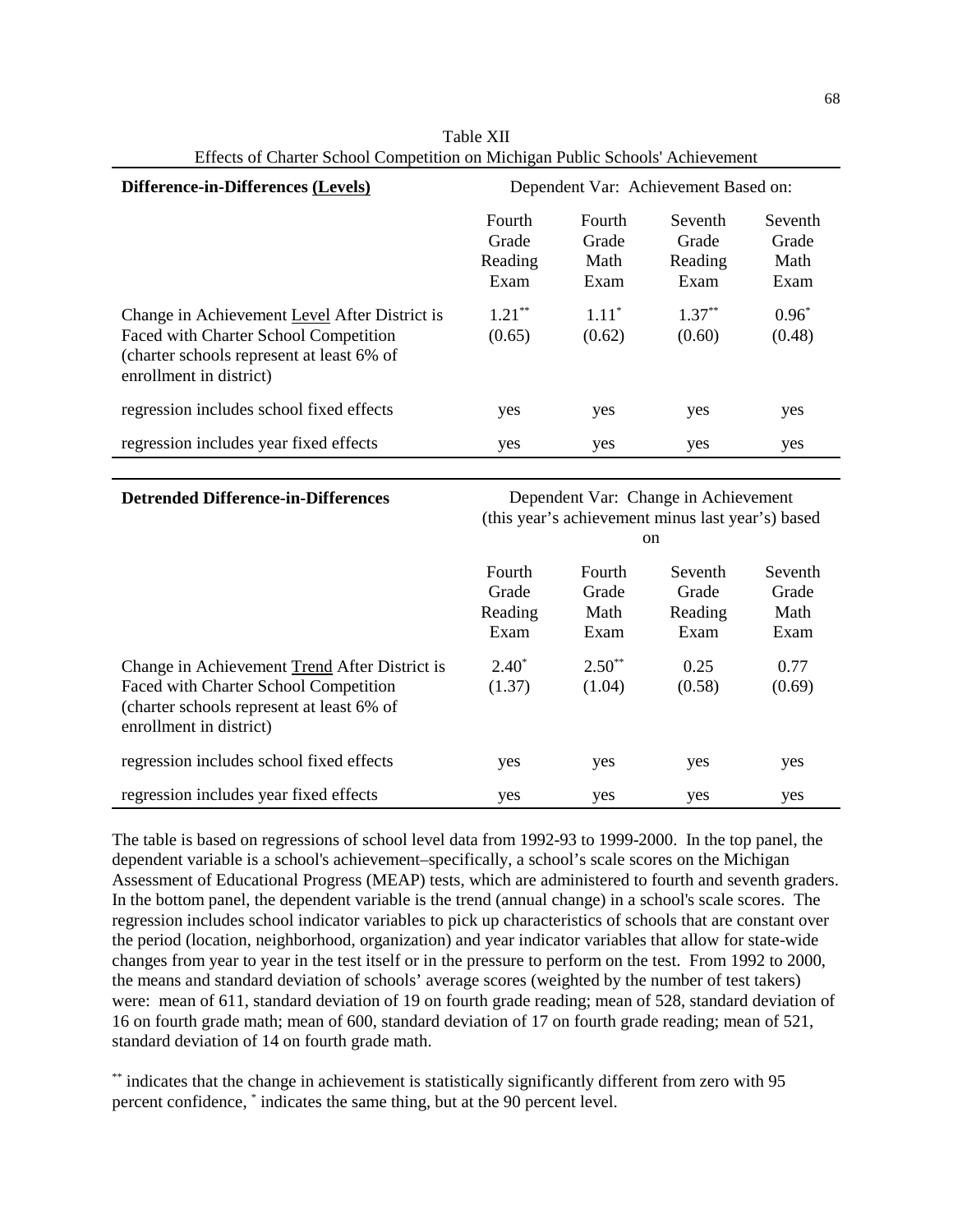The sources for this table are Michigan Department of Education [2000 various].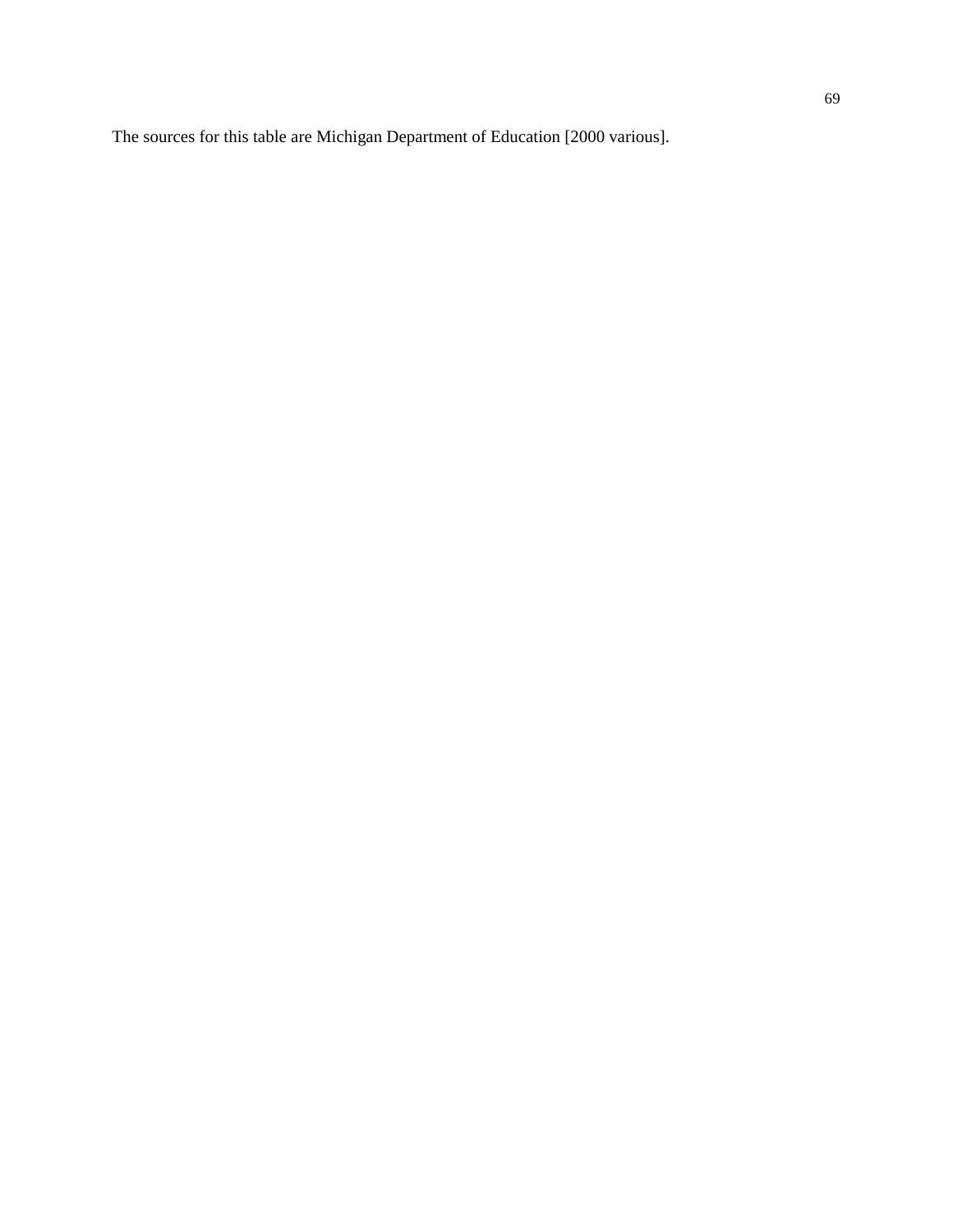| Difference-in-Differences (Levels)                                                                                                                              | Dependent Var: Productivity Based on:     |                                        |                                     |                                         |
|-----------------------------------------------------------------------------------------------------------------------------------------------------------------|-------------------------------------------|----------------------------------------|-------------------------------------|-----------------------------------------|
|                                                                                                                                                                 | <b>Fourth</b><br>Grade<br>Reading<br>Exam | <b>Fourth</b><br>Grade<br>Math<br>Exam | Seventh<br>Grade<br>Reading<br>Exam | <b>Seventh</b><br>Grade<br>Math<br>Exam |
| Change in Productivity Level After District is<br>Faced with Charter School Competition<br>(charter schools represent at least 6% of<br>enrollment in district) | $0.55***$<br>(0.16)                       | $0.70**$<br>(0.19)                     | $0.38^*$<br>(0.21)                  | $0.53***$<br>(0.17)                     |
| regression includes school fixed effects                                                                                                                        | yes                                       | yes                                    | yes                                 | yes                                     |
| regression includes year fixed effects                                                                                                                          | yes                                       | yes                                    | yes                                 | yes                                     |

Table XIII Effects of Charter School Competition on Arizona Public Schools' Productivity

**Detrended Difference-in-Differences** Dependent Var: Change in Productivity

(this year's productivity minus last year's) based on

|                                                                                                                                                                 | Fourth<br>Grade<br>Reading<br>Exam | Fourth<br>Grade<br>Math<br>Exam | Seventh<br>Grade<br>Reading<br>Exam | Seventh<br>Grade<br>Math<br>Exam |
|-----------------------------------------------------------------------------------------------------------------------------------------------------------------|------------------------------------|---------------------------------|-------------------------------------|----------------------------------|
| Change in Productivity Trend After District is<br>Faced with Charter School Competition<br>(charter schools represent at least 6% of<br>enrollment in district) | $0.31^*$<br>(0.17)                 | $0.28***$<br>(0.13)             | 0.33<br>(0.22)                      | 0.35<br>(0.26)                   |
| regression includes school fixed effects                                                                                                                        | yes                                | yes                             | yes                                 | yes                              |
| regression includes year fixed effects                                                                                                                          | yes                                | yes                             | yes                                 | yes                              |

The table is based on regressions of school level data from 1992-93 to 1999-2000. In the top panel, the dependent variable is a school's productivity–specifically, a school's national percentile rank (NPR) score divided by its per-pupil spending in thousands of 1999 dollars. In the bottom panel, the dependent variable is the trend (annual change) in a school's productivity. The regression includes school indicator variables to pick up characteristics of schools that are constant over the period (location, neighborhood, organization) and year indicator variables that allow for state-wide changes from year to year in the test itself or in the pressure to perform on the test. The inflator for per-pupil spending is the Consumer Price Index.

The numerator for productivity is the school's national percentile rank on a nationally normed standardized test (the Iowa Test of Basic Skills or the Stanford 9). See the text for details on the tests.

\*\*\*\* indicates that the change in productivity is statistically significantly different from zero with 95 percent confidence, \* indicates the same thing, but at the 90 percent level.

The sources for this table are Arizona Department of Education [1996, 1997, 1998, 1999, 2000 various].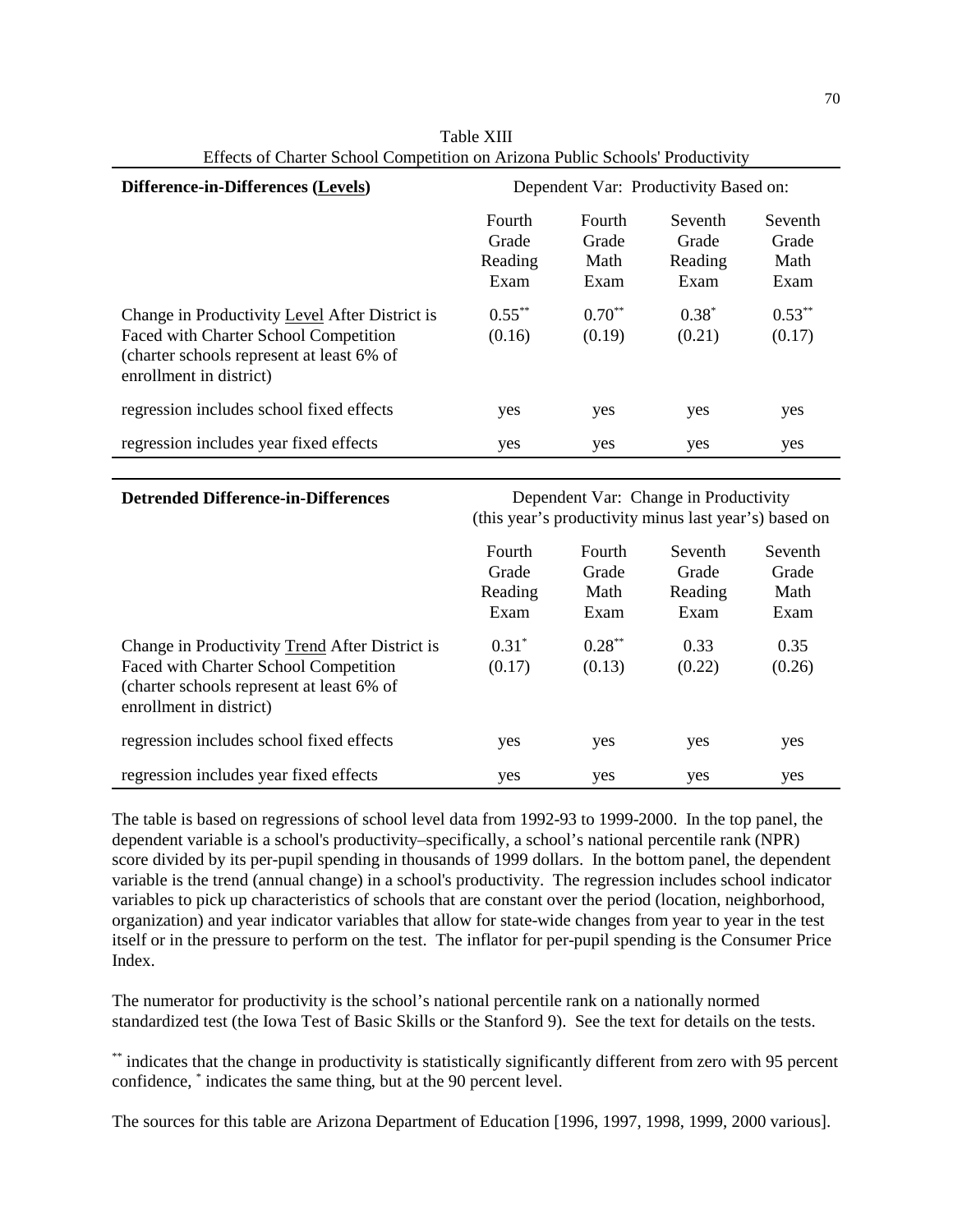| Difference-in-Differences (Levels)                                                                                                                             | Dependent Var: Achievement Based on:      |                                 |                                            |                                  |  |
|----------------------------------------------------------------------------------------------------------------------------------------------------------------|-------------------------------------------|---------------------------------|--------------------------------------------|----------------------------------|--|
|                                                                                                                                                                | <b>Fourth</b><br>Grade<br>Reading<br>Exam | Fourth<br>Grade<br>Math<br>Exam | <b>Seventh</b><br>Grade<br>Reading<br>Exam | Seventh<br>Grade<br>Math<br>Exam |  |
| Change in Achievement Level After District is<br>Faced with Charter School Competition<br>(charter schools represent at least 6% of<br>enrollment in district) | $2.31***$<br>(0.69)                       | $2.68***$<br>(0.79)             | 1.11<br>(0.95)                             | $1.59*$<br>(0.89)                |  |
| regression includes school fixed effects                                                                                                                       | yes                                       | yes                             | yes                                        | yes                              |  |
| regression includes year fixed effects                                                                                                                         | yes                                       | yes                             | yes                                        | yes                              |  |

Table XIV Effects of Charter School Competition on Arizona Public Schools' Achievement

**Detrended Difference-in-Differences** Dependent Var: Change in Achievement

(this year's productivity minus last year's) based on

| Change in Achievement Trend After District is<br>Faced with Charter School Competition<br>(charter schools represent at least 6% of | Fourth<br>Grade<br>Reading<br>Exam<br>$1.40*$<br>(0.79) | Fourth<br>Grade<br>Math<br>Exam<br>$1.39*$<br>(0.81) | Seventh<br>Grade<br>Reading<br>Exam<br>1.48<br>(1.13) | Seventh<br>Grade<br>Math<br>Exam<br>1.29<br>(1.10) |
|-------------------------------------------------------------------------------------------------------------------------------------|---------------------------------------------------------|------------------------------------------------------|-------------------------------------------------------|----------------------------------------------------|
| enrollment in district)                                                                                                             |                                                         |                                                      |                                                       |                                                    |
| regression includes school fixed effects<br>regression includes year fixed effects                                                  | yes<br>yes                                              | yes<br>yes                                           | yes<br>yes                                            | yes<br>yes                                         |

The table is based on regressions of school level data from 1992-93 to 1999-2000. In the top panel, the dependent variable is a school's achievement–specifically, a school's national percentile rank (NPR) score on a nationally normed standardized test (the Iowa Test of Basic Skills or the Stanford 9). See the text for details on the tests.. In the bottom panel, the dependent variable is the trend (annual change) in a school's achievement. The regression includes school indicator variables to pick up characteristics of schools that are constant over the period (location, neighborhood, organization) and year indicator variables that allow for state-wide changes from year to year in the test itself or in the pressure to perform on the test.

\*\* indicates that the change in achievement is statistically significantly different from zero with 95 percent confidence, \* indicates the same thing, but at the 90 percent level.

The sources for this table are Arizona Department of Education [1996, 1997, 1998, 1999, 2000 various].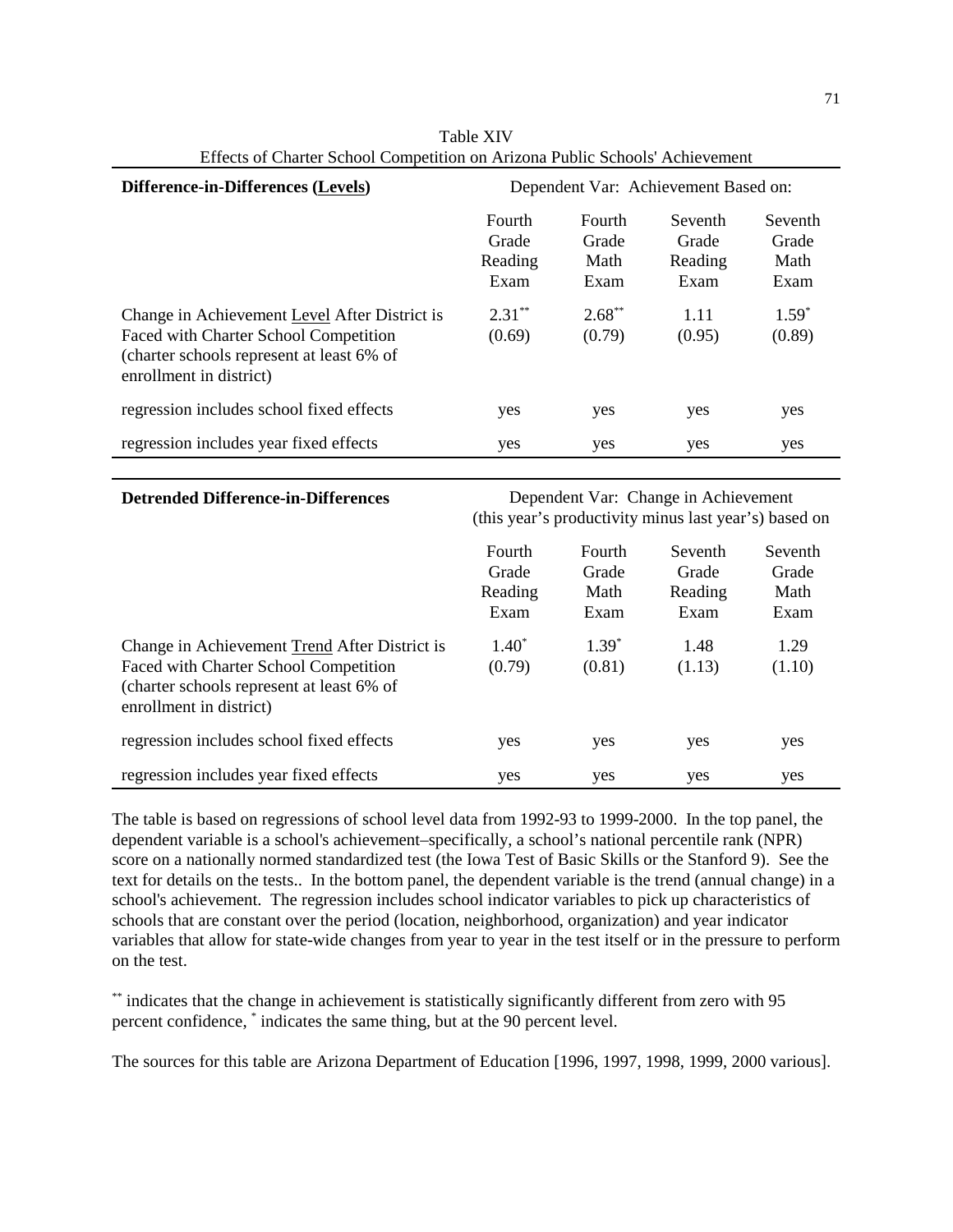1. Strictly speaking, what is required is that (1) the current distribution of peers or teaching methods is inoptimal and (2) that school choice would cause people to redistribute themselves in such a way that a *Pareto* improvement in the distribution of peers or teaching methods would occur. It is reasonable to think that families might redistribute themselves so as to achieve better alignment between teaching methods and their children's learning styles. It is less reasonable to think that families, acting independently, could implement a Pareto improvement in peer effects.

2. See, for instance, Hoxby [2001].

3. The high school drop-out rate, for instance, only reflects variation in the outcomes of low achieving students. Students' self-selecting into the tests generates incurable biases when the SAT or ACT are used for comparisons over time or across schools. The SAT and ACT also only reflect variation in the outcomes of high achieving students. High school grades have been shown to be relative measures that cannot be compared successfully across schools.

- 4. The sources for the table is United States Department of Education [2000].
- 5. The calculation is

$$
\rho = \frac{(X_{1971-72} \hat{\alpha}_{1998-99})}{pps_{1998-99}},
$$

where  $\rho$  is productivity,  $X_{1973}$  is the vector of characteristics of the 1971-72 student population,  $pps_{1998}$  is per-pupil spending in 1998-99, and  $\hat{\alpha}$  is the vector of estimated coefficients from the regression:

$$
NAEP_{1998-99} = X_{1998-99} \alpha_{1998-99} + \epsilon.
$$

*NAEP<sub>1998</sub>* is a 1998-99 NAEP score (in reading, math, or science) and  $X_{1998}$  is the vector of characteristics of the 1998-99 student population.

6. The source of data for the calculations described is United States Department of Education [1999].

7. Earnings of full-time, full-year females working in professional specialty occupations are taken from the *Statistical Abstract of the United States* [1976, 1983, 1995, 1999].

8. One could criticize the constant-student productivity by saying that some student characteristics mean different things in 1998 than in 1971. For instance, coming from a single-parent family is more common in 1998 than in 1971, and–thus–it may be a different experience now than it was in 1971. On the whole, however, such criticisms work in the *wrong* direction. Most of the student characteristics that are more common now than in the past are also less stigmatized–being a minority, from a single-parent family, from the South or Southwest, *et cetera*. The decline in productivity would be larger if one were to take account of the fact that having a single-parent, say, is not as bad for achievement as it was in 1971.

9. Other countries can import human capital too, so imported human capital cannot be cheap relative to its cost in the rest of the world. Moreover, under a logical extension of current trends, countries that are currently net exporters of human capital would become the world's net exporters of human capital intensive products.

10. Managed care organizations include health maintenance organizations, primary provider networks, and certain other physician and hospital networks.

11. See *Economic Report of the President* 2000. The literature on the productivity effects of managed care is voluminous but Cutler [1997] may serve as a good introduction to it. .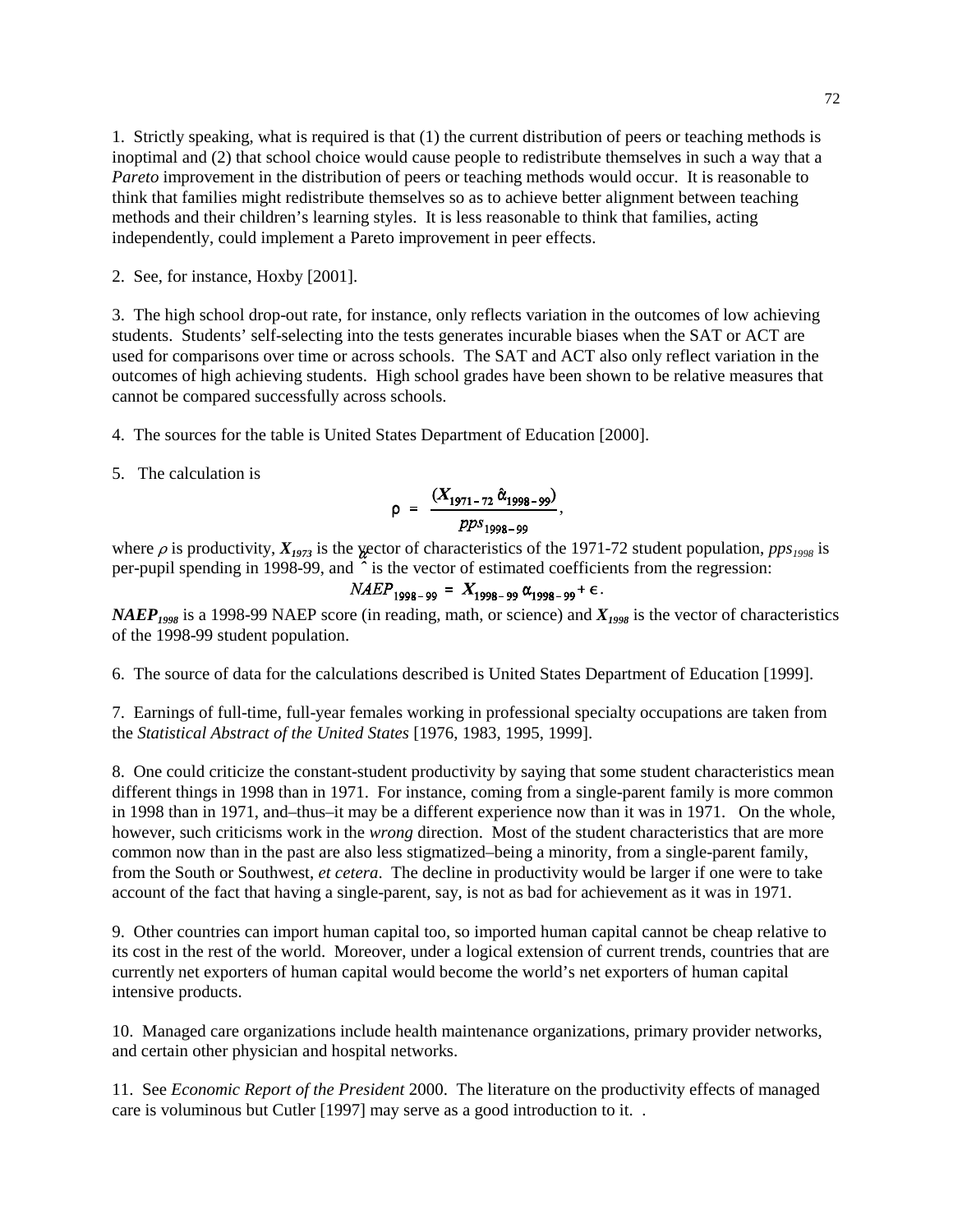12. Pooling may occur even if the schools are in different areas and offer somewhat different levels of quality.

13. This point has been discussed by numerous researchers. See Glaeser and Shleifer [forthcoming] for a recent model of non-profit entrepreneurs and for a review of the literature.

14. The mechanism described is the subject of Hoxby [1999b], where it is described in much more detail.

15. The sources are United States Department of Education, *Digest of Educational Statistics, 2000* and United States Department of Education, *National Assessment of Educational Progress Long Term Trend Summary Data Tables*.

16. Wages and income later in life are additional measures of achievement that are useful complements to measures based on standardized tests. They are useful because they are meaningful to people in concrete way and because they are measured in dollars, as is the denominator of productivity. There are, however, several problems with using wages and income to measure achievement, including a paucity of data linked to schools, questionable validity for women, and the impossibility of analyzing a reform until at least 20 years after its occurrence. I do not present wage-based measures of productivity here, but see Hoxby [2000a] for some wage-based estimates.

17. The quality of a private school can be measured in various ways, the simplest of which is simply the amount of money the private school spends on educating a student. Because private schools face strong incentives to be productive, their costs are a good guide to their quality. Private school expenditure sometimes understates the true cost of educating a private school student because, especially in schools with religious affiliation, labor is donated by volunteers and church buildings are used for educational purposes.

18. See Hoxby [2000c] for more on this point.

19. This typically took place about the time of Anglo-American settlement, which varies with the area of the country. Many of the original petitions for district boundaries cite streams as a reason for not extending the district lines further. Streams are by far the most common natural boundary for school districts. Note, however, that many of the streams that are preserved in boundaries are small and have never had industrial importance. Today, many of the boundary streams are of negligible importance in travel.

20. Per-pupil spending is the denominator in the measure of productivity. Because I compare productivity across metropolitan areas with widely varying costs of living, I adjust per-pupil spending using the Bureau of Labor Statistics metropolitan cost-of-living indices.

21. I consistently use the words "statistically significant" to mean "statistically significantly different from zero (for a two sided test) with at least 90 percent confidence."

22. See Hoxby [2000b] for further comment on this point.

23. See Rees [2000] for a thorough review of current school choice reforms. In most cases where I have not used materials directly obtained from the relevant state's department of education, I have relied upon Rees for a description of reforms.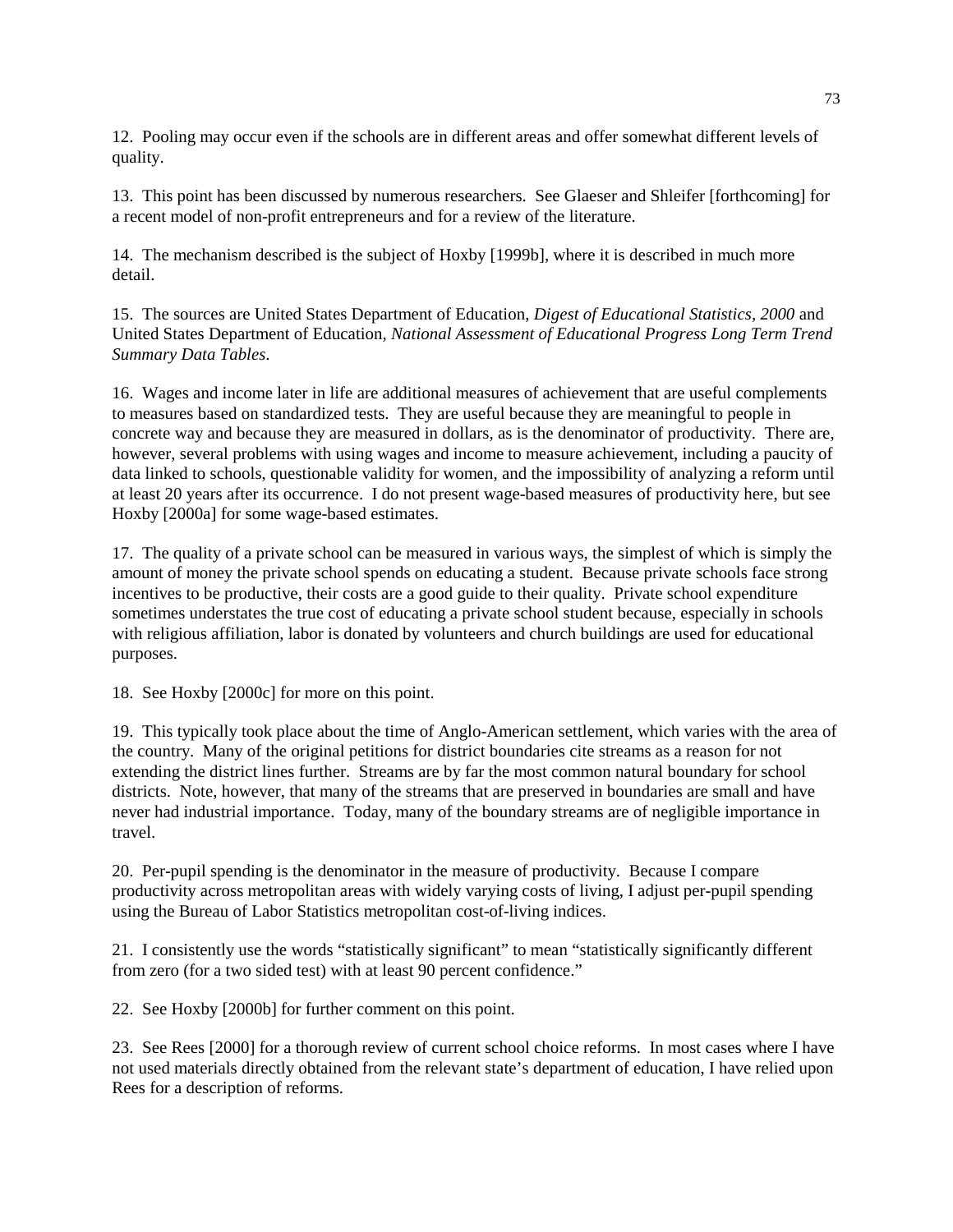24. As a rule, any child who is eligible for free or reduced-price lunch is also eligible for a voucher. The actual cut-off for reduced-price lunch is 185 percent of the federal poverty level, but the difference between 175 percent (the cut-off for the vouchers) and 185 percent is not rigorously enforced (and would be difficult to enforce).

25. The information on the Milwaukee program and Wisconsin schools is obtained from several publications of the Wisconsin Department of Instruction [all 2000].

26. The future of the program is still somewhat in doubt for two reasons. First, state Supreme Courts' opinions conflict on the question of whether it is constitutional to have vouchers that can be used at schools with religious affiliation. Therefore, it is likely that the United States Supreme Court will eventually rule on such vouchers. Second, the Wisconsin legislature has threatened to fund the vouchers at such a low level that they are unusable.

27. It is fairly obvious that better-off schools will have better productivity if one does not control for demographic differences among students. It is less obvious that better-off schools will also have better productivity growth, but they do in fact. For instance, prior to 1996, Wisconsin elementary students took statewide tests in reading (only). In the pre-voucher period, productivity growth was negative (based on these reading tests) in the schools that were later to become most treated and somewhat treated. In contrast, productivity growth (based on reading tests) was positive in the schools that form the untreated comparison group.

28. Note that all of these demographic numbers reflect what the schools looked like in 1990, *before* the voucher program was enacted. This is the correct method for choosing treated and control schools. One does not want to measure the extent of treatment using measures of student composition that potentially reflect how students reacted to the voucher program.

29. Actually, we expect the untreated schools to have higher *initial* productivity growth because richer schools tend to have better productivity growth, all else equal. This tendency (richer schools, higher productivity growth) will make the difference-in-difference estimates *understate* the effect of competition on productivity.

30. The information on Michigan charter schools and all the data on Michigan schools are taken from publications of the Michigan Department of Educaton [all 2000].

31. Results for a critical level of 7 or 8 percent are available from the author. If one chooses a critical level much higher than 8 percent, the results depend unduly on just a few districts–simply because only a few districts ever face more than an 8 percent drawing away of their students. Descriptive statistics for the Michigan data set are also available from the author.

32. Note that the charter schools' share of local enrollment is based, in Table X, on the assumption that students attend charter schools in the district in which they reside. Because students who are in particularly unappealing districts are disproportionately likely to attend a charter school outside their district if they do attend a charter school, the statistics on which the table is based slightly understate the enrollment losses of bad districts. It is possible to construct estimates of the share of a district's students who attend charter schools, but such estimates are somewhat noisy and (in any case) generate results that are qualitatively similar to the results shown in Tables XI and XII. The alternative set of results may be found in the working paper version of this paper, available from the author.

33. More precisely, a separate statewide shift is estimated for each percentile rank. The information on Arizona charter schools and all the data on Arizona schools are taken from publications of the Arizona